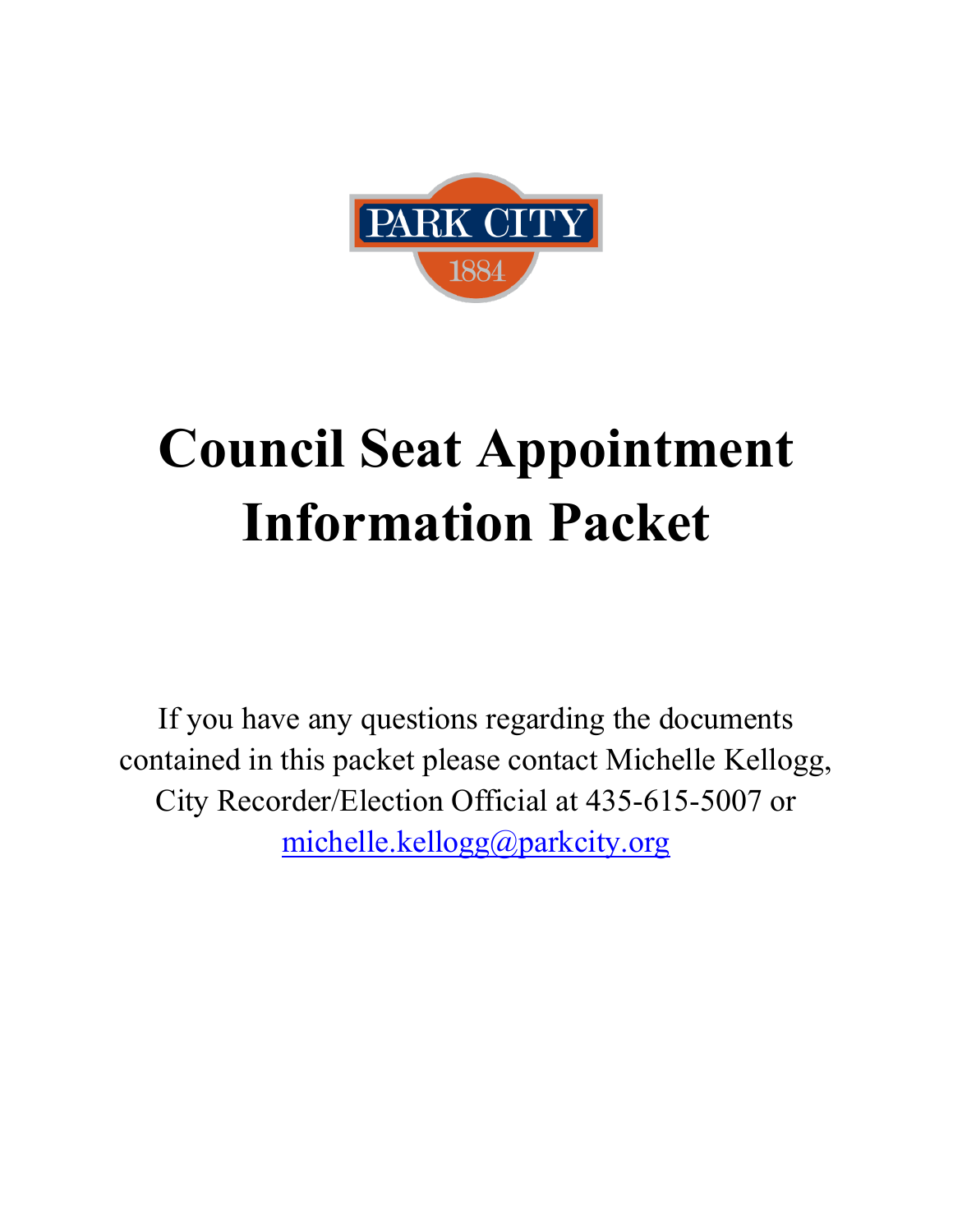# **Table of Contents**

Election Information Sheet

Links:

- Park City's General Plan
- 2021 Budget Guide
- 2021-22 Budget Documents
- Long-Term Strategic Plan
- Vision 2020 Report

Open and Public Meetings Act

Ethics Policy

Contact Information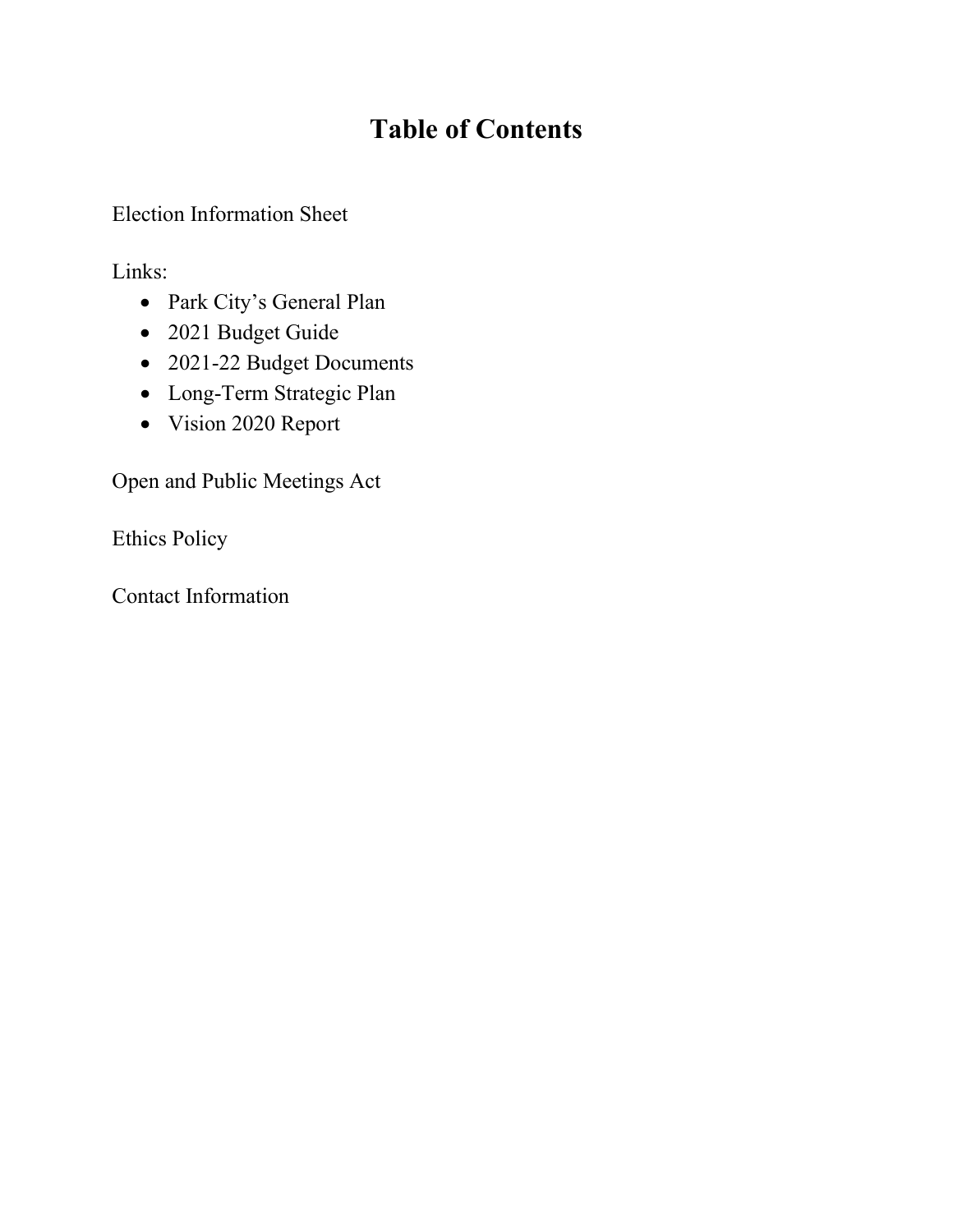### **COUNCIL SEAT APPOINTMENT INFORMATION Park City Municipal Corporation**

#### **HOW TO BE CONSIDERED TO FILL VACANT COUNCIL SEAT**:

- Meet the qualifications of candidates seeking elected office (below).
- Submit a signed application.
- The Mayor and Council will interview all applicants in a public meeting.
- The successful candidate will be appointed at a Council meeting in January, 2022.

#### **Candidate Qualifications**:

- 1) Candidates must be a United States citizen at time of filing for candidacy.
- 2) Candidates must be at least 18 years of age at the time of the next municipal election.
- 3) Candidates must be a legal resident of the municipality for 12 consecutive months immediately preceding the date of appointment.
- 4) Candidates must be a registered voter of the municipality.
- 5) Pursuant to Utah Constitution Article IV, Section 6, any mentally incompetent person, any person convicted of a felony, or any person convicted of treason or a crime against the elective franchise may not hold office in this state until the right to vote or hold elective office is restored as provided by statute.

**City Council Meetings and Board Assignments**. Being a Council member requires a very substantial time commitment. City Council meets regularly on Thursdays unless the meeting is canceled due to holiday, lack of quorum, or other business. Work sessions are usually held in the afternoon before the regular meeting and can begin as early as 2:00 p.m. Regular meetings follow the work sessions at 6:00 p.m. These meetings are held in the City Council Chambers, located on the lower level of the Marsac Building, 445 Marsac Avenue, Park City Utah.

A meeting packet is prepared containing the agenda, reports, and documents relative to each agenda item. The City Council meeting packet is available for review on the City website at [https://www.parkcity.org/government/city-council/city-council-meetings/current-city-council](https://www.parkcity.org/government/city-council/city-council-meetings/current-city-council-meeting-info-listen-live)[meeting-info-listen-live](https://www.parkcity.org/government/city-council/city-council-meetings/current-city-council-meeting-info-listen-live)

Each Council member is assigned to be a liaison or co-liaison for 5-10 boards/organizations and alternate liaison for 5-7 other boards/organizations.

PLEASE BEGIN COMING TO COUNCIL MEETINGS to become familiar with the issues the City is currently deliberating.

#### **Council Compensation**

Mayor

| \$69,889.20 per year |
|----------------------|
| $$3,000.00$ per year |
| \$21,522.48 per year |
| \$45,366.72 per year |
|                      |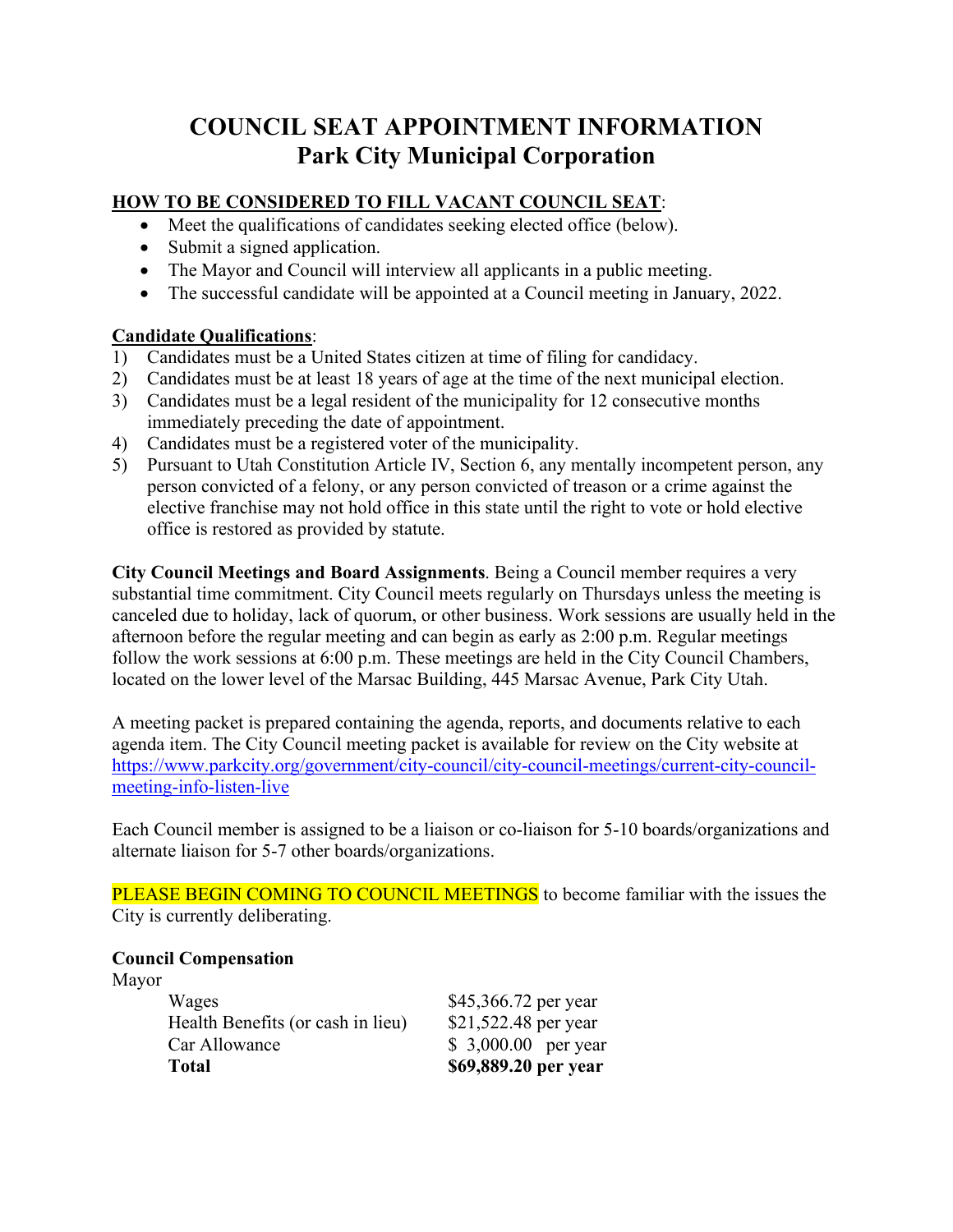| Total                             | \$44,957.52 per year |
|-----------------------------------|----------------------|
| Health Benefits (or cash in lieu) | \$21,522.48 per year |
| Wages                             | \$23,435.04 per year |
| City Council                      |                      |
|                                   |                      |

In addition, the Mayor and Mayor Pro-Tem. shall receive \$100 per wedding performed.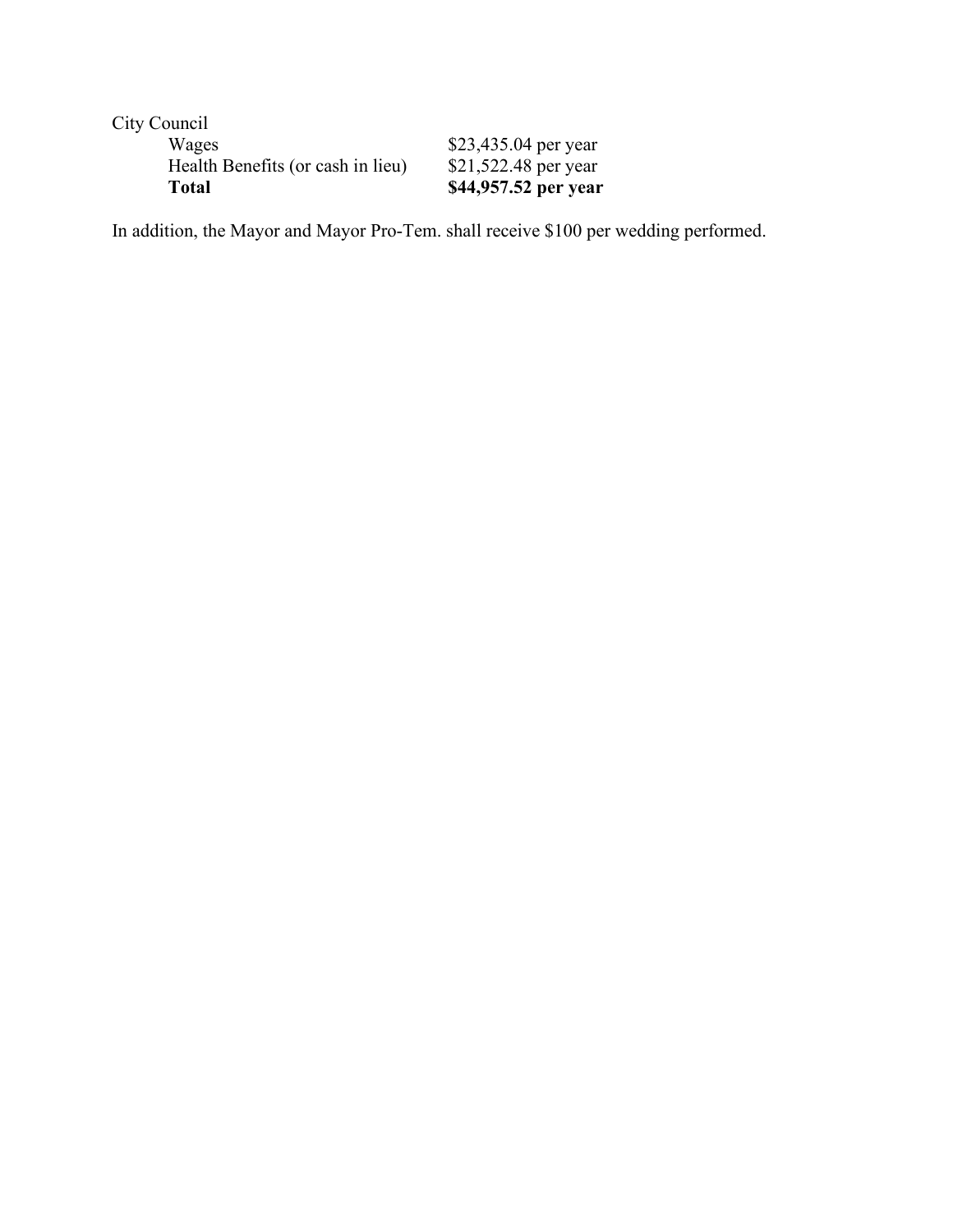

# Links to Important Documents on the City Website:

**[General Plan:](http://www.parkcity.org/index.aspx?page=771)** <https://www.parkcity.org/departments/planning/general-plan>

**2021 Budget Guide:** <https://www.parkcity.org/home/showpublisheddocument?id=69226>

**Budget:** <https://www.parkcity.org/departments/budget-debt-grants/budget-document-archive>

**Long-Term Strategic Plan:** [https://www.parkcity.org/departments/budget-debt](https://www.parkcity.org/departments/budget-debt-grants/strategic-planning)[grants/strategic-planning](https://www.parkcity.org/departments/budget-debt-grants/strategic-planning)

**Vision 2020 Report:** [https://lab.future-iq.com/wp-content/uploads/2021/05/Park-City-Final-](https://lab.future-iq.com/wp-content/uploads/2021/05/Park-City-Final-Vision-Report.pdf)[Vision-Report.pdf](https://lab.future-iq.com/wp-content/uploads/2021/05/Park-City-Final-Vision-Report.pdf)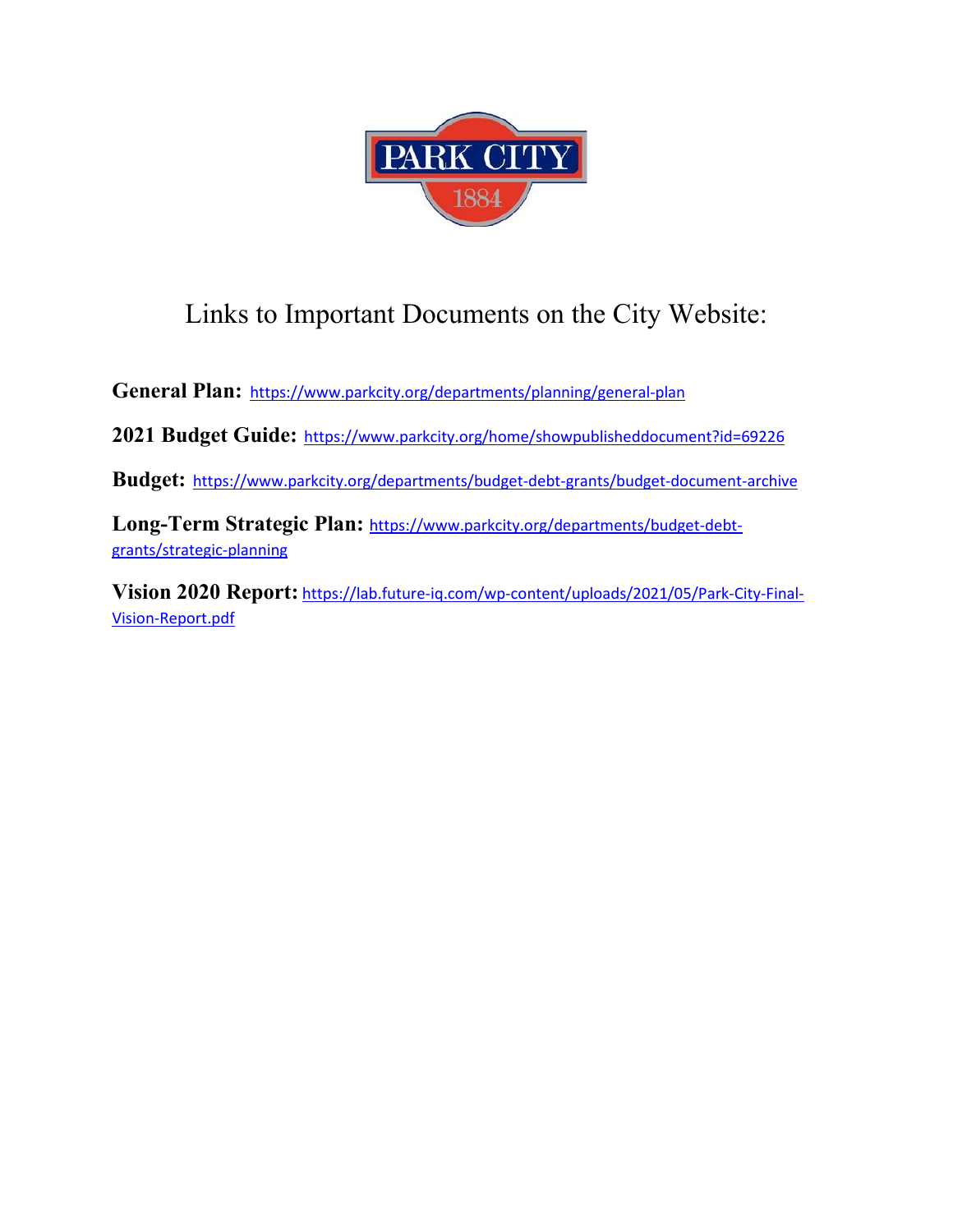#### **Chapter 4 Open and Public Meetings Act**

#### **Part 1 General Provisions**

#### **52-4-101 Title.**

This chapter is known as the "Open and Public Meetings Act."

Enacted by Chapter 14, 2006 General Session

#### **52-4-102 Declaration of public policy.**

- (1) The Legislature finds and declares that the state, its agencies and political subdivisions, exist to aid in the conduct of the people's business.
- (2) It is the intent of the Legislature that the state, its agencies, and its political subdivisions:
	- (a) take their actions openly; and
	- (b) conduct their deliberations openly.

Renumbered and Amended by Chapter 14, 2006 General Session

#### **52-4-103 Definitions.**

As used in this chapter:

- (1) "Anchor location" means the physical location from which:
	- (a) an electronic meeting originates; or
	- (b) the participants are connected.
- (2) "Capitol hill complex" means the grounds and buildings within the area bounded by 300 North Street, Columbus Street, 500 North Street, and East Capitol Boulevard in Salt Lake City.

(3)

- (a) "Convening" means the calling together of a public body by a person authorized to do so for the express purpose of discussing or acting upon a subject over which that public body has jurisdiction or advisory power.
- (b) "Convening" does not include the initiation of a routine conversation between members of a board of trustees of a large public transit district if the members involved in the conversation do not, during the conversation, take a tentative or final vote on the matter that is the subject of the conversation.
- (4) "Electronic meeting" means a public meeting convened or conducted by means of a conference using electronic communications.
- (5) "Electronic message" means a communication transmitted electronically, including:
	- (a) electronic mail;
	- (b) instant messaging;
	- (c) electronic chat;
	- (d) text messaging, as that term is defined in Section 76-4-401; or
- (e) any other method that conveys a message or facilitates communication electronically. (6)
	- (a) "Meeting" means the convening of a public body or a specified body, with a quorum present, including a workshop or an executive session, whether in person or by means of electronic communications, for the purpose of discussing, receiving comments from the public about, or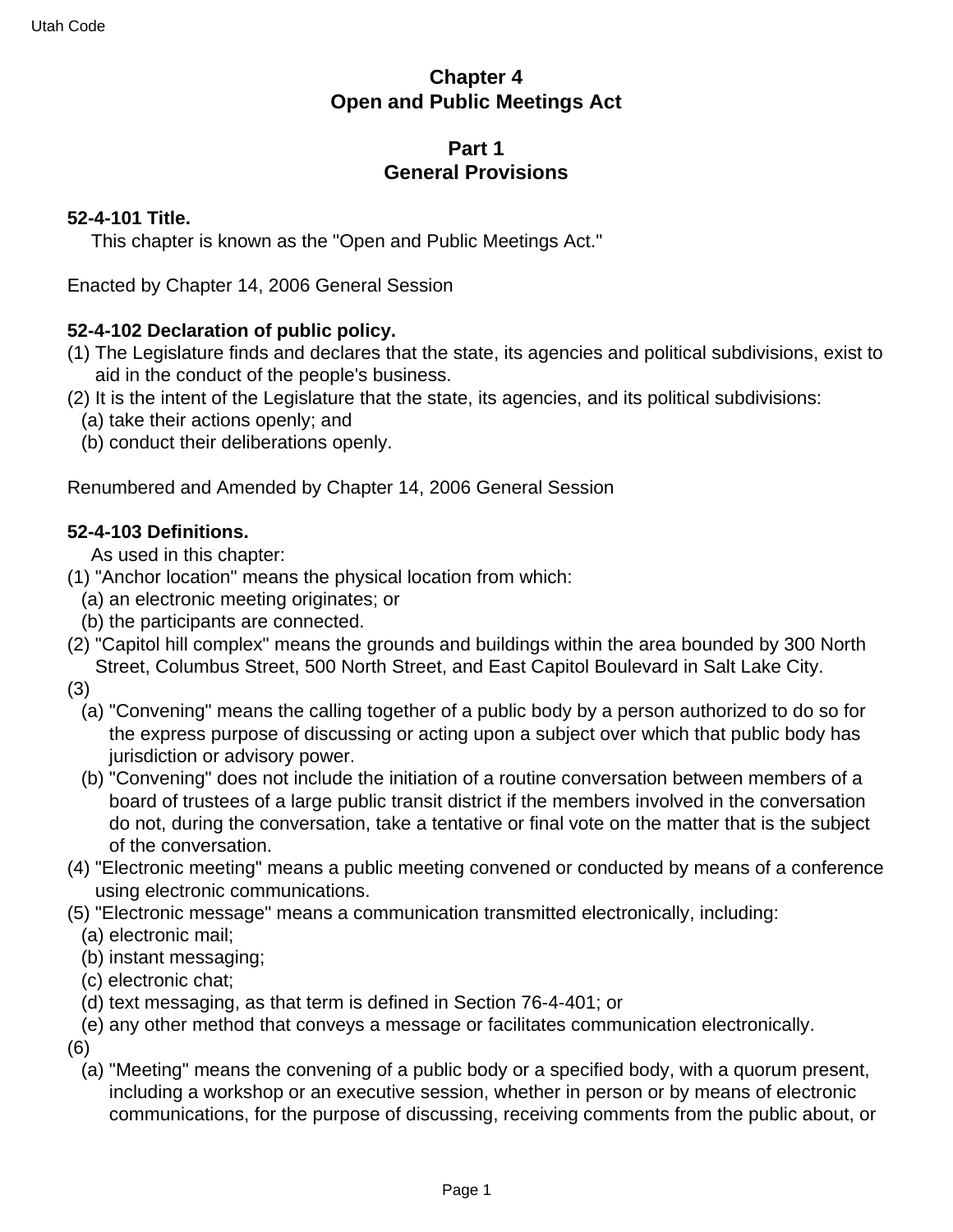acting upon a matter over which the public body or specific body has jurisdiction or advisory power.

- (b) "Meeting" does not mean:
	- (i) a chance gathering or social gathering;
	- (ii) a convening of the State Tax Commission to consider a confidential tax matter in accordance with Section 59-1-405; or
	- (iii) a convening of a three-member board of trustees of a large public transit district as defined in Section 17B-2a-802 if:
		- (A) the board members do not, during the conversation, take a tentative or final vote on the matter that is the subject of the conversation; or
		- (B) the conversation pertains only to day-to-day management and operation of the public transit district.
- (c) "Meeting" does not mean the convening of a public body that has both legislative and executive responsibilities if:
	- (i) no public funds are appropriated for expenditure during the time the public body is convened; and
	- (ii) the public body is convened solely for the discussion or implementation of administrative or operational matters:
		- (A) for which no formal action by the public body is required; or
		- (B) that would not come before the public body for discussion or action.
- (7) "Monitor" means to hear or observe, live, by audio or video equipment, all of the public statements of each member of the public body who is participating in a meeting.
- (8) "Participate" means the ability to communicate with all of the members of a public body, either verbally or electronically, so that each member of the public body can hear or observe the communication.
- (9)
	- (a) "Public body" means:
		- (i) any administrative, advisory, executive, or legislative body of the state or its political subdivisions that:
			- (A) is created by the Utah Constitution, statute, rule, ordinance, or resolution;
			- (B) consists of two or more persons;
			- (C) expends, disburses, or is supported in whole or in part by tax revenue; and
			- (D) is vested with the authority to make decisions regarding the public's business; or
		- (ii) any administrative, advisory, executive, or policymaking body of an association, as that term is defined in Section 53G-7-1101, that:
			- (A) consists of two or more persons;
			- (B) expends, disburses, or is supported in whole or in part by dues paid by a public school or whose employees participate in a benefit or program described in Title 49, Utah State Retirement and Insurance Benefit Act; and
			- (C) is vested with authority to make decisions regarding the participation of a public school or student in an interscholastic activity, as that term is defined in Section 53G-7-1101.
	- (b) "Public body" includes:
		- (i) an interlocal entity or joint or cooperative undertaking, as those terms are defined in Section 11-13-103;
		- (ii) a governmental nonprofit corporation as that term is defined in Section 11-13a-102; and
		- (iii) the Utah Independent Redistricting Commission.
	- (c) "Public body" does not include:
		- (i) a political party, a political group, or a political caucus;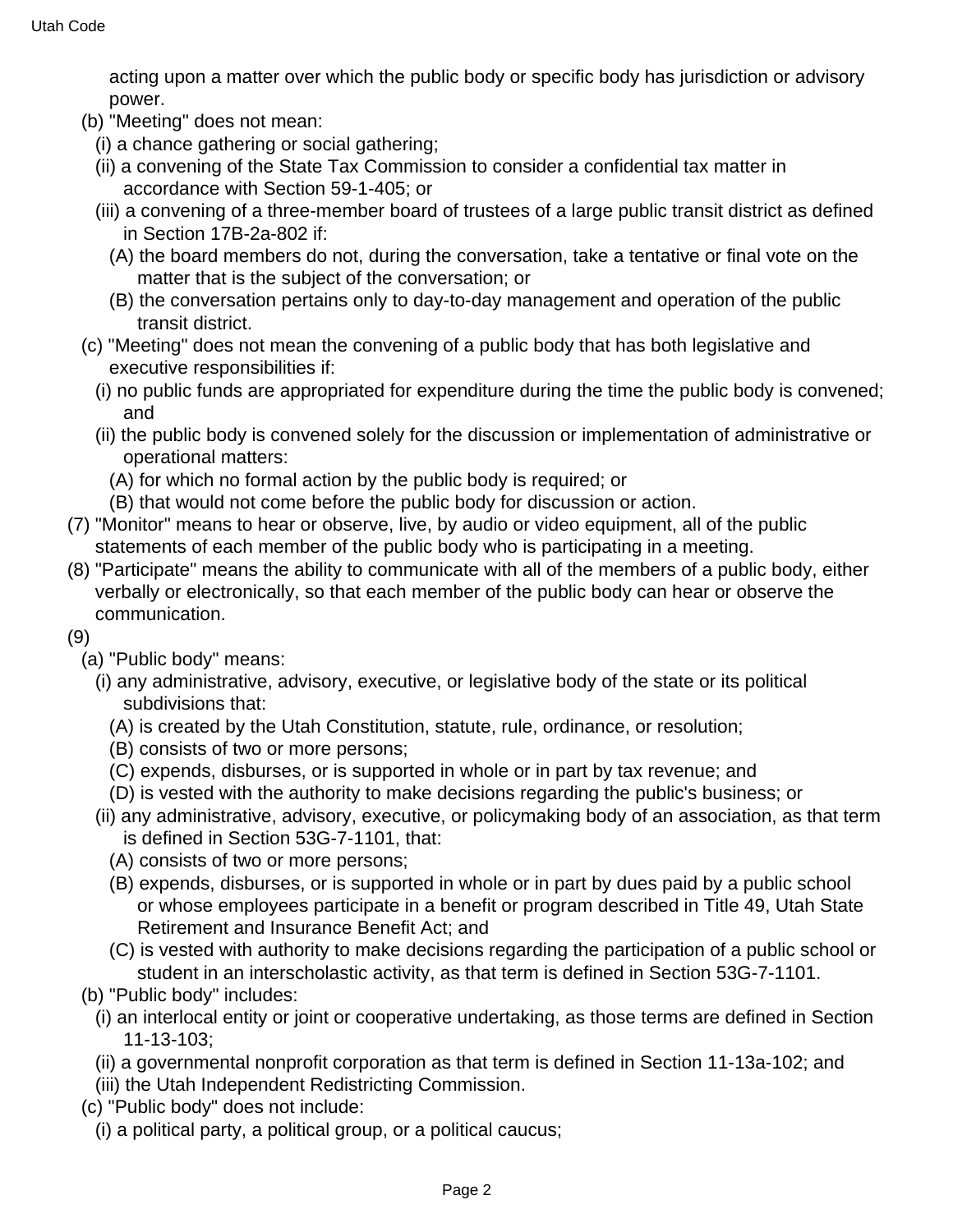- (ii) a conference committee, a rules committee, or a sifting committee of the Legislature;
- (iii) a school community council or charter trust land council, as that term is defined in Section 53G-7-1203;
- (iv) a taxed interlocal entity, as that term is defined in Section 11-13-602; or
- (v) the following Legislative Management subcommittees, which are established in Section 36-12-8, when meeting for the purpose of selecting or evaluating a candidate to recommend for employment, except that the meeting in which a subcommittee votes to recommend that a candidate be employed shall be subject to the provisions of this act:
	- (A) the Research and General Counsel Subcommittee;
	- (B) the Budget Subcommittee; and
	- (C) the Audit Subcommittee.
- (10) "Public statement" means a statement made in the ordinary course of business of the public body with the intent that all other members of the public body receive it.
- (11)
	- (a) "Quorum" means a simple majority of the membership of a public body, unless otherwise defined by applicable law.
	- (b) "Quorum" does not include a meeting of two elected officials by themselves when no action, either formal or informal, is taken.
- (12) "Recording" means an audio, or an audio and video, record of the proceedings of a meeting that can be used to review the proceedings of the meeting.
- (13) "Specified body":
	- (a) means an administrative, advisory, executive, or legislative body that:
		- (i) is not a public body;
		- (ii) consists of three or more members; and
		- (iii) includes at least one member who is:
			- (A) a legislator; and
			- (B) officially appointed to the body by the president of the Senate, speaker of the House of Representatives, or governor; and
	- (b) does not include a body listed in Subsection  $(9)(c)(ii)$  or  $(9)(c)(v)$ .
- (14) "Transmit" means to send, convey, or communicate an electronic message by electronic means.

Amended by Chapter 25, 2019 General Session Amended by Chapter 246, 2019 General Session

#### **52-4-104 Training.**

- (1) The presiding officer of the public body shall ensure that the members of the public body are provided with annual training on the requirements of this chapter.
- (2) The presiding officer shall ensure that any training described in Subsection (1) complies with Title 63G, Chapter 22, State Training and Certification Requirements.

Amended by Chapter 200, 2018 General Session

#### **Part 2 Meetings**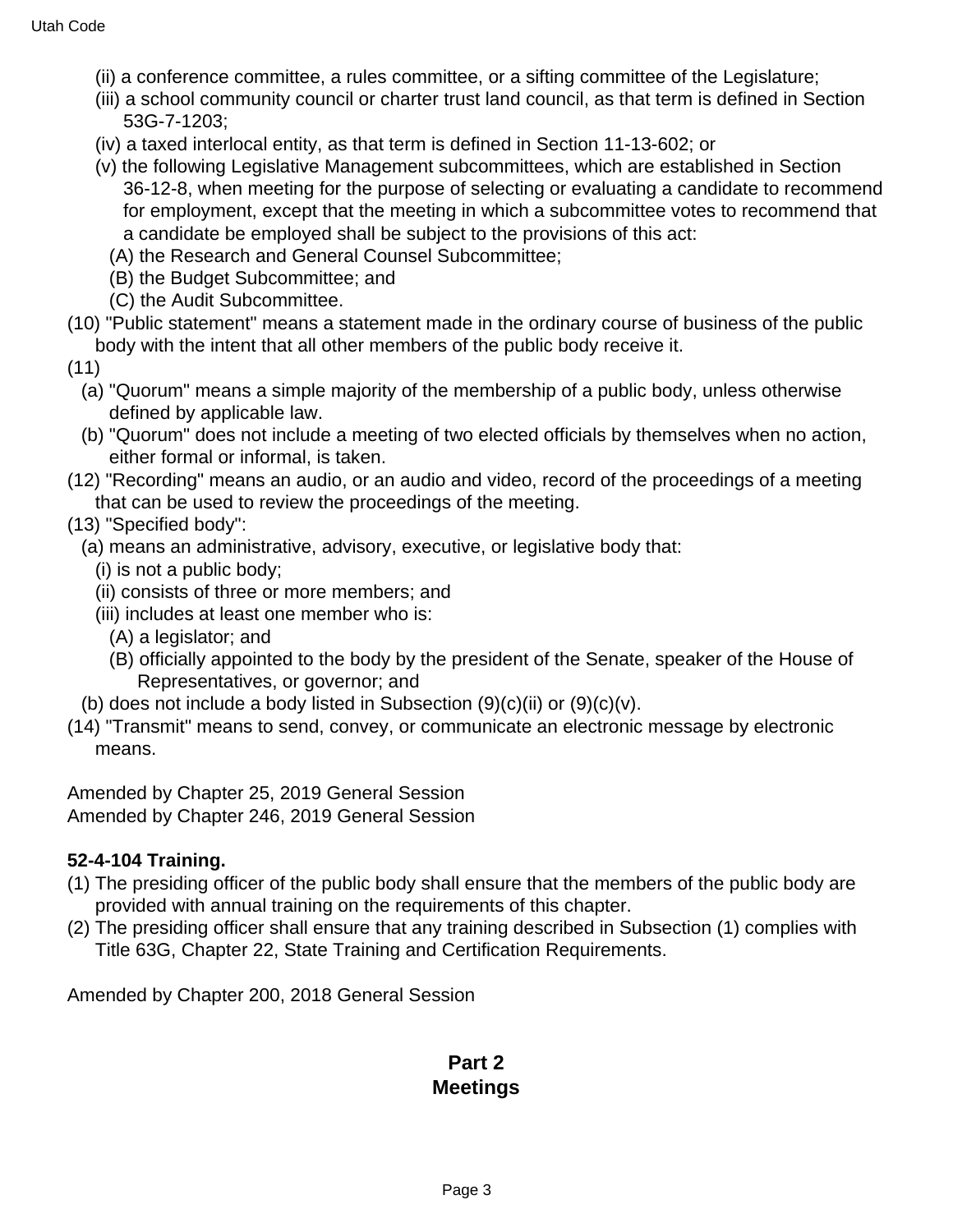#### **52-4-201 Meetings open to the public -- Exceptions.**

(1) A meeting is open to the public unless closed under Sections 52-4-204, 52-4-205, and 52-4-206.

(2)

- (a) A meeting that is open to the public includes a workshop or an executive session of a public body in which a quorum is present, unless closed in accordance with this chapter.
- (b) A workshop or an executive session of a public body in which a quorum is present that is held on the same day as a regularly scheduled public meeting of the public body may only be held at the location where the public body is holding the regularly scheduled public meeting unless:
	- (i) the workshop or executive session is held at the location where the public body holds its regularly scheduled public meetings but, for that day, the regularly scheduled public meeting is being held at different location;
	- (ii) any of the meetings held on the same day is a site visit or a traveling tour and, in accordance with this chapter, public notice is given;
	- (iii) the workshop or executive session is an electronic meeting conducted according to the requirements of Section 52-4-207; or
	- (iv) it is not practicable to conduct the workshop or executive session at the regular location of the public body's open meetings due to an emergency or extraordinary circumstances.

Renumbered and Amended by Chapter 14, 2006 General Session Amended by Chapter 263, 2006 General Session

#### **52-4-202 Public notice of meetings -- Emergency meetings.**

(1)

- (a)
	- (i) A public body shall give not less than 24 hours' public notice of each meeting.
	- (ii) A specified body shall give not less than 24 hours' public notice of each meeting that the specified body holds on the capitol hill complex.
- (b) The public notice required under Subsection (1)(a) shall include the meeting:
	- (i) agenda;
	- (ii) date;
	- (iii) time; and
	- (iv) place.

(2)

- (a) In addition to the requirements under Subsection (1), a public body which holds regular meetings that are scheduled in advance over the course of a year shall give public notice at least once each year of its annual meeting schedule as provided in this section.
- (b) The public notice under Subsection (2)(a) shall specify the date, time, and place of the scheduled meetings.

(3)

- (a) A public body or specified body satisfies a requirement for public notice by:
	- (i) posting written notice:
		- (A) except for an electronic meeting held without an anchor location under Subsection 52-4-207(4), at the principal office of the public body or specified body, or if no principal office exists, at the building where the meeting is to be held; and
	- (B) on the Utah Public Notice Website created under Section 63F-1-701; and
	- (ii) providing notice to: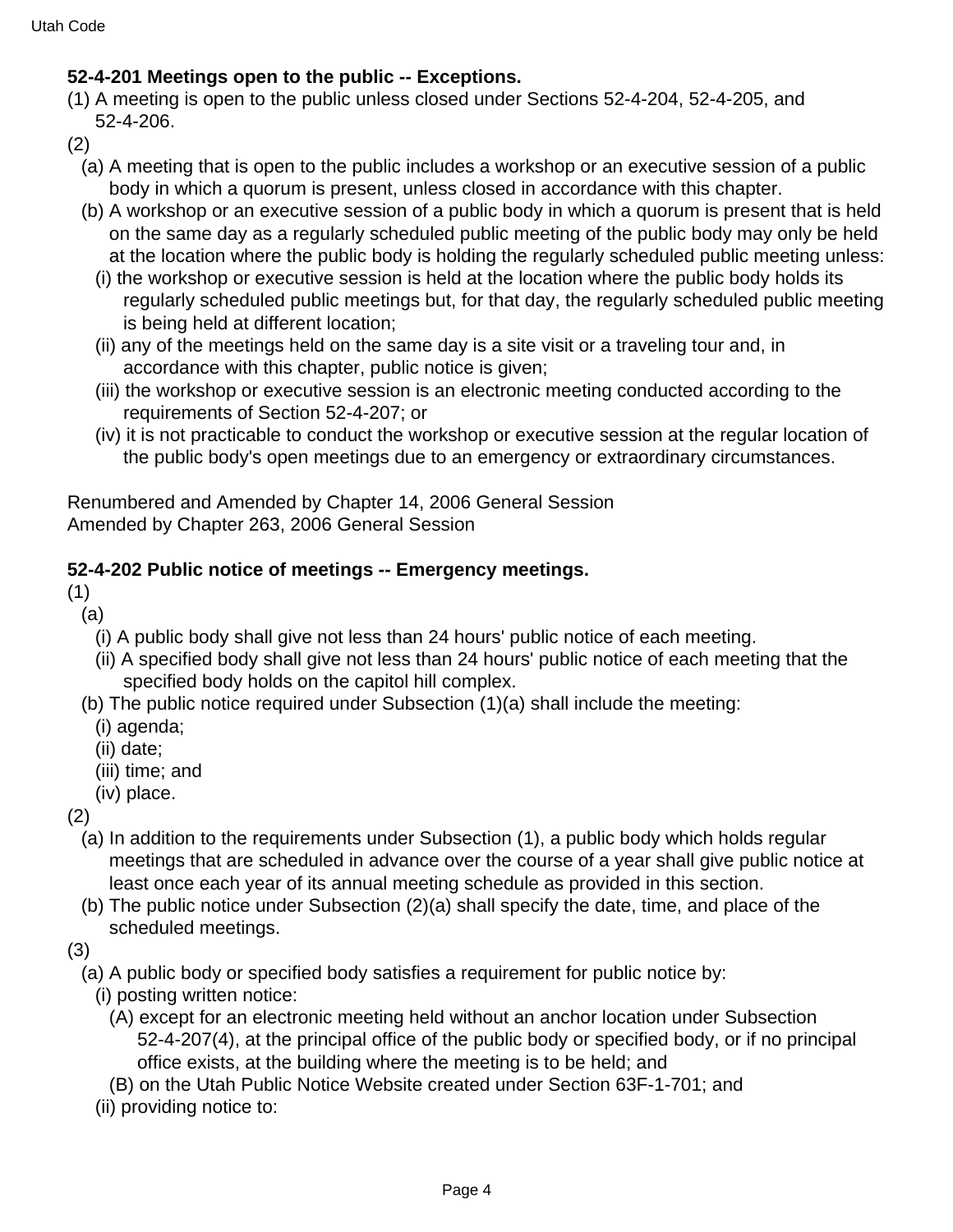- (A) at least one newspaper of general circulation within the geographic jurisdiction of the public body; or
- (B) a local media correspondent.
- (b) A public body or specified body is in compliance with the provisions of Subsection (3)(a)(ii) by providing notice to a newspaper or local media correspondent under the provisions of Subsection 63F-1-701(4)(d).
- (c) A public body whose limited resources make compliance with Subsection (3)(a)(i)(B) difficult may request the Division of Archives and Records Service, created in Section 63A-12-101, to provide technical assistance to help the public body in its effort to comply.
- (4) A public body and a specified body are encouraged to develop and use additional electronic means to provide notice of their meetings under Subsection (3).
- (5)
	- (a) The notice requirement of Subsection (1) may be disregarded if:
		- (i) because of unforeseen circumstances it is necessary for a public body or specified body to hold an emergency meeting to consider matters of an emergency or urgent nature; and
		- (ii) the public body or specified body gives the best notice practicable of:
			- (A) the time and place of the emergency meeting; and
			- (B) the topics to be considered at the emergency meeting.
	- (b) An emergency meeting of a public body may not be held unless:
		- (i) an attempt has been made to notify all the members of the public body; and
		- (ii) a majority of the members of the public body approve the meeting.
- (6)
	- (a) A public notice that is required to include an agenda under Subsection (1) shall provide reasonable specificity to notify the public as to the topics to be considered at the meeting. Each topic shall be listed under an agenda item on the meeting agenda.
	- (b) Subject to the provisions of Subsection (6)(c), and at the discretion of the presiding member of the public body, a topic raised by the public may be discussed during an open meeting, even if the topic raised by the public was not included in the agenda or advance public notice for the meeting.
	- (c) Except as provided in Subsection (5), relating to emergency meetings, a public body may not take final action on a topic in an open meeting unless the topic is:
		- (i) listed under an agenda item as required by Subsection (6)(a); and
		- (ii) included with the advance public notice required by this section.
- (7) Except as provided in this section, this chapter does not apply to a specified body.

Amended by Chapter 1, 2020 Special Session 5

#### **52-4-203 Written minutes of open meetings -- Public records -- Recording of meetings.**

- (1) Except as provided under Subsection (7), written minutes and a recording shall be kept of all open meetings.
- (2)
	- (a) Written minutes of an open meeting shall include:
		- (i) the date, time, and place of the meeting;
		- (ii) the names of members present and absent;
		- (iii) the substance of all matters proposed, discussed, or decided by the public body which may include a summary of comments made by members of the public body;
		- (iv) a record, by individual member, of each vote taken by the public body;
		- (v) the name of each person who: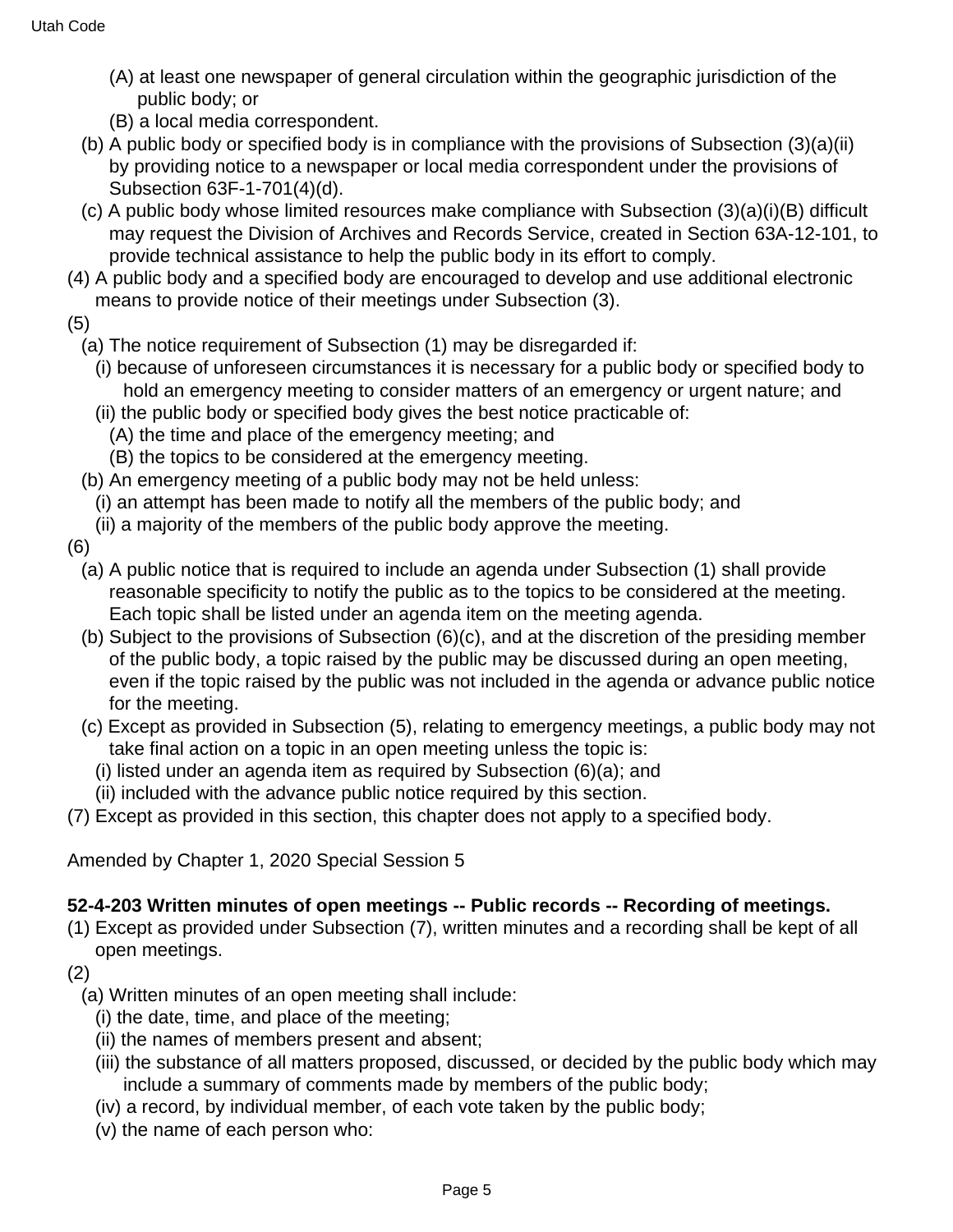- (A) is not a member of the public body; and
- (B) after being recognized by the presiding member of the public body, provided testimony or comments to the public body;
- (vi) the substance, in brief, of the testimony or comments provided by the public under Subsection  $(2)(a)(v)$ ; and
- (vii) any other information that is a record of the proceedings of the meeting that any member requests be entered in the minutes or recording.
- (b) A public body may satisfy the requirement under Subsection (2)(a)(iii) or (vi) that minutes include the substance of matters proposed, discussed, or decided or the substance of testimony or comments by maintaining a publicly available online version of the minutes that provides a link to the meeting recording at the place in the recording where the matter is proposed, discussed, or decided or the testimony or comments provided.
- (3) A recording of an open meeting shall:
	- (a) be a complete and unedited record of all open portions of the meeting from the commencement of the meeting through adjournment of the meeting; and
	- (b) be properly labeled or identified with the date, time, and place of the meeting.

#### (4)

- (a) As used in this Subsection (4):
	- (i) "Approved minutes" means written minutes:
		- (A) of an open meeting; and
		- (B) that have been approved by the public body that held the open meeting.
	- (ii) "Electronic information" means information presented or provided in an electronic format.
	- (iii) "Pending minutes" means written minutes:
		- (A) of an open meeting; and
		- (B) that have been prepared in draft form and are subject to change before being approved by the public body that held the open meeting.
	- (iv) "Specified local public body" means a legislative body of a county, city, town, or metro township.
	- (v) "State public body" means a public body that is an administrative, advisory, executive, or legislative body of the state.
	- (vi) "State website" means the Utah Public Notice Website created under Section 63F-1-701.
- (b) Pending minutes, approved minutes, and a recording of a public meeting are public records under Title 63G, Chapter 2, Government Records Access and Management Act.
- (c) Pending minutes shall contain a clear indication that the public body has not yet approved the minutes or that the minutes are subject to change until the public body approves them.
- (d) A state public body and a specified local public body shall require an individual who, at an open meeting of the public body, publicly presents or provides electronic information, relating to an item on the public body's meeting agenda, to provide the public body, at the time of the meeting, an electronic or hard copy of the electronic information for inclusion in the public record.
- (e) A state public body shall:
	- (i) make pending minutes available to the public within 30 days after holding the open meeting that is the subject of the pending minutes;
	- (ii) within three business days after approving written minutes of an open meeting:
		- (A) post to the state website a copy of the approved minutes and any public materials distributed at the meeting;
		- (B) make the approved minutes and public materials available to the public at the public body's primary office; and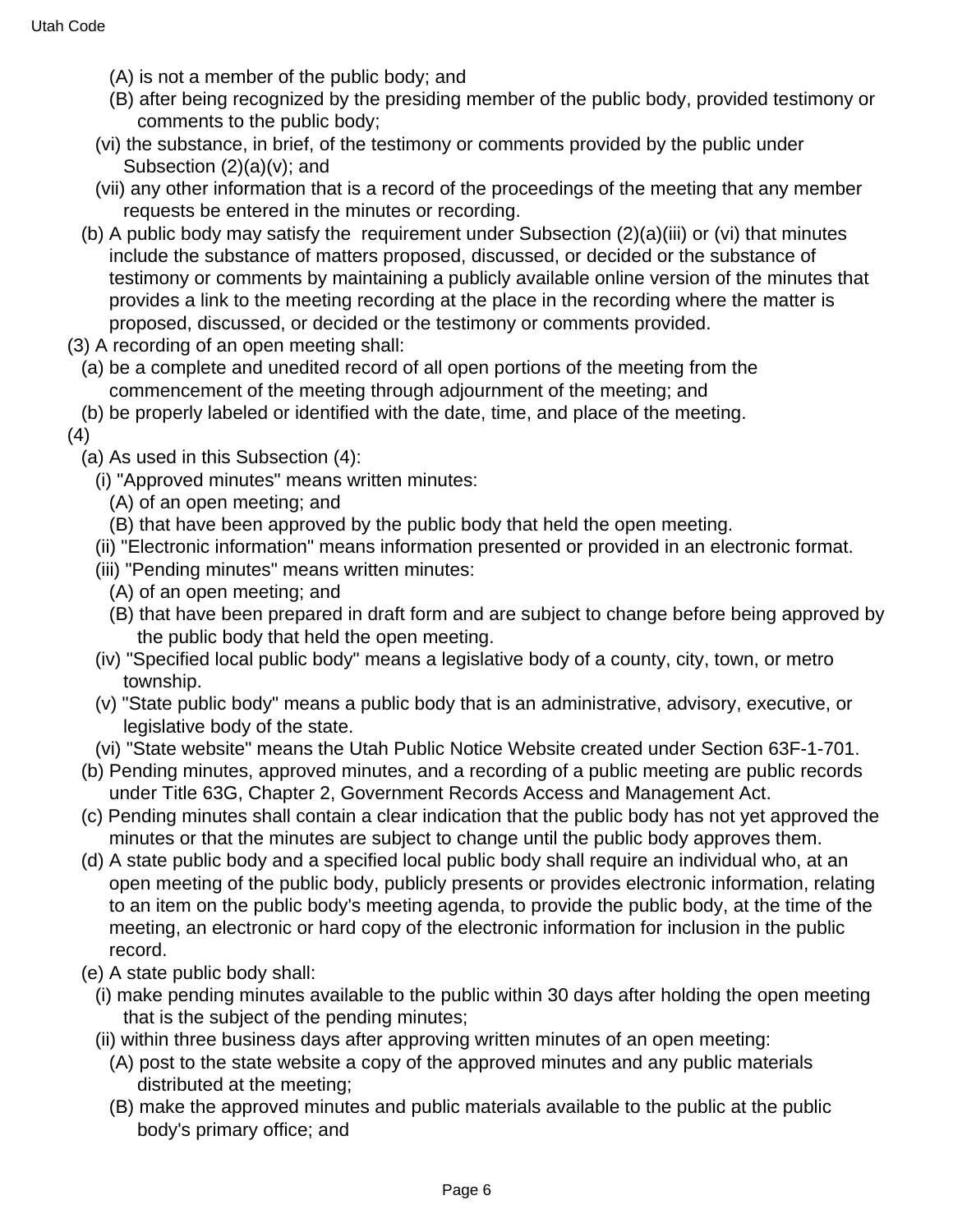- (C) if the public body provides online minutes under Subsection (2)(b), post approved minutes that comply with Subsection (2)(b) and the public materials on the public body's website; and
- (iii) within three business days after holding an open meeting, post on the state website an audio recording of the open meeting, or a link to the recording.
- (f) A specified local public body shall:
	- (i) make pending minutes available to the public within 30 days after holding the open meeting that is the subject of the pending minutes;
	- (ii) within three business days after approving written minutes of an open meeting, post and make available a copy of the approved minutes and any public materials distributed at the meeting, as provided in Subsection (4)(e)(ii); and
	- (iii) within three business days after holding an open meeting, make an audio recording of the open meeting available to the public for listening.
- (g) A public body that is not a state public body or a specified local public body shall:
	- (i) make pending minutes available to the public within a reasonable time after holding the open meeting that is the subject of the pending minutes;
	- (ii) within three business days after approving written minutes, make the approved minutes available to the public; and
	- (iii) within three business days after holding an open meeting, make an audio recording of the open meeting available to the public for listening.
- (h) A public body shall establish and implement procedures for the public body's approval of the written minutes of each meeting.
- (i) Approved minutes of an open meeting are the official record of the meeting.
- (5) All or any part of an open meeting may be independently recorded by any person in attendance if the recording does not interfere with the conduct of the meeting.
- (6) The written minutes or recording of an open meeting that are required to be retained permanently shall be maintained in or converted to a format that meets long-term records storage requirements.
- (7) Notwithstanding Subsection (1), a recording is not required to be kept of:
	- (a) an open meeting that is a site visit or a traveling tour, if no vote or action is taken by the public body; or
	- (b) an open meeting of a local district under Title 17B, Limited Purpose Local Government Entities - Local Districts, or special service district under Title 17D, Chapter 1, Special Service District Act, if the district's annual budgeted expenditures for all funds, excluding capital expenditures and debt service, are \$50,000 or less.

Amended by Chapter 425, 2018 General Session

#### **52-4-204 Closed meeting held upon vote of members -- Business -- Reasons for meeting recorded.**

- (1) A closed meeting may be held if:
	- (a)
		- (i) a quorum is present;
		- (ii) the meeting is an open meeting for which notice has been given under Section 52-4-202; and
		- (iii)
			- (A) two-thirds of the members of the public body present at the open meeting vote to approve closing the meeting;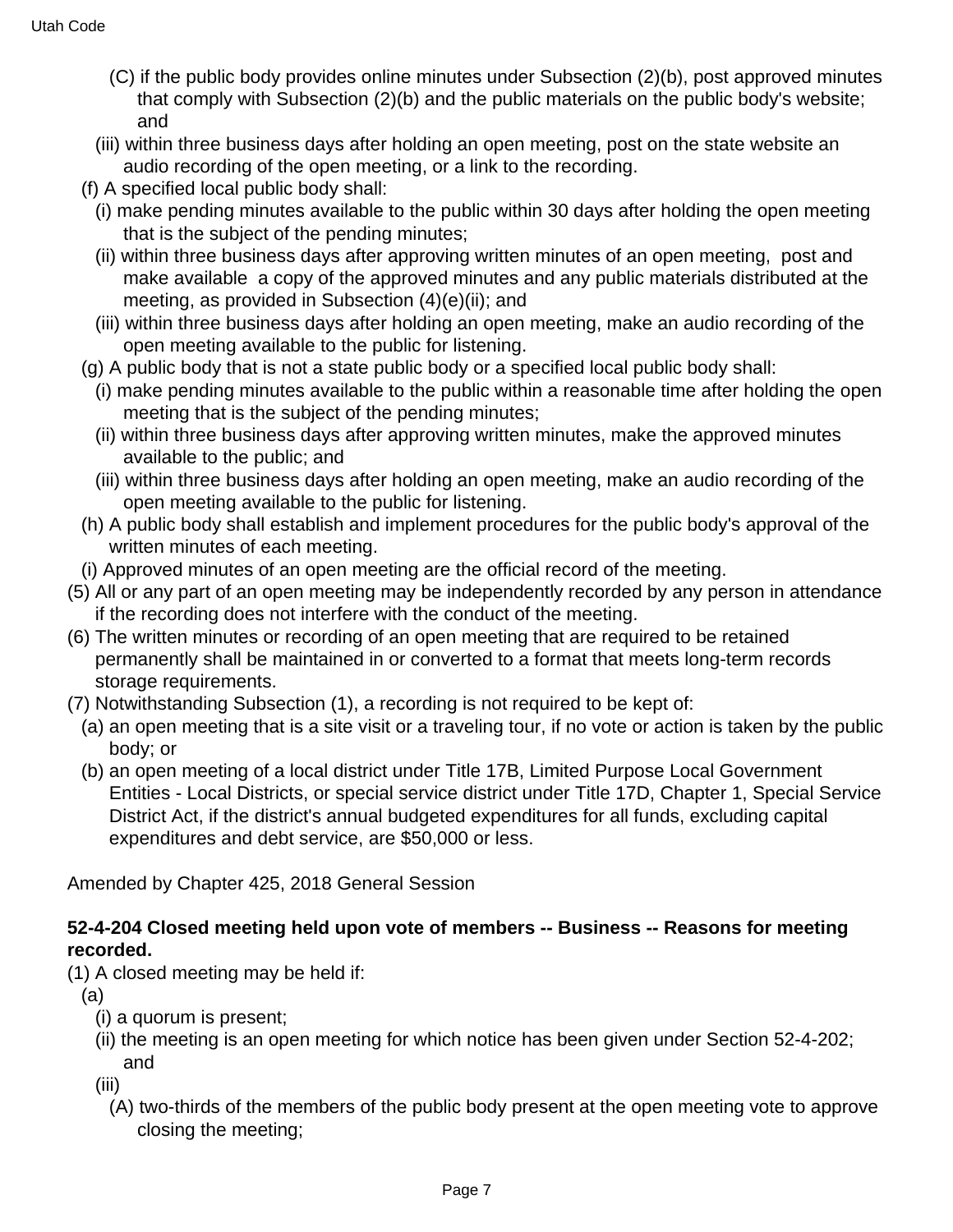- (B) for a meeting that is required to be closed under Section 52-4-205, if a majority of the members of the public body present at an open meeting vote to approve closing the meeting;
- (C) for an ethics committee of the Legislature that is conducting an open meeting for the purpose of reviewing an ethics complaint, a majority of the members present vote to approve closing the meeting for the purpose of seeking or obtaining legal advice on legal, evidentiary, or procedural matters, or for conducting deliberations to reach a decision on the complaint; or
- (D) for the Political Subdivisions Ethics Review Commission established in Section 63A-15-201 that is conducting an open meeting for the purpose of reviewing an ethics complaint in accordance with Section 63A-15-701, a majority of the members present vote to approve closing the meeting for the purpose of seeking or obtaining legal advice on legal, evidentiary, or procedural matters, or for conducting deliberations to reach a decision on the complaint; or
- (b)
	- (i) for the Independent Legislative Ethics Commission, the closed meeting is convened for the purpose of conducting business relating to the receipt or review of an ethics complaint, provided that public notice of the closed meeting is given under Section 52-4-202, with the agenda for the meeting stating that the meeting will be closed for the purpose of "conducting business relating to the receipt or review of ethics complaints";
	- (ii) for the Political Subdivisions Ethics Review Commission established in Section 63A-15-201, the closed meeting is convened for the purpose of conducting business relating to the preliminary review of an ethics complaint in accordance with Section 63A-15-602, provided that public notice of the closed meeting is given under Section 52-4-202, with the agenda for the meeting stating that the meeting will be closed for the purpose of "conducting business relating to the review of ethics complaints"; or
	- (iii) for the Independent Executive Branch Ethics Commission created in Section 63A-14-202, the closed meeting is convened for the purpose of conducting business relating to an ethics complaint, provided that public notice of the closed meeting is given under Section 52-4-202, with the agenda for the meeting stating that the meeting will be closed for the purpose of "conducting business relating to an ethics complaint."
- (2) A closed meeting is not allowed unless each matter discussed in the closed meeting is permitted under Section 52-4-205.
- (3) An ordinance, resolution, rule, regulation, contract, or appointment may not be approved at a closed meeting.
- (4) The following information shall be publicly announced and entered on the minutes of the open meeting at which the closed meeting was approved:
	- (a) the reason or reasons for holding the closed meeting;
	- (b) the location where the closed meeting will be held; and
	- (c) the vote by name, of each member of the public body, either for or against the motion to hold the closed meeting.
- (5) Except as provided in Subsection 52-4-205(2), nothing in this chapter shall be construed to require any meeting to be closed to the public.

Amended by Chapter 461, 2018 General Session

#### **52-4-205 Purposes of closed meetings -- Certain issues prohibited in closed meetings.**

(1) A closed meeting described under Section 52-4-204 may only be held for: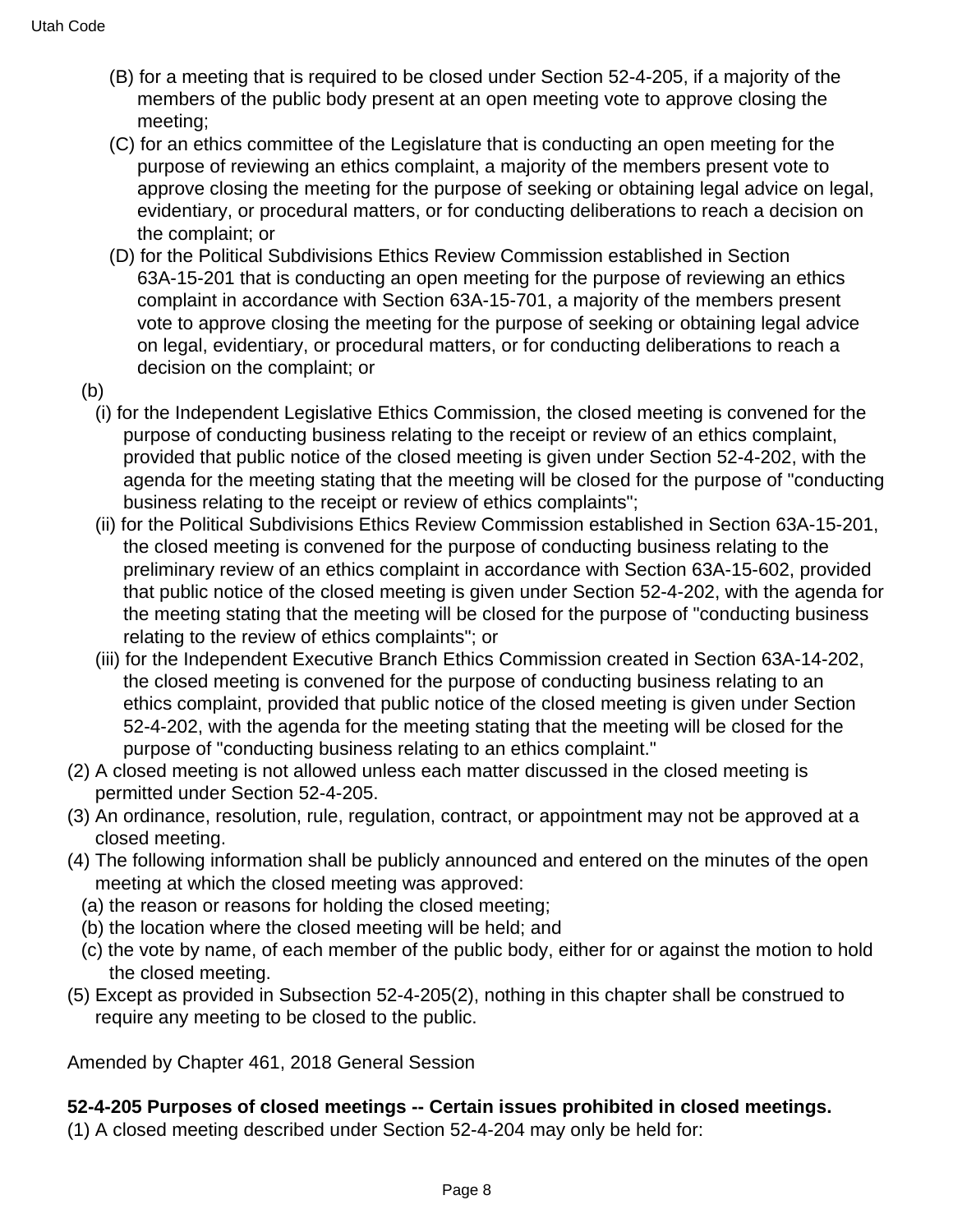- (a) except as provided in Subsection (3), discussion of the character, professional competence, or physical or mental health of an individual;
- (b) strategy sessions to discuss collective bargaining;
- (c) strategy sessions to discuss pending or reasonably imminent litigation;
- (d) strategy sessions to discuss the purchase, exchange, or lease of real property, including any form of a water right or water shares, if public discussion of the transaction would:
	- (i) disclose the appraisal or estimated value of the property under consideration; or
- (ii) prevent the public body from completing the transaction on the best possible terms;
- (e) strategy sessions to discuss the sale of real property, including any form of a water right or water shares, if:
	- (i) public discussion of the transaction would:
		- (A) disclose the appraisal or estimated value of the property under consideration; or
	- (B) prevent the public body from completing the transaction on the best possible terms;
	- (ii) the public body previously gave public notice that the property would be offered for sale; and
- (iii) the terms of the sale are publicly disclosed before the public body approves the sale;
- (f) discussion regarding deployment of security personnel, devices, or systems;
- (g) investigative proceedings regarding allegations of criminal misconduct;
- (h) as relates to the Independent Legislative Ethics Commission, conducting business relating to the receipt or review of ethics complaints;
- (i) as relates to an ethics committee of the Legislature, a purpose permitted under Subsection 52-4-204(1)(a)(iii)(C);
- (j) as relates to the Independent Executive Branch Ethics Commission created in Section 63A-14-202, conducting business relating to an ethics complaint;
- (k) as relates to a county legislative body, discussing commercial information as defined in Section 59-1-404;
- (l) as relates to the Utah Higher Education Assistance Authority and its appointed board of directors, discussing fiduciary or commercial information as defined in Section 53B-12-102;
- (m) deliberations, not including any information gathering activities, of a public body acting in the capacity of:
	- (i) an evaluation committee under Title 63G, Chapter 6a, Utah Procurement Code, during the process of evaluating responses to a solicitation, as defined in Section 63G-6a-103;
	- (ii) a protest officer, defined in Section 63G-6a-103, during the process of making a decision on a protest under Title 63G, Chapter 6a, Part 16, Protests; or
	- (iii) a procurement appeals panel under Title 63G, Chapter 6a, Utah Procurement Code, during the process of deciding an appeal under Title 63G, Chapter 6a, Part 17, Procurement Appeals Board;
- (n) the purpose of considering information that is designated as a trade secret, as defined in Section 13-24-2, if the public body's consideration of the information is necessary in order to properly conduct a procurement under Title 63G, Chapter 6a, Utah Procurement Code;
- (o) the purpose of discussing information provided to the public body during the procurement process under Title 63G, Chapter 6a, Utah Procurement Code, if, at the time of the meeting:
	- (i) the information may not, under Title 63G, Chapter 6a, Utah Procurement Code, be disclosed to a member of the public or to a participant in the procurement process; and
	- (ii) the public body needs to review or discuss the information in order to properly fulfill its role and responsibilities in the procurement process;
- (p) as relates to the governing board of a governmental nonprofit corporation, as that term is defined in Section 11-13a-102, the purpose of discussing information that is designated as a trade secret, as that term is defined in Section 13-24-2, if: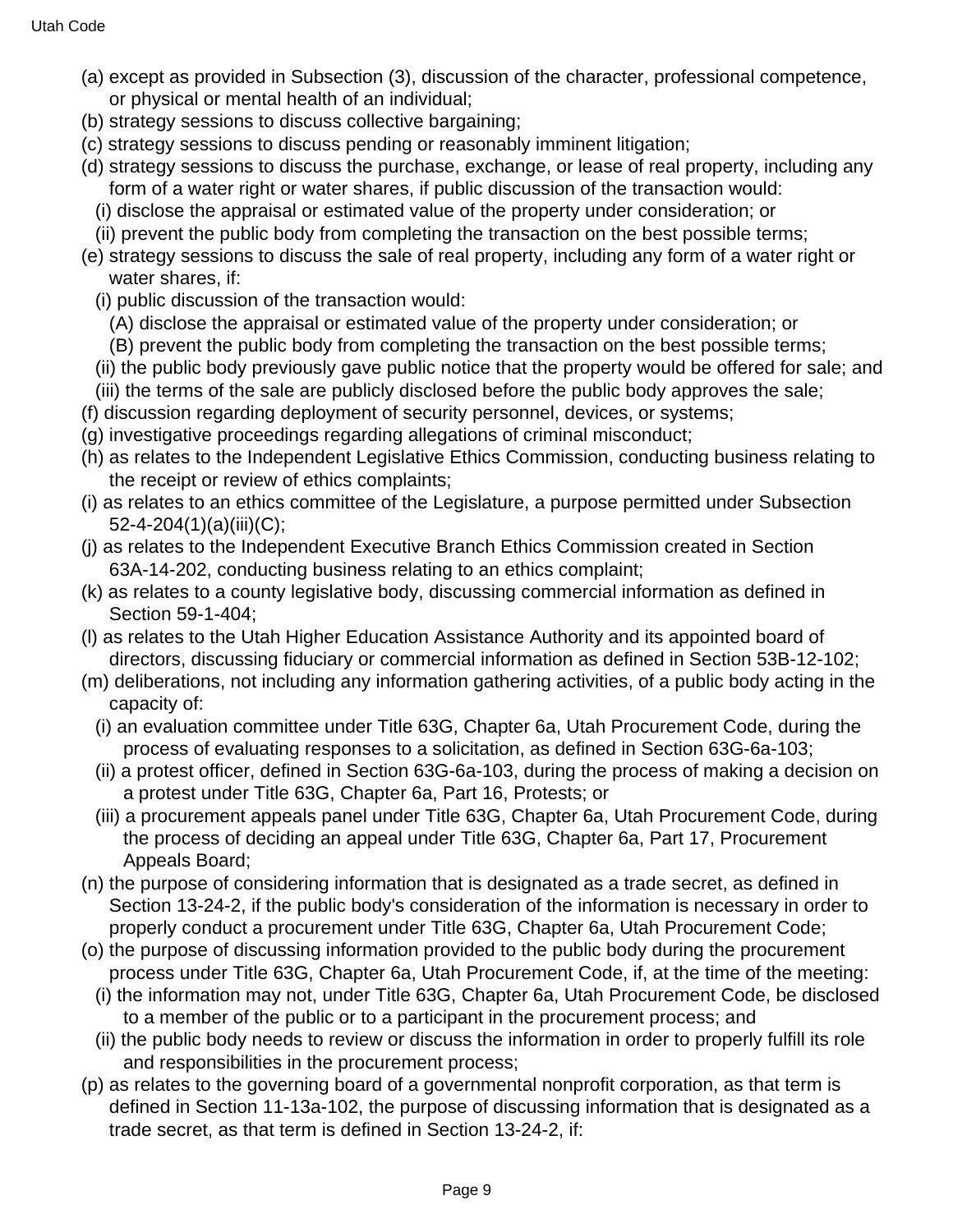- (i) public knowledge of the discussion would reasonably be expected to result in injury to the owner of the trade secret; and
- (ii) discussion of the information is necessary for the governing board to properly discharge the board's duties and conduct the board's business; or
- (q) a purpose for which a meeting is required to be closed under Subsection (2).
- (2) The following meetings shall be closed:
	- (a) a meeting of the Health and Human Services Interim Committee to review a fatality review report described in Subsection 62A-16-301(1)(a), and the responses to the report described in Subsections 62A-16-301(2) and (4);
	- (b) a meeting of the Child Welfare Legislative Oversight Panel to:
		- (i) review a fatality review report described in Subsection 62A-16-301(1)(a), and the responses to the report described in Subsections 62A-16-301(2) and (4); or
		- (ii) review and discuss an individual case, as described in Subsection 62A-4a-207(5);
	- (c) a meeting of the Opioid and Overdose Fatality Review Committee, created in Section 26-7-13, to review and discuss an individual case, as described in Subsection 26-7-13(10); and
	- (d) a meeting of a conservation district as defined in Section 17D-3-102 for the purpose of advising the Natural Resource Conservation Service of the United States Department of Agriculture on a farm improvement project if the discussed information is protected information under federal law; and
	- (e) a meeting of the Compassionate Use Board established in Section 26-61a-105 for the purpose of reviewing petitions for a medical cannabis card in accordance with Section 26-61a-105.
- (3) In a closed meeting, a public body may not:
	- (a) interview a person applying to fill an elected position;
	- (b) discuss filling a midterm vacancy or temporary absence governed by Title 20A, Chapter 1, Part 5, Candidate Vacancy and Vacancy and Temporary Absence in Elected Office; or
	- (c) discuss the character, professional competence, or physical or mental health of the person whose name was submitted for consideration to fill a midterm vacancy or temporary absence governed by Title 20A, Chapter 1, Part 5, Candidate Vacancy and Vacancy and Temporary Absence in Elected Office.

Amended by Chapter 12, 2020 General Session Amended by Chapter 201, 2020 General Session

#### **52-4-206 Record of closed meetings.**

- (1) Except as provided under Subsection (6), if a public body closes a meeting under Subsection 52-4-205(1), the public body:
	- (a) shall make a recording of the closed portion of the meeting; and
	- (b) may keep detailed written minutes that disclose the content of the closed portion of the meeting.
- (2) A recording of a closed meeting shall be complete and unedited from the commencement of the closed meeting through adjournment of the closed meeting.
- (3) The recording and any minutes of a closed meeting shall include:
	- (a) the date, time, and place of the meeting;
	- (b) the names of members present and absent; and
	- (c) the names of all others present except where the disclosure would infringe on the confidentiality necessary to fulfill the original purpose of closing the meeting.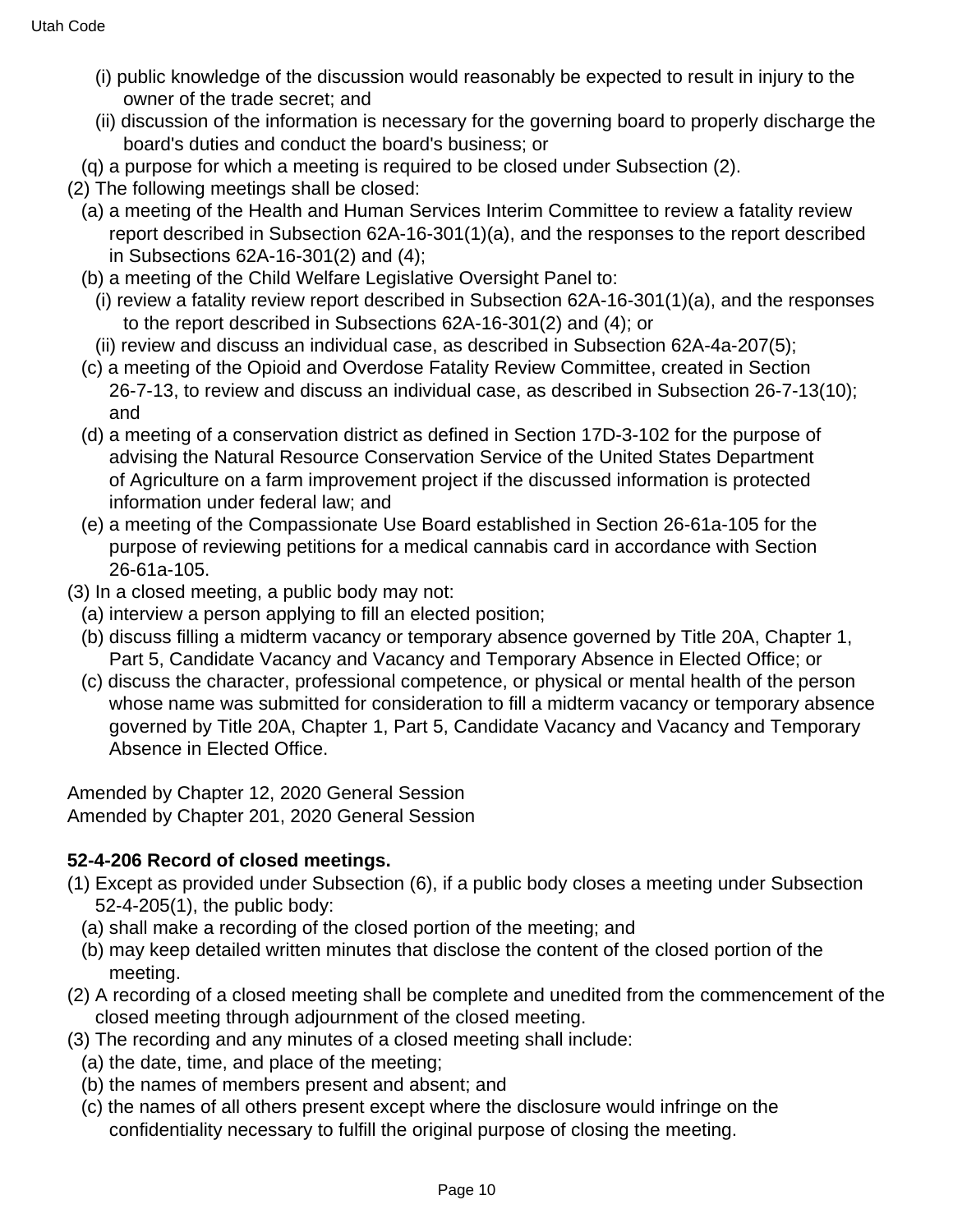- (4) Minutes or recordings of a closed meeting that are required to be retained permanently shall be maintained in or converted to a format that meets long-term records storage requirements.
- (5) A recording, transcript, report, and written minutes of a closed meeting are protected records under Title 63G, Chapter 2, Government Records Access and Management Act, except that the records may be disclosed under a court order only as provided under Section 52-4-304.
- (6) If a public body closes a meeting exclusively for the purposes described under Subsection 52-4-205(1)(a), (1)(f), or (2):
	- (a) the person presiding shall sign a sworn statement affirming that the sole purpose for closing the meeting was to discuss the purposes described under Subsection 52-4-205(1)(a),(1)(f), or (2); and
	- (b) the provisions of Subsection (1) of this section do not apply.

Amended by Chapter 425, 2018 General Session

#### **52-4-207 Electronic meetings -- Authorization -- Requirements.**

(1) Except as otherwise provided for a charter school in Section 52-4-209, a public body may convene and conduct an electronic meeting in accordance with this section.

(2)

- (a) A public body may not hold an electronic meeting unless the public body has adopted a resolution, rule, or ordinance governing the use of electronic meetings.
- (b) The resolution, rule, or ordinance may:
	- (i) prohibit or limit electronic meetings based on budget, public policy, or logistical considerations;
	- (ii) require a quorum of the public body to:
		- (A) be present at a single anchor location for the meeting; and
		- (B) vote to approve establishment of an electronic meeting in order to include other members of the public body through an electronic connection;
	- (iii) require a request for an electronic meeting to be made by a member of a public body up to three days prior to the meeting to allow for arrangements to be made for the electronic meeting;
	- (iv) restrict the number of separate connections for members of the public body that are allowed for an electronic meeting based on available equipment capability; or
	- (v) establish other procedures, limitations, or conditions governing electronic meetings not in conflict with this section.
- (3) A public body that convenes or conducts an electronic meeting shall:
	- (a) give public notice of the meeting:
		- (i) in accordance with Section 52-4-202; and
		- (ii) except for an electronic meeting held without an anchor location under Subsection (4), post written notice at the anchor location;
	- (b) in addition to giving public notice required by Subsection (3)(a), provide:
		- (i) notice of the electronic meeting to the members of the public body at least 24 hours before the meeting so that they may participate in and be counted as present for all purposes, including the determination that a quorum is present; and
		- (ii) a description of how the members will be connected to the electronic meeting;
	- (c) except for an electronic meeting held without an anchor location under Subsection (4), establish one or more anchor locations for the public meeting, at least one of which is in the building and political subdivision where the public body would normally meet if they were not holding an electronic meeting;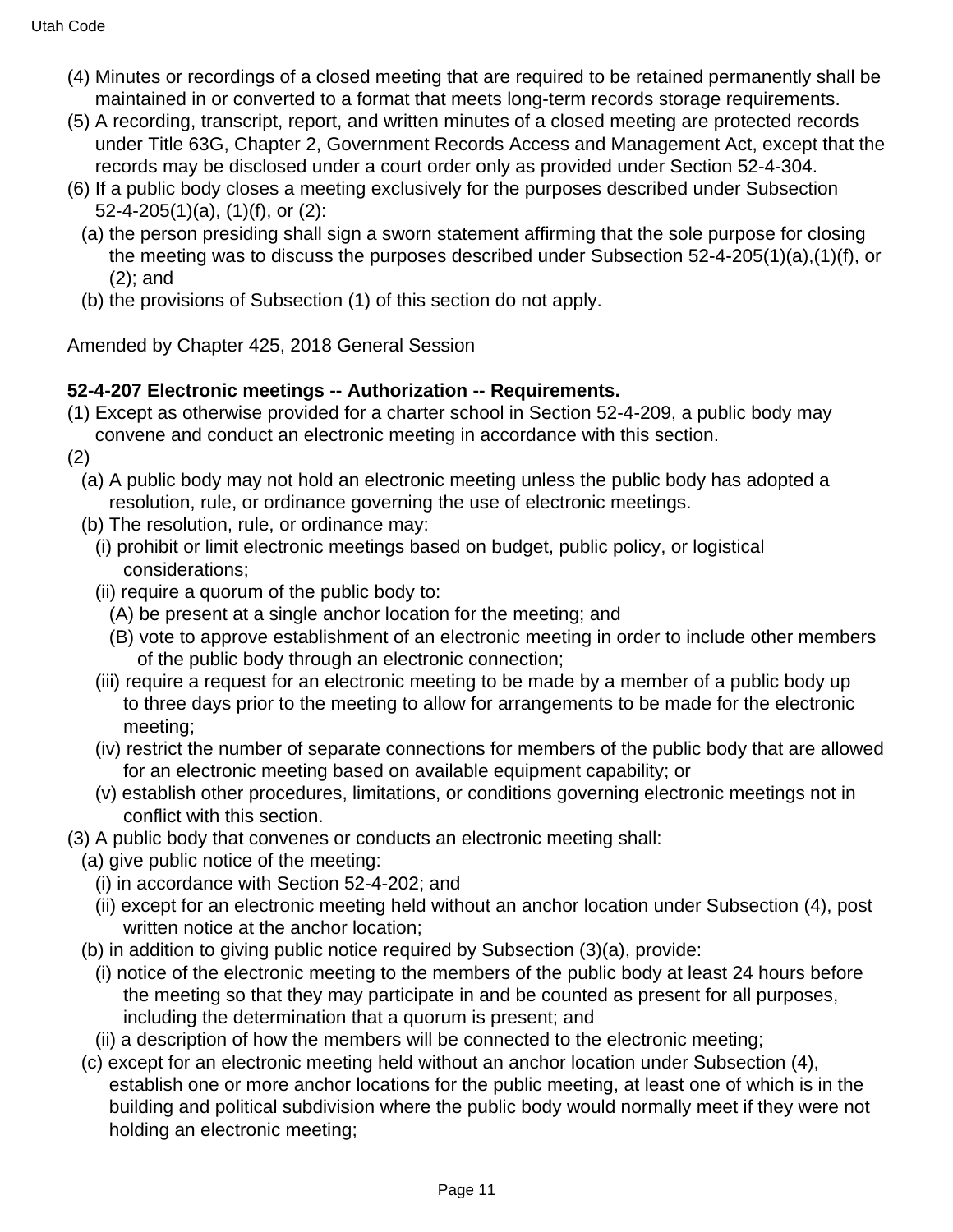(d)

- (i) provide space and facilities at the anchor location so that interested persons and the public may attend and monitor the open portions of the meeting; or
- (ii) for an electronic meeting held without an anchor location under Subsection (4), provide means by which the public may hear, or view and hear, the open portions of the meeting; and
- (e) if comments from the public will be accepted during the electronic meeting:
	- (i) provide space and facilities at the anchor location so that interested persons and the public may attend, monitor, and participate in the open portions of the meeting; or
	- (ii) for an electronic meeting held without an anchor location under Subsection (4), provide means by which members of the public may provide comments by electronic means to the public body.
- (4) A public body may convene and conduct an electronic meeting without an anchor location if the chair of the public body:
	- (a) makes a written determination that conducting the meeting with an anchor location presents a substantial risk to the health and safety of those who may be present at the anchor location;
	- (b) states in the written determination described in Subsection (4)(a) the facts upon which the determination is based;
	- (c) includes in the public notice for the meeting, and reads at the beginning of the meeting, the information described in Subsections (4)(a) and (b); and
	- (d) includes in the public notice information on how a member of the public may view or make a comment at the meeting.
- (5) A written determination described in Subsections (4)(a) and (b) expires 30 days after the day on which the chair of the public body makes the determination.
- (6) Compliance with the provisions of this section by a public body constitutes full and complete compliance by the public body with the corresponding provisions of Sections 52-4-201 and 52-4-202.

Amended by Chapter 1, 2020 Special Session 5

#### **52-4-208 Chance or social meetings.**

- (1) This chapter does not apply to any chance meeting or a social meeting.
- (2) A chance meeting or social meeting may not be used to circumvent the provisions of this chapter.

Enacted by Chapter 14, 2006 General Session

#### **52-4-209 Electronic meetings for charter school board.**

- (1) Notwithstanding the definitions provided in Section 52-4-103 for this chapter, as used in this section:
	- (a) "Anchor location" means a physical location where:
		- (i) the charter school board would normally meet if the charter school board were not holding an electronic meeting; and
		- (ii) space, a facility, and technology are provided to the public to monitor and, if public comment is allowed, to participate in an electronic meeting during regular business hours.
	- (b) "Charter school board" means the governing board of a school created under Title 53G, Chapter 5, Charter Schools.
	- (c) "Meeting" means the convening of a charter school board: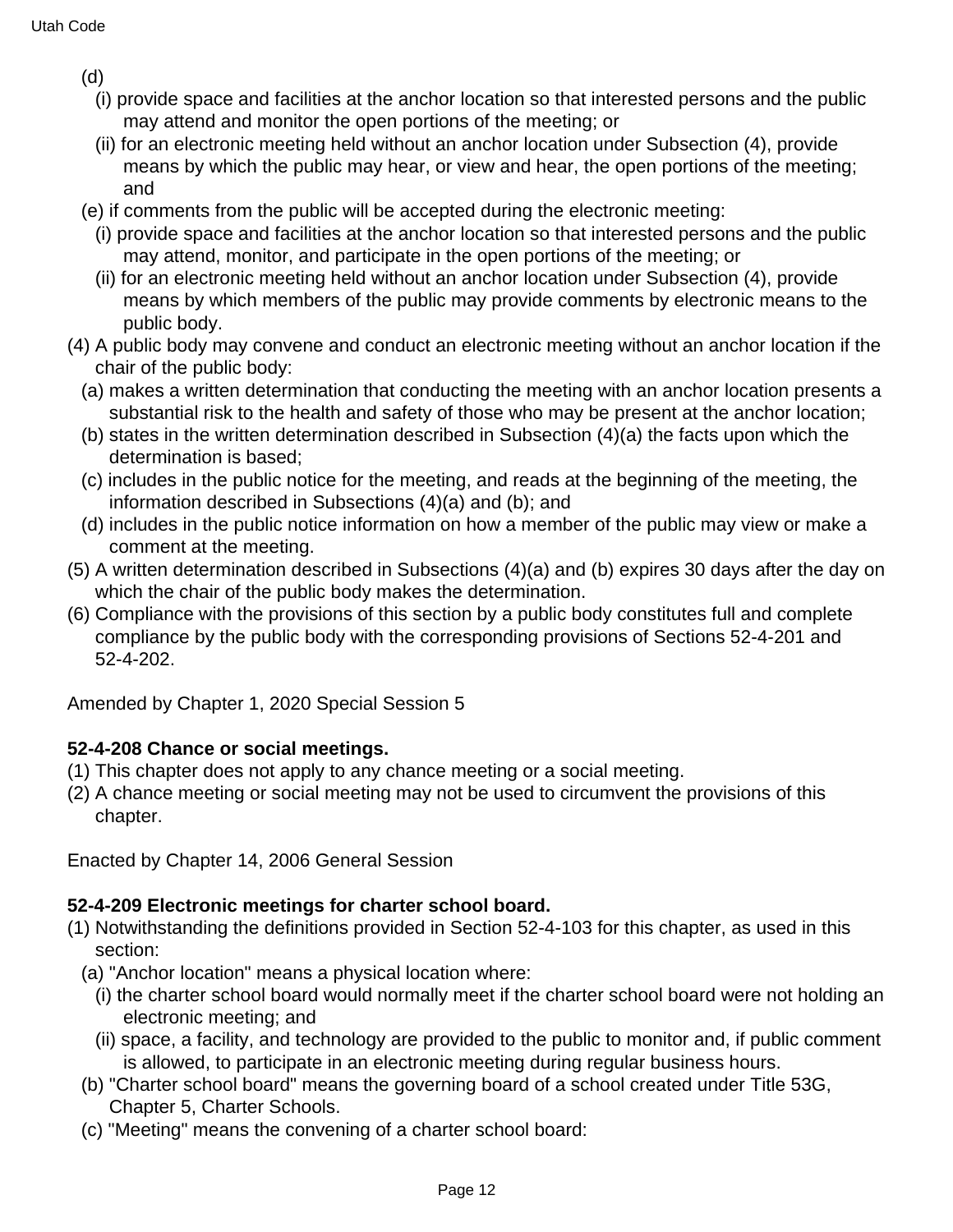- (i) with a quorum who:
	- (A) monitors a website at least once during the electronic meeting; and
	- (B) casts a vote on a website, if a vote is taken; and
- (ii) for the purpose of discussing, receiving comments from the public about, or acting upon a matter over which the charter school board has jurisdiction or advisory power.
- (d) "Monitor" means to:
	- (i) read all the content added to a website by the public or a charter school board member; and
	- (ii) view a vote cast by a charter school board member on a website.
- (e) "Participate" means to add content to a website.

(2)

- (a) A charter school board may convene and conduct an electronic meeting in accordance with Section 52-4-207.
- (b) A charter school board may convene and conduct an electronic meeting in accordance with this section that is in writing on a website if:
	- (i) the chair verifies that a quorum monitors the website;
	- (ii) the content of the website is available to the public;
	- (iii) the chair controls the times in which a charter school board member or the public participates; and
	- (iv) the chair requires a person to identify himself or herself if the person:
		- (A) participates; or
		- (B) casts a vote as a charter school board member.
- (3) A charter school that conducts an electronic meeting under this section shall:
	- (a) give public notice of the electronic meeting:
		- (i) in accordance with Section 52-4-202; and
	- (ii) by posting written notice at the anchor location as required under Section 52-4-207;
	- (b) in addition to giving public notice required by Subsection (3)(a), provide:
		- (i) notice of the electronic meeting to the members of the charter school board at least 24 hours before the meeting so that they may participate in and be counted as present for all purposes, including the determination that a quorum is present;
		- (ii) a description of how the members and the public may be connected to the electronic meeting;
		- (iii) a start and end time for the meeting, which shall be no longer than 5 days; and
		- (iv) a start and end time for when a vote will be taken in an electronic meeting, which shall be no longer than four hours; and
	- (c) provide an anchor location.
- (4) The chair shall:
	- (a) not allow anyone to participate from the time the notice described in Subsection (3)(b)(iv) is given until the end time for when a vote will be taken; and
	- (b) allow a charter school board member to change a vote until the end time for when a vote will be taken.
- (5) During the time in which a vote may be taken, a charter school board member may not communicate in any way with any person regarding an issue over which the charter school board has jurisdiction.
- (6) A charter school conducting an electronic meeting under this section may not close a meeting as otherwise allowed under this part.
- (7)
	- (a) Written minutes shall be kept of an electronic meeting conducted as required in Section 52-4-203.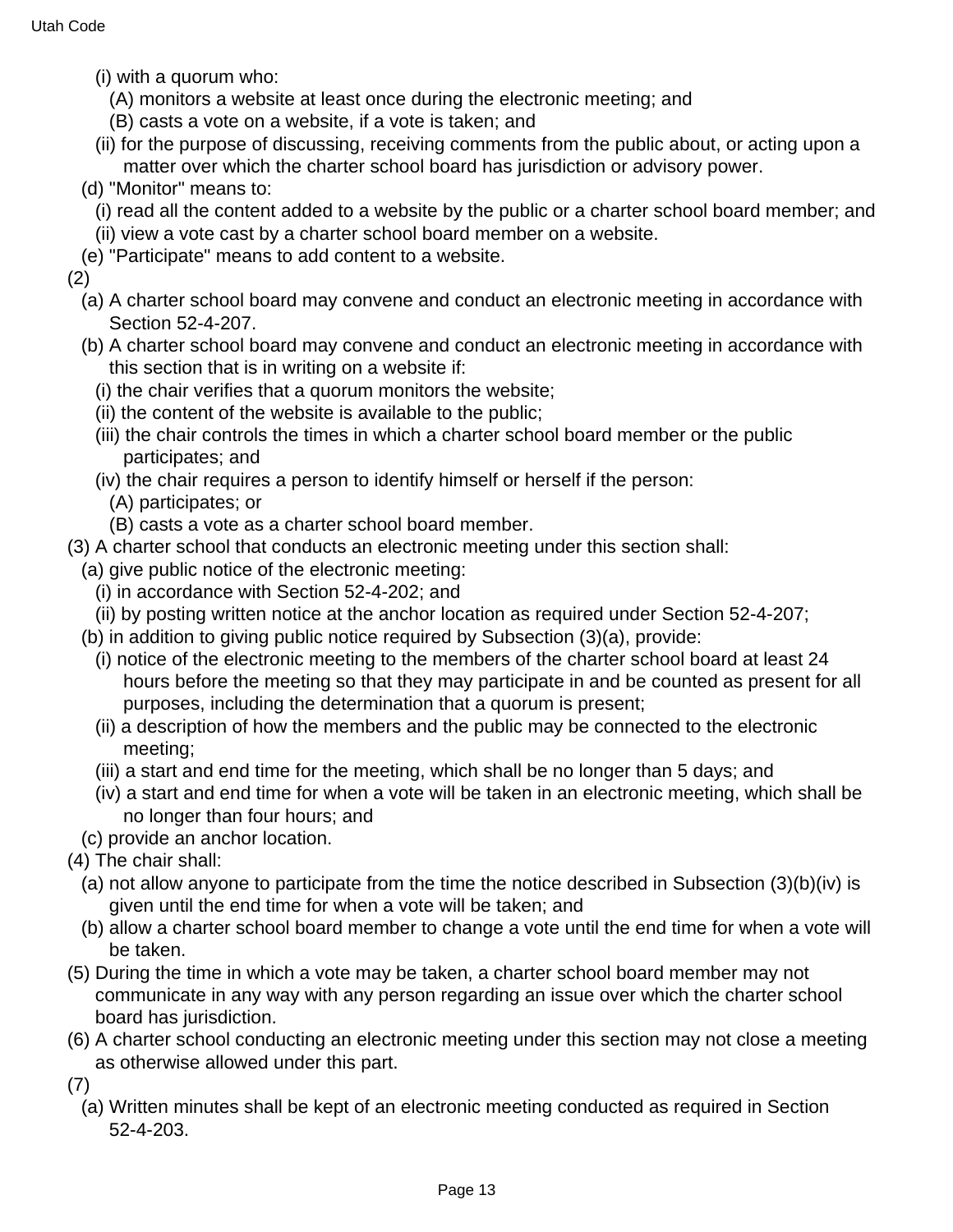(b)

- (i) Notwithstanding Section 52-4-203, a recording is not required of an electronic meeting described in Subsection (2)(b).
- (ii) All of the content of the website shall be kept for an electronic meeting conducted under this section.
- (c) Written minutes are the official record of action taken at an electronic meeting as required in Section 52-4-203.

(8)

- (a) A charter school board shall ensure that the website used to conduct an electronic meeting: (i) is secure; and
	- (ii) provides with reasonably certainty the identity of a charter school board member who logs on, adds content, or casts a vote on the website.
- (b) A person is guilty of a class B misdemeanor if the person falsely identifies himself or herself as required by Subsection (2)(b)(iv).
- (9) Compliance with the provisions of this section by a charter school constitutes full and complete compliance by the public body with the corresponding provisions of Sections 52-4-201 and 52-4-202.

Amended by Chapter 415, 2018 General Session

#### **52-4-210 Electronic message transmissions.**

 Nothing in this chapter shall be construed to restrict a member of a public body from transmitting an electronic message to other members of the public body at a time when the public body is not convened in an open meeting.

Enacted by Chapter 25, 2011 General Session

#### **Part 3 Enforcement**

#### **52-4-301 Disruption of meetings.**

 This chapter does not prohibit the removal of any person from a meeting, if the person willfully disrupts the meeting to the extent that orderly conduct is seriously compromised.

Enacted by Chapter 14, 2006 General Session

#### **52-4-302 Suit to void final action -- Limitation -- Exceptions.**

(1)

- (a) Any final action taken in violation of Section 52-4-201, 52-4-202, 52-4-207, or 52-4-209 is voidable by a court of competent jurisdiction.
- (b) A court may not void a final action taken by a public body for failure to comply with the posting written notice requirements under Subsection 52-4-202(3)(a)(i)(B) if:
	- (i) the posting is made for a meeting that is held before April 1, 2009; or

(ii)

(A) the public body otherwise complies with the provisions of Section 52-4-202; and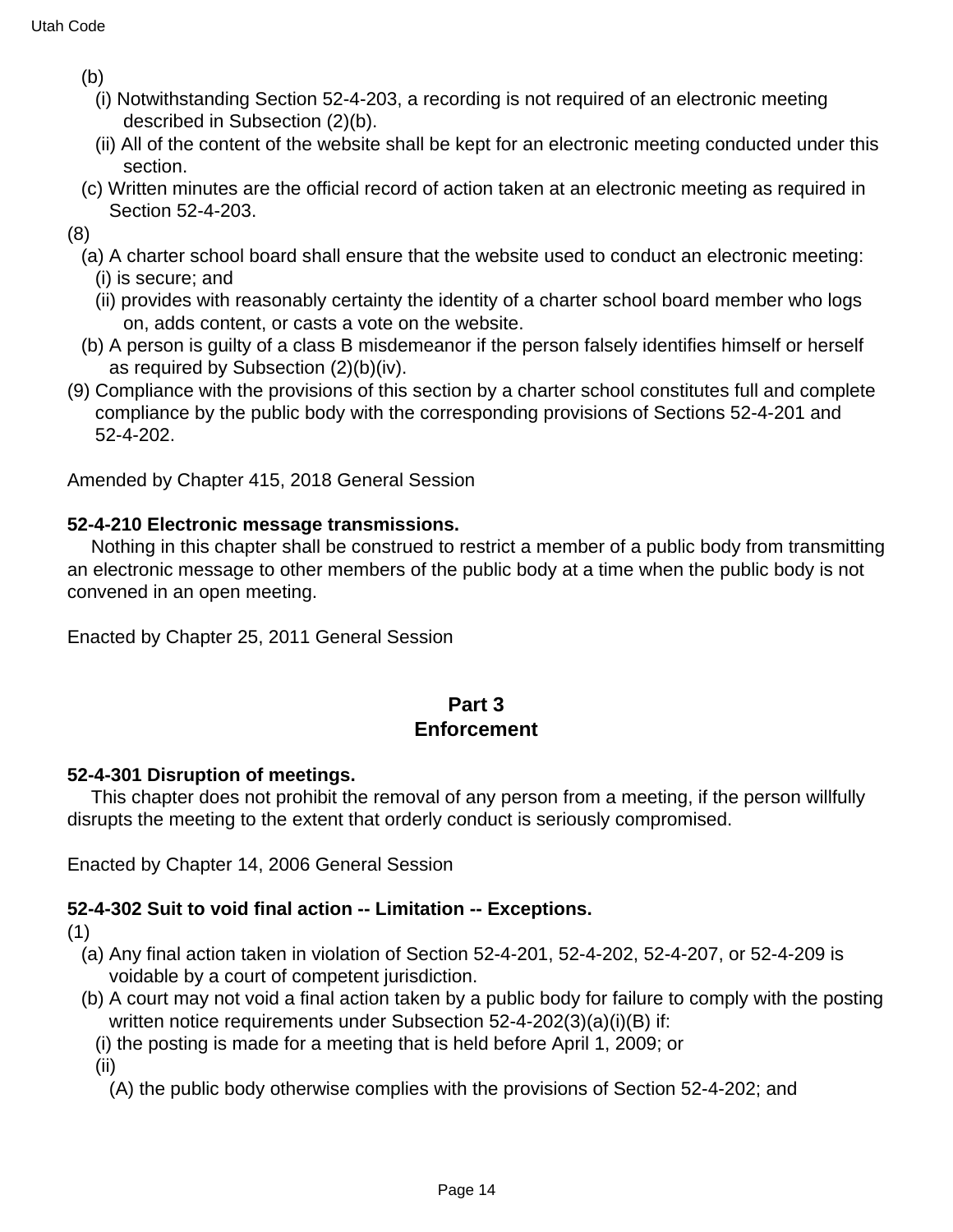- (B) the failure was a result of unforeseen Internet hosting or communication technology failure.
- (2) Except as provided under Subsection (3), a suit to void final action shall be commenced within 90 days after the date of the action.
- (3) A suit to void final action concerning the issuance of bonds, notes, or other evidences of indebtedness shall be commenced within 30 days after the date of the action.

Amended by Chapter 403, 2012 General Session

#### **52-4-303 Enforcement of chapter -- Suit to compel compliance.**

- (1) The attorney general and county attorneys of the state shall enforce this chapter.
- (2) The attorney general shall, on at least a yearly basis, provide notice to all public bodies that are subject to this chapter of any material changes to the requirements for the conduct of meetings under this chapter.
- (3) A person denied any right under this chapter may commence suit in a court of competent jurisdiction to:
	- (a) compel compliance with or enjoin violations of this chapter; or
	- (b) determine the chapter's applicability to discussions or decisions of a public body.
- (4) The court may award reasonable attorney fees and court costs to a successful plaintiff.

Renumbered and Amended by Chapter 14, 2006 General Session Amended by Chapter 263, 2006 General Session

#### **52-4-304 Action challenging closed meeting.**

- (1) Notwithstanding the procedure established under Subsection 63G-2-202(7), in any action brought under the authority of this chapter to challenge the legality of a closed meeting held by a public body, the court shall:
	- (a) review the recording or written minutes of the closed meeting in camera; and
	- (b) decide the legality of the closed meeting.
- (2)
	- (a) If the judge determines that the public body did not violate Section 52-4-204, 52-4-205, or 52-4-206 regarding closed meetings, the judge shall dismiss the case without disclosing or revealing any information from the recording or minutes of the closed meeting.
	- (b) If the judge determines that the public body violated Section 52-4-204, 52-4-205, or 52-4-206 regarding closed meetings, the judge shall publicly disclose or reveal from the recording or minutes of the closed meeting all information about the portion of the meeting that was illegally closed.
- (3) Nothing in this section may be construed to affect the ability of a public body to reclassify a record, as defined in Section 63G-2-103, as provided in Section 63G-2-307.

Amended by Chapter 425, 2018 General Session

#### **52-4-305 Criminal penalty for closed meeting violation.**

 In addition to any other penalty under this chapter, a member of a public body who knowingly or intentionally violates or who knowingly or intentionally abets or advises a violation of any of the closed meeting provisions of this chapter is guilty of a class B misdemeanor.

Enacted by Chapter 263, 2006 General Session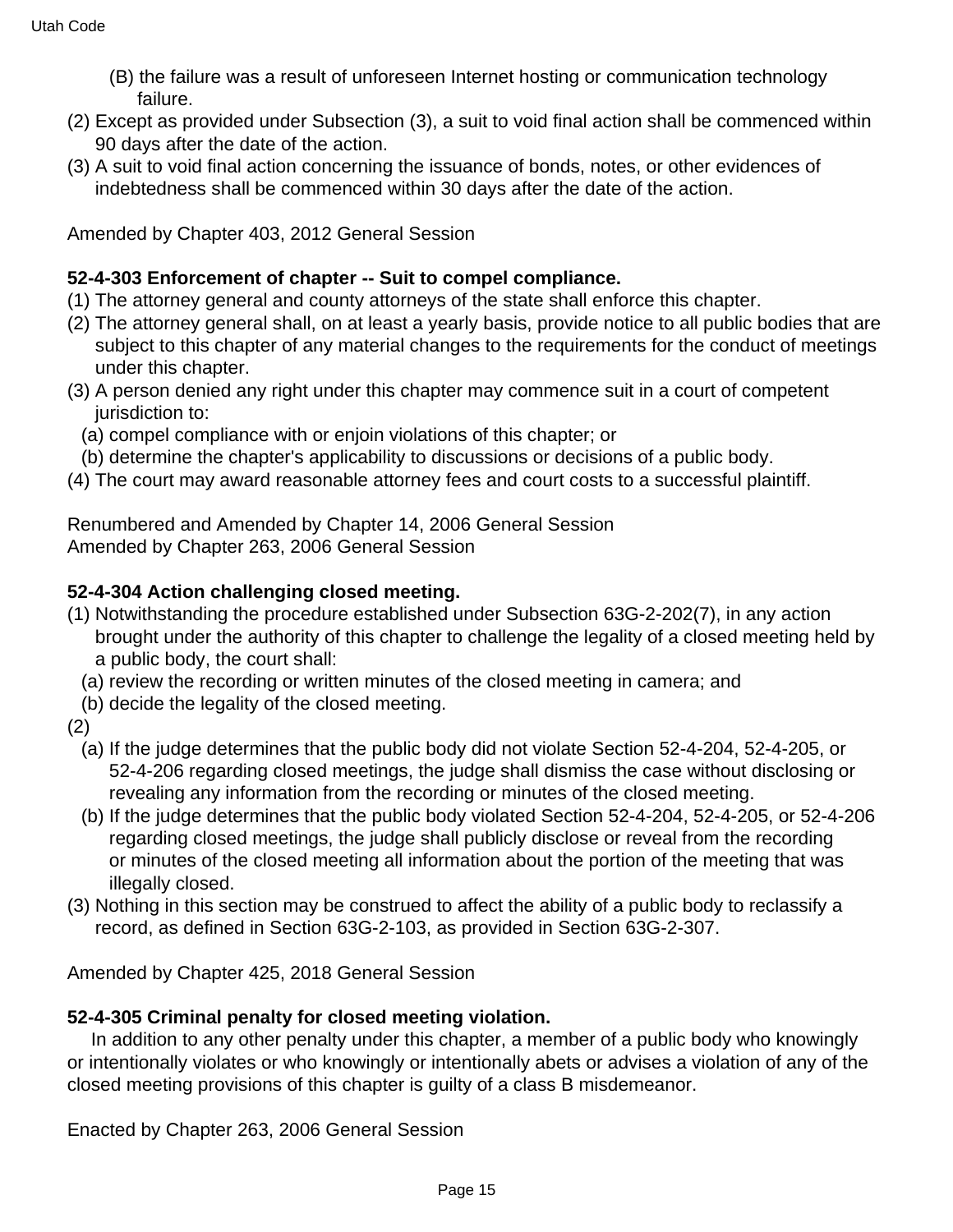#### **Park City Municipal Code [\(as of May 31, 2019\)](https://parkcity.municipalcodeonline.com/book?type=ordinances#name=3_Ethics)**

#### **[Title 3 Ethics](https://parkcity.municipalcodeonline.com/book?type=ordinances#name=3_Ethics)**

[3-1 Code Of Ethics For Officials And Employees; Responsibility Of Public Officials](https://parkcity.municipalcodeonline.com/book?type=ordinances#name=3-1_Code_Of_Ethics_For_Officials_And_Employees;_Responsibility_Of_Public_Officials) [3-2 Disclosure; Conflicts Of Financial Interest](https://parkcity.municipalcodeonline.com/book?type=ordinances#name=3-2_Disclosure;_Conflicts_Of_Financial_Interest) [3-3 Campaign Disclosure](https://parkcity.municipalcodeonline.com/book?type=ordinances#name=3-3_Campaign_Disclosure)

[3-4 Written Advisory Opinions](https://parkcity.municipalcodeonline.com/book?type=ordinances#name=3-4_Written_Advisory_Opinions)

[3-5 Enforcement; Penalties](https://parkcity.municipalcodeonline.com/book?type=ordinances#name=3-5_Enforcement;_Penalties)

#### **[3-1 Code Of Ethics For Officials And Employees; Responsibility Of Public](https://parkcity.municipalcodeonline.com/book?type=ordinances#name=3-1_Code_Of_Ethics_For_Officials_And_Employees;_Responsibility_Of_Public_Officials)  [Officials](https://parkcity.municipalcodeonline.com/book?type=ordinances#name=3-1_Code_Of_Ethics_For_Officials_And_Employees;_Responsibility_Of_Public_Officials)**

[3-1-1 Declaration Of Policy](https://parkcity.municipalcodeonline.com/book?type=ordinances#name=3-1-1_Declaration_Of_Policy) [3-1-2 Fair And Equal Treatment](https://parkcity.municipalcodeonline.com/book?type=ordinances#name=3-1-2_Fair_And_Equal_Treatment) [3-1-3 Agents Of Public Purpose](https://parkcity.municipalcodeonline.com/book?type=ordinances#name=3-1-3_Agents_Of_Public_Purpose) [3-1-4 Gifts; Use Of Office For Personal Benefit Prohibited](https://parkcity.municipalcodeonline.com/book?type=ordinances#name=3-1-4_Gifts;_Use_Of_Office_For_Personal_Benefit_Prohibited) 3-1-5 [Use Of Public Property](https://parkcity.municipalcodeonline.com/book?type=ordinances#name=3-1-5_Use_Of_Public_Property) [3-1-6 Ex Parte Communications](https://parkcity.municipalcodeonline.com/book?type=ordinances#name=3-1-6_Ex_Parte_Communications) [3-1-7 City Allegiance And Proper Conduct](https://parkcity.municipalcodeonline.com/book?type=ordinances#name=3-1-7_City_Allegiance_And_Proper_Conduct) [3-1-8 Avoidance Of Impressions Of Corruptibility](https://parkcity.municipalcodeonline.com/book?type=ordinances#name=3-1-8_Avoidance_Of_Impressions_Of_Corruptibility) [3-1-9 Political Activity Of Municipal Officer Or Employee](https://parkcity.municipalcodeonline.com/book?type=ordinances#name=3-1-9_Political_Activity_Of_Municipal_Officer_Or_Employee) [3-1-10 Later Case Interest; Future Employment](https://parkcity.municipalcodeonline.com/book?type=ordinances#name=3-1-10_Later_Case_Interest;_Future_Employment)

#### **[3-1-1 Declaration Of Policy](https://parkcity.municipalcodeonline.com/book?type=ordinances#name=3-1-1_Declaration_Of_Policy)**

The proper operation of democratic government requires that public officials and employees be independent, impartial and responsible to the people; that government decisions and policy be made in the proper channels of the governmental structure; that public office not be used for personal gain; and that the public have confidence in the integrity of its government. In recognition of these goals, there is hereby established a code of ethics for all City officials and employees, whether elected or appointed, paid or unpaid.

The purpose of this Chapter is to establish ethical standards of conduct for all such officials and employees by setting forth those acts or actions that are incompatible with the best interests of the City and by directing the disclosure by such officials and employees of private financial or other interests in matters affecting the City.

The provisions of this Chapter and such rules and regulations as may be established are hereby declared to be in the best interest of the City and for the protection of the public health, safety and welfare of its citizens.

**HISTORY** *Adopted by Ord. [91-22](https://s3-us-west-2.amazonaws.com/municipalcodeonline.com-new/parkcity/ordinances/documents/91-22.pdf) on 12/19/1991 Amended by Ord. [95-38](https://s3-us-west-2.amazonaws.com/municipalcodeonline.com-new/parkcity/ordinances/documents/95-38.pdf) on 7/27/1995 Amended by Ord. [01-26](https://s3-us-west-2.amazonaws.com/municipalcodeonline.com-new/parkcity/ordinances/documents/01-26.pdf) on 7/12/2001*

#### **[3-1-2 Fair And Equal Treatment](https://parkcity.municipalcodeonline.com/book?type=ordinances#name=3-1-2_Fair_And_Equal_Treatment)**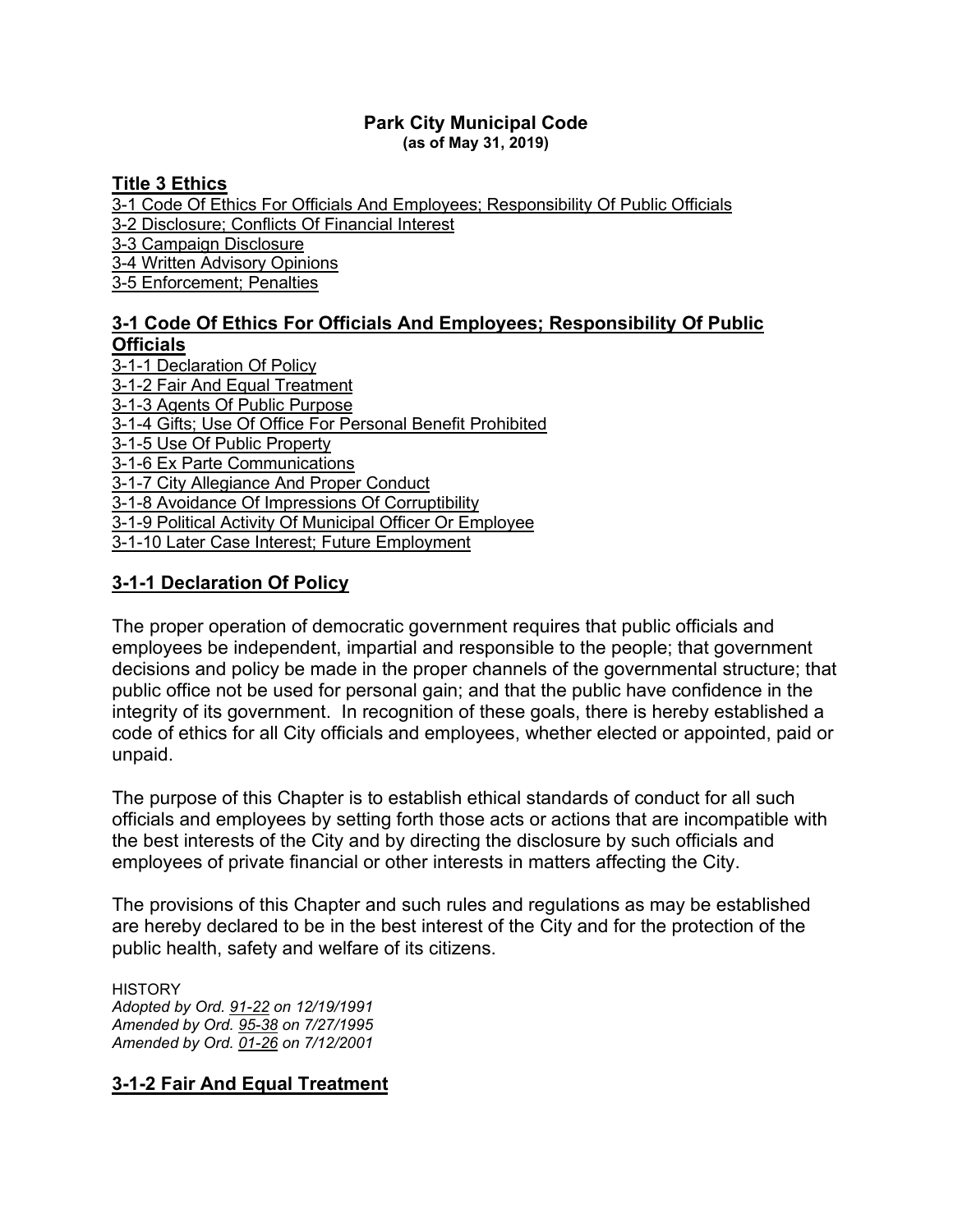- 1. **INTEREST IN APPOINTMENTS**. The canvassing of members of the City Council, directly or indirectly, in order to obtain preferential consideration in connection with any appointment to municipal service, shall disqualify the candidate for appointment except with reference to positions filled by appointment by the City Council or the Mayor with the consultation of the City Council.
- 2. **DISCRIMINATION IN APPOINTMENTS**. No person shall be appointed to, removed from, or in any way favored or discriminated against with respect to any appointive public office because of such person's race, color, age, religion, sex, national origin, or functional limitation as defined by applicable state or federal laws, if otherwise qualified for the position or office.
- 3. **OBLIGATIONS TO CITIZENS**. No City officer or employee shall grant any special consideration, treatment or advantage to any citizen beyond that which is available to every other citizen.

**HISTORY** 

*Adopted by Ord. [91-22](https://s3-us-west-2.amazonaws.com/municipalcodeonline.com-new/parkcity/ordinances/documents/91-22.pdf) on 12/19/1991 Amended by Ord. [95-38](https://s3-us-west-2.amazonaws.com/municipalcodeonline.com-new/parkcity/ordinances/documents/95-38.pdf) on 7/27/1995 Amended by Ord. [01-26](https://s3-us-west-2.amazonaws.com/municipalcodeonline.com-new/parkcity/ordinances/documents/01-26.pdf) on 7/12/2001*

#### **[3-1-3 Agents Of Public Purpose](https://parkcity.municipalcodeonline.com/book?type=ordinances#name=3-1-3_Agents_Of_Public_Purpose)**

City officers and employees are agents of public purpose and hold office for the benefit of the public. They are bound to uphold and impartially carry out federal, state and City laws. They are bound to observe, in their official acts, the highest standards of performance and to discharge faithfully the duties of their office, regardless of personal considerations. Recognizing that the public interests must be their primary concern, their conduct in both their official and private affairs should be above reproach.

**HISTORY** *Adopted by Ord. [91-22](https://s3-us-west-2.amazonaws.com/municipalcodeonline.com-new/parkcity/ordinances/documents/91-22.pdf) on 12/19/1991 Amended by Ord. [95-38](https://s3-us-west-2.amazonaws.com/municipalcodeonline.com-new/parkcity/ordinances/documents/95-38.pdf) on 7/27/1995 Amended by Ord. [01-26](https://s3-us-west-2.amazonaws.com/municipalcodeonline.com-new/parkcity/ordinances/documents/01-26.pdf) on 7/12/2001*

#### **[3-1-4 Gifts; Use Of Office For Personal Benefit Prohibited](https://parkcity.municipalcodeonline.com/book?type=ordinances#name=3-1-4_Gifts;_Use_Of_Office_For_Personal_Benefit_Prohibited)**

- 1. No City officer or employee shall knowingly accept any economic benefit tantamount to a gift which creates a conflict of financial interest and is given by any person, firm or corporation which to his or her knowledge it interested, directly or indirectly, in any manner whatsoever in business dealings with the City. No City officer or employee shall accept any economic benefit tantamount to a gift regardless of amount, retainer or compensation that is contingent upon a specific action by the City Council, a City commission, board or committee, or a City agency.
- 2. No City employee who has procurement decision making authority and is engaged in the procurement process, or the process of administering a contract, or his or her family members, may knowingly receive anything of value including, but not limited to gifts, meals, lodging, or travel from anyone who is seeking or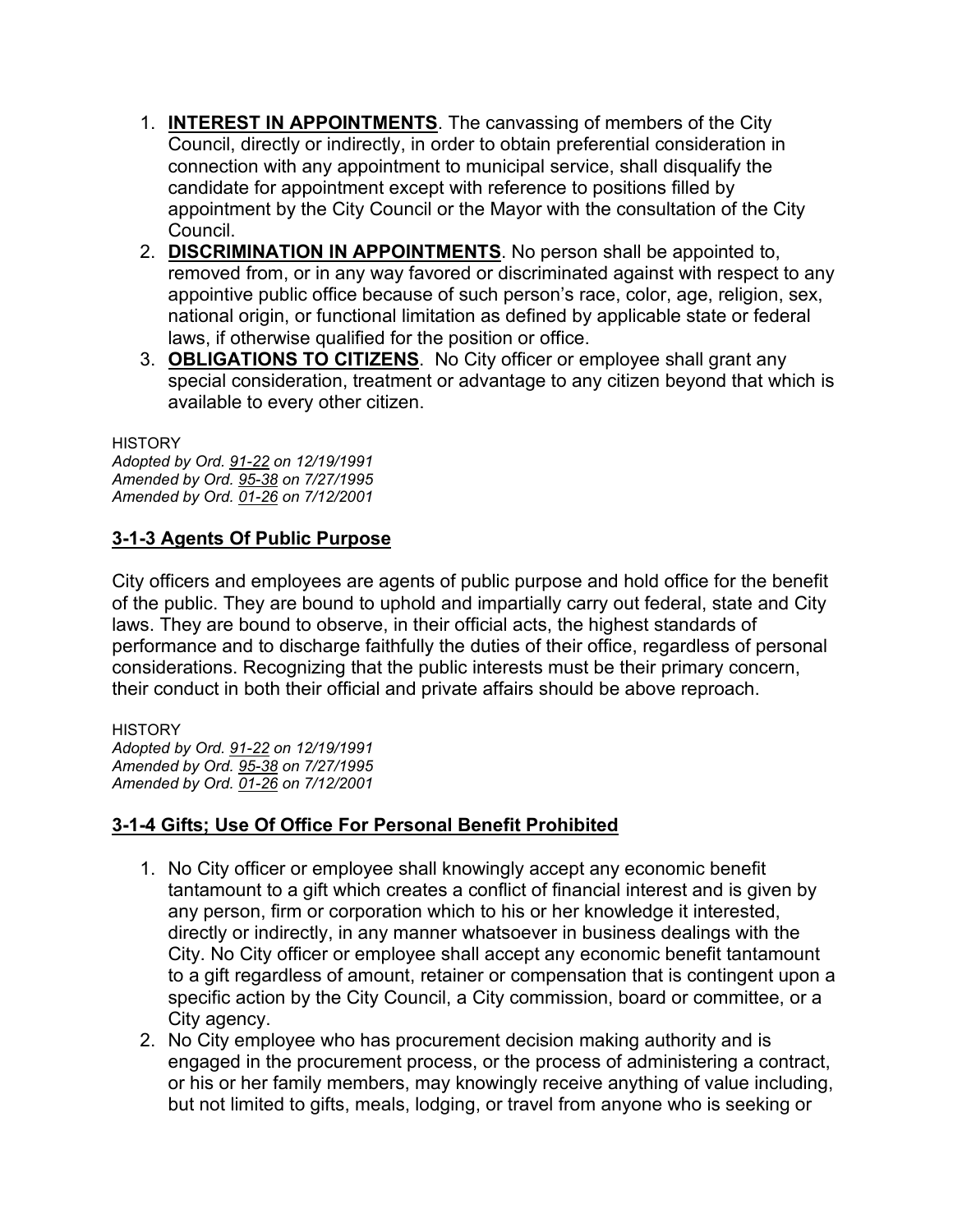has a contract with the City. "Anything of value" excludes hospitality gifts valued at less than \$10, and is not over \$50 annually from the same individual.

- 3. As used in this section, an "economic benefit tantamount to a gift" includes:
	- 1. A loan at an interest rate that is substantially lower than the commercial rate then currently prevalent for similar loans; and
	- 2. Compensation received for private services rendered at a rate substantially exceeding the fair market value of the services.
- 4. It is an offense for an elected or appointed officer or City employee to:
	- 1. disclose or improperly use private, controlled, or protected information acquired by reason of his or her official position or in the course of official duties in order to substantially further the officer's or employee's personal economic interest or to secure special privileges or exemptions for himself or others;
	- 2. use or attempt to use his or her official position to:
		- 1. substantially further the officer's or employee's personal economic interest; or
		- 2. secure special privileges for himself or herself or others; or
	- 3. knowingly receive, accept, take, seek, or solicit, directly or indirectly, for himself or another a bribe, gift of substantial value, or a substantial economic benefit tantamount to a gift that:
		- 1. would tend improperly to influence a reasonable person in the person's position to depart from the faithful and impartial discharge of the person's public duties; or
		- 2. the person knows or that a reasonable person in that position should know under the circumstances is primarily for the purpose of rewarding the person for official action taken.
- 5. **EXCEPTIONS**. Subsection (D)(3) does not apply to:
	- 1. an occasional nonpecuniary or hospitality gift having a value of less than \$10, and is not over \$50 total annually from the same individual;
	- 2. an award publicly presented in recognition of services;
	- 3. any bonafide loan made in the ordinary course of business;
	- 4. a political campaign contribution; or
	- 5. any gift which would have been offered or given to a person if he or she were not a City officer or employee.

**HISTORY** 

*Adopted by Ord. [91-22](https://s3-us-west-2.amazonaws.com/municipalcodeonline.com-new/parkcity/ordinances/documents/91-22.pdf) on 12/19/1991 Amended by Ord. [95-38](https://s3-us-west-2.amazonaws.com/municipalcodeonline.com-new/parkcity/ordinances/documents/95-38.pdf) on 7/27/1995 Amended by Ord. [01-26](https://s3-us-west-2.amazonaws.com/municipalcodeonline.com-new/parkcity/ordinances/documents/01-26.pdf) on 7/12/2001 Amended by Ord. [2018-28](https://s3-us-west-2.amazonaws.com/municipalcodeonline.com-new/parkcity/ordinances/documents/2018-28%20Code%20Amendments.pdf) on 6/26/2018*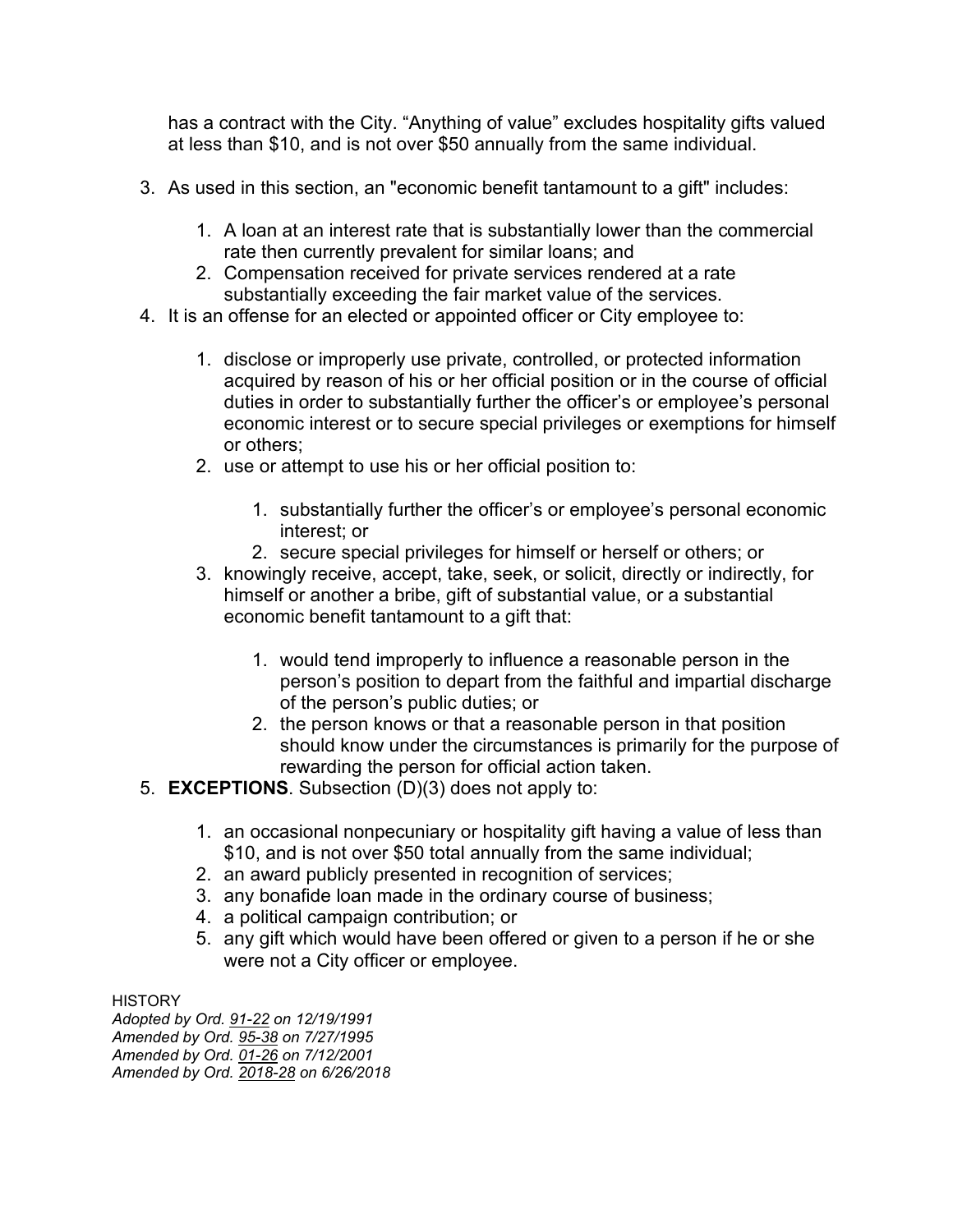#### **[3-1-5 Use Of Public Property](https://parkcity.municipalcodeonline.com/book?type=ordinances#name=3-1-5_Use_Of_Public_Property)**

No City officer or employee shall request or permit the use of City-owned vehicles, equipment, materials, or property for personal convenience or profit, except when such services are available to the public generally or are provided as municipal policy for the use of such official or employee in the conduct of official City business.

**HISTORY** *Adopted by Ord. [91-22](https://s3-us-west-2.amazonaws.com/municipalcodeonline.com-new/parkcity/ordinances/documents/91-22.pdf) on 12/19/1991 Amended by Ord. [95-38](https://s3-us-west-2.amazonaws.com/municipalcodeonline.com-new/parkcity/ordinances/documents/95-38.pdf) on 7/27/1995 Amended by Ord. [01-26](https://s3-us-west-2.amazonaws.com/municipalcodeonline.com-new/parkcity/ordinances/documents/01-26.pdf) on 7/12/2001*

#### **[3-1-6 Ex Parte Communications](https://parkcity.municipalcodeonline.com/book?type=ordinances#name=3-1-6_Ex_Parte_Communications)**

- 1. No City officer or employee who has the power to act on a pending quasi-judicial matter shall encourage, make or accept any ex parte or other unilateral application or communication that includes the interests of other parties in a quasi-judicial matter under consideration when such application or communication is designed to influence the official decision or conduct of the officer or other officers, employees or agencies in order to obtain a more favored treatment or special consideration to advance the personal or private interests of him or herself or others. The purpose of this provision is to guarantee that all interested parties to any quasi-judicial matter shall have equal opportunity to express and represent their interests.
- 2. Any written ex parte communication received by an official or employee in matters where all interested parties should have an equal opportunity for a hearing shall be made a part of the record by the recipient.
- 3. Any oral ex parte communication received under such conditions should be written down in substance by the recipient and also be made a part of the record.
- 4. A communication concerning only the status of a pending matter shall not be regarded as an ex parte communication.

**HISTORY** *Adopted by Ord. [91-22](https://s3-us-west-2.amazonaws.com/municipalcodeonline.com-new/parkcity/ordinances/documents/91-22.pdf) on 12/19/1991 Amended by Ord. [95-38](https://s3-us-west-2.amazonaws.com/municipalcodeonline.com-new/parkcity/ordinances/documents/95-38.pdf) on 7/27/1995 Amended by Ord. [01-26](https://s3-us-west-2.amazonaws.com/municipalcodeonline.com-new/parkcity/ordinances/documents/01-26.pdf) on 7/12/2001*

#### **[3-1-7 City Allegiance And Proper Conduct](https://parkcity.municipalcodeonline.com/book?type=ordinances#name=3-1-7_City_Allegiance_And_Proper_Conduct)**

- 1. **INCOMPATIBLE EMPLOYMENT**. No City officer or employee shall engage in or accept any private employment, or render services for private interest, when such employment or service is incompatible with proper discharge of his or her official duties or would tend to impair his or her independence or judgment or action in the performance of those duties unless otherwise permitted by law.
- 2. **REPRESENTING PRIVATE INTEREST BEFORE THE CITY AGENCIES**. No City officer or employee shall appear on behalf of any private person, other than himself, his spouse or minor children before any City agency. However, a member of the City Council may appear before City agencies on behalf of his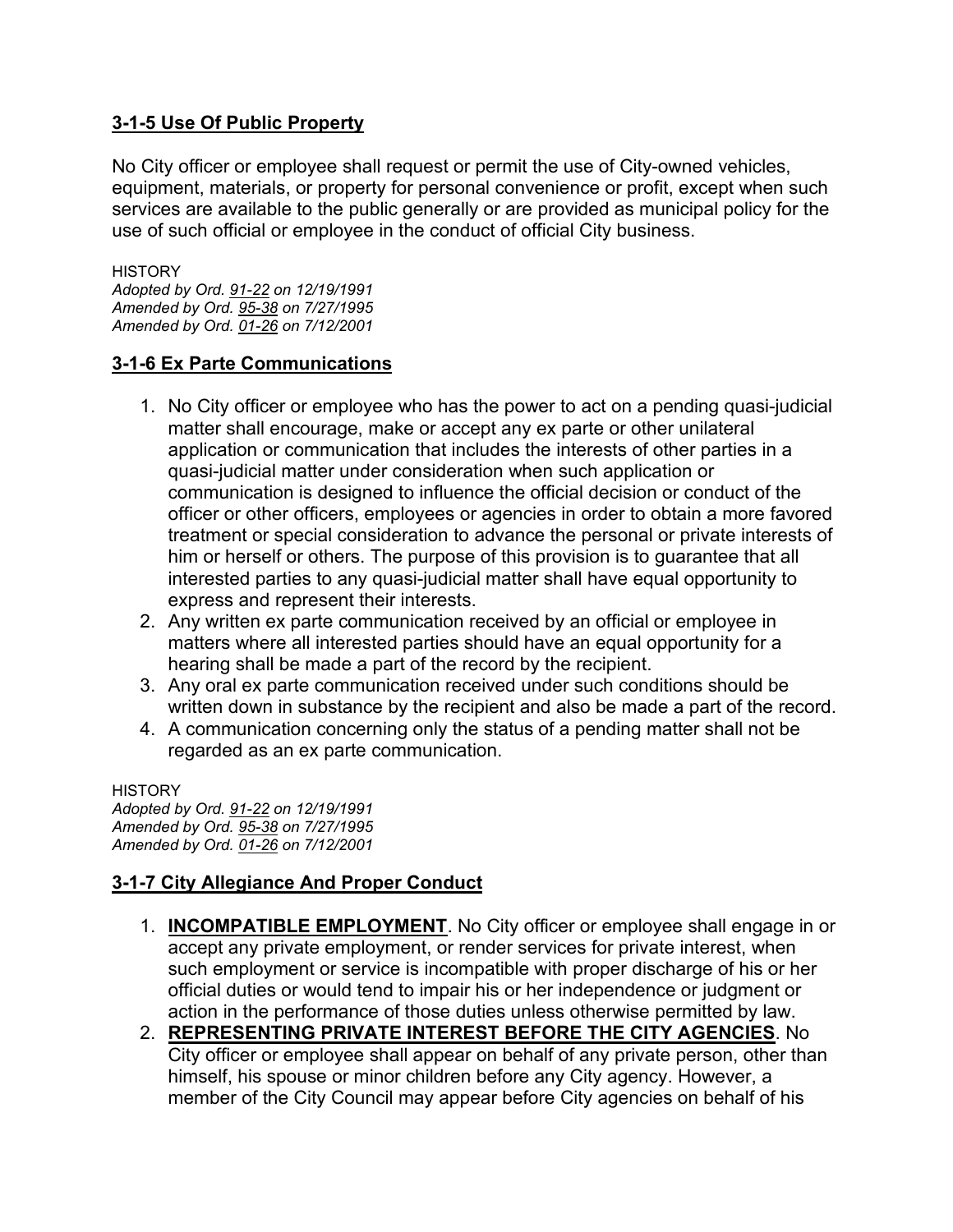constituent in the course of his duties as a representative of the electorate or in the performance of public or civic obligations.

**HISTORY** *Adopted by Ord. [91-22](https://s3-us-west-2.amazonaws.com/municipalcodeonline.com-new/parkcity/ordinances/documents/91-22.pdf) on 12/19/1991 Amended by Ord. [95-38](https://s3-us-west-2.amazonaws.com/municipalcodeonline.com-new/parkcity/ordinances/documents/95-38.pdf) on 7/27/1995 Amended by Ord. [01-26](https://s3-us-west-2.amazonaws.com/municipalcodeonline.com-new/parkcity/ordinances/documents/01-26.pdf) on 7/12/2001*

#### **[3-1-8 Avoidance Of Impressions Of Corruptibility](https://parkcity.municipalcodeonline.com/book?type=ordinances#name=3-1-8_Avoidance_Of_Impressions_Of_Corruptibility)**

City officer and employees, whether appointed or elected, full time or part time, paid or unpaid, should conduct their official and private affairs so as not to give a reasonable basis for the impression that any such officer or employee can be improperly influenced in the performance of his or her public duties. Such officers or employees should so conduct themselves as to maintain public confidence in their performance of the public trust in the government they represent. All City officials and employees should avoid even the appearance of conflict between their public duties and private interests.

**HISTORY** *Adopted by Ord. [91-22](https://s3-us-west-2.amazonaws.com/municipalcodeonline.com-new/parkcity/ordinances/documents/91-22.pdf) on 12/19/1991 Amended by Ord. [95-38](https://s3-us-west-2.amazonaws.com/municipalcodeonline.com-new/parkcity/ordinances/documents/95-38.pdf) on 7/27/1995 Amended by Ord. [01-26](https://s3-us-west-2.amazonaws.com/municipalcodeonline.com-new/parkcity/ordinances/documents/01-26.pdf) on 7/12/2001*

#### **[3-1-9 Political Activity Of Municipal Officer Or Employee](https://parkcity.municipalcodeonline.com/book?type=ordinances#name=3-1-9_Political_Activity_Of_Municipal_Officer_Or_Employee)**

- 1. For purposes of this section, "hours of employment" means occurring at a time when a City officer or employee is acting within the course and scope of employment, but excludes a lunch break afforded to the officer or employee.
- 2. Except as otherwise provided by federal law:
	- 1. the partisan political activity, political opinion, or political affiliation of an applicant for a position with a municipality may not provide a basis for denying employment to the applicant;
	- 2. a City officer or employee's partisan political activity, political opinion, or political affiliation may not provide the basis for the officer or employee's employment, promotion, or dismissal;
	- 3. A City officer or employee may not engage in political campaigning or solicit political contributions during hours of employment;
	- 4. A City officer or employee may not use City equipment while engaged in political activity;
	- 5. A City officer or employee may not directly or indirectly coerce, command, or advise another City officer or employee to pay, lend, or contribute part of the officer or employee's salary or compensation, or anything else of value to a political party, committee, organization, agency, or person for political purposes; and
	- 6. A City officer or employee may not attempt to make another officer or employee's personnel status dependent on the officer or employee's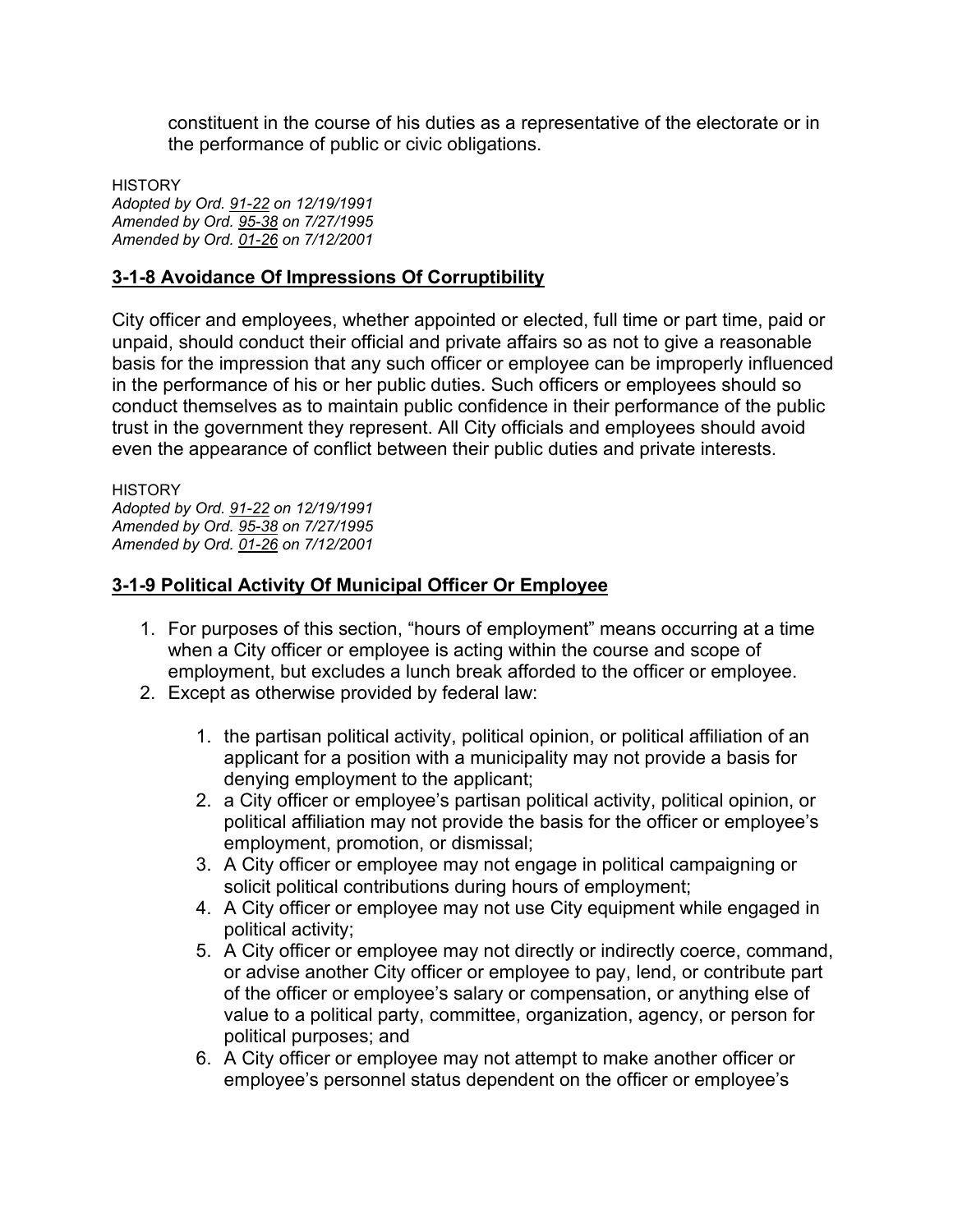support or lack of support of a political party, affiliation, opinion, committee, organization, agency, or person engaged in political activity.

- 3. A City employee who has filed a declaration of candidacy may:
	- 1. be given a leave of absence for the period between the primary election and the general election; and
	- 2. use any vacation or other leave available to engage in campaign activities.
- 4. Neither the filing of a declaration of candidacy nor a leave of absence under this section may be used as the basis for an adverse employment action, including discipline and termination, against the employee.
- 5. Nothing in this Chapter may be construed to:
	- 1. prohibit a City officer or employee's voluntary contribution to a party or candidate of the officer or employee's choice; or
	- 2. permit a City officer or employee partisan political activity that is prohibited under federal law.
- 6. No officer or employee shall orally, by letter or otherwise solicit or participate in soliciting any assessment, subscription or contribution to any political party during working hours on the premises of any governmental property owned by the City.
- 7. No officer or employee, whether elected or appointed, shall promise any appointment to any position with the City as a reward for any political activity.

**HISTORY** *Adopted by Ord. [91-22](https://s3-us-west-2.amazonaws.com/municipalcodeonline.com-new/parkcity/ordinances/documents/91-22.pdf) on 12/19/1991 Amended by Ord. [95-38](https://s3-us-west-2.amazonaws.com/municipalcodeonline.com-new/parkcity/ordinances/documents/95-38.pdf) on 7/27/1995 Amended by Ord. [01-26](https://s3-us-west-2.amazonaws.com/municipalcodeonline.com-new/parkcity/ordinances/documents/01-26.pdf) on 7/12/2001*

#### **[3-1-10 Later Case Interest; Future Employment](https://parkcity.municipalcodeonline.com/book?type=ordinances#name=3-1-10_Later_Case_Interest;_Future_Employment)**

It is improper for any former City officer or employee, after the termination of service or employment with the City, to appear as a compensated representative before the City Council, or any of its agencies, in connection with any case or matter in which such former officer or employee was duly connected or personally participated in a policymaking capacity or managerial capacity while an officer or employee of the City during the period of his service or employment, or which was under his active consideration.

Such former officer or employee may be released from the obligation imposed by the provisions of this section upon the submission of a written request to the Council in advance of his or her proposed appearance and a certification that, while an officer or employee of the City, took no action or obtained no information which would prejudice his or her conduct or presentation, either at the time he or she was an officer or employee, or at the time of the presentation.

**HISTORY** *Adopted by Ord. [91-22](https://s3-us-west-2.amazonaws.com/municipalcodeonline.com-new/parkcity/ordinances/documents/91-22.pdf) on 12/19/1991 Amended by Ord. [95-38](https://s3-us-west-2.amazonaws.com/municipalcodeonline.com-new/parkcity/ordinances/documents/95-38.pdf) on 7/27/1995 Amended by Ord. [01-26](https://s3-us-west-2.amazonaws.com/municipalcodeonline.com-new/parkcity/ordinances/documents/01-26.pdf) on 7/12/2001*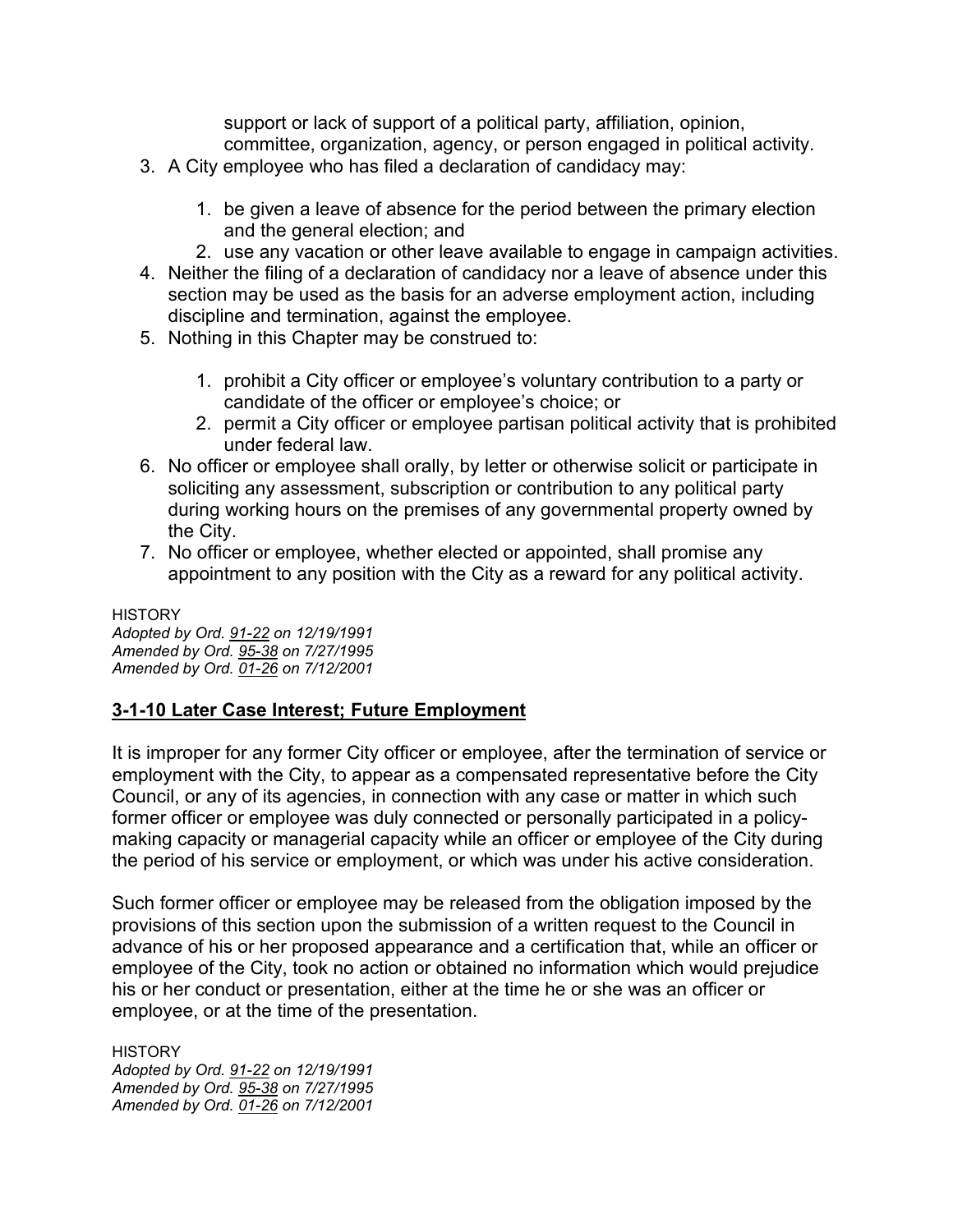#### **[3-2 Disclosure; Conflicts Of Financial Interest](https://parkcity.municipalcodeonline.com/book?type=ordinances#name=3-2_Disclosure;_Conflicts_Of_Financial_Interest)**

[3-2-1 Purpose](https://parkcity.municipalcodeonline.com/book?type=ordinances#name=3-2-1_Purpose) [3-2-2 Conflict Of Interest Code](https://parkcity.municipalcodeonline.com/book?type=ordinances#name=3-2-2_Conflict_Of_Interest_Code) [3-2-3 Definitions](https://parkcity.municipalcodeonline.com/book?type=ordinances#name=3-2-3_Definitions) [3-2-4 Conflict Of Interest Disclosure In Legislative Action](https://parkcity.municipalcodeonline.com/book?type=ordinances#name=3-2-4_Conflict_Of_Interest_Disclosure_In_Legislative_Action) [3-2-5 Preacquisition Of Interest; Interest In Contract Or Transaction](https://parkcity.municipalcodeonline.com/book?type=ordinances#name=3-2-5_Preacquisition_Of_Interest;_Interest_In_Contract_Or_Transaction) [3-2-6 Disclosure Of Information](https://parkcity.municipalcodeonline.com/book?type=ordinances#name=3-2-6_Disclosure_Of_Information) [3-2-7 Public Contracts](https://parkcity.municipalcodeonline.com/book?type=ordinances#name=3-2-7_Public_Contracts) [3-2-8 Exceptions](https://parkcity.municipalcodeonline.com/book?type=ordinances#name=3-2-8_Exceptions_To_Chapter) To Chapter [3-2-9 Compensation For Assistance In Transaction Involving City -](https://parkcity.municipalcodeonline.com/book?type=ordinances#name=3-2-9_Compensation_For_Assistance_In_Transaction_Involving_City_-_Public_Disclosure_And_Filing_Required) Public Disclosure And Filing **[Required](https://parkcity.municipalcodeonline.com/book?type=ordinances#name=3-2-9_Compensation_For_Assistance_In_Transaction_Involving_City_-_Public_Disclosure_And_Filing_Required)** [3-2-10 Interest In Business Entity Regulated By Municipality -](https://parkcity.municipalcodeonline.com/book?type=ordinances#name=3-2-10_Interest_In_Business_Entity_Regulated_By_Municipality_-_Disclosure_Statement) Disclosure Statement [3-2-11 Complaints Charging Violations -](https://parkcity.municipalcodeonline.com/book?type=ordinances#name=3-2-11_Complaints_Charging_Violations_-_Procedure) Procedure

#### **[3-2-1 Purpose](https://parkcity.municipalcodeonline.com/book?type=ordinances#name=3-2-1_Purpose)**

The purpose of this Chapter is to establish standards of conduct for municipal officers and employees and to require these persons to disclose actual or potential conflicts of interest between their public duties and their personal interests.

**HISTORY** *Adopted by Ord. [91-22](https://s3-us-west-2.amazonaws.com/municipalcodeonline.com-new/parkcity/ordinances/documents/91-22.pdf) on 12/19/1991 Amended by Ord. [95-38](https://s3-us-west-2.amazonaws.com/municipalcodeonline.com-new/parkcity/ordinances/documents/95-38.pdf) on 7/27/1995 Amended by Ord. [01-26](https://s3-us-west-2.amazonaws.com/municipalcodeonline.com-new/parkcity/ordinances/documents/01-26.pdf) on 7/12/2001*

#### **[3-2-2 Conflict Of Interest Code](https://parkcity.municipalcodeonline.com/book?type=ordinances#name=3-2-2_Conflict_Of_Interest_Code)**

With regard to conflicts of financial interests, this Chapter shall be deemed the 'Conflicts of Interest Code' of Park City Municipal Corporation.

**HISTORY** *Adopted by Ord. [91-22](https://s3-us-west-2.amazonaws.com/municipalcodeonline.com-new/parkcity/ordinances/documents/91-22.pdf) on 12/19/1991 Amended by Ord. [95-38](https://s3-us-west-2.amazonaws.com/municipalcodeonline.com-new/parkcity/ordinances/documents/95-38.pdf) on 7/27/1995 Amended by Ord. [01-26](https://s3-us-west-2.amazonaws.com/municipalcodeonline.com-new/parkcity/ordinances/documents/01-26.pdf) on 7/12/2001*

#### **[3-2-3 Definitions](https://parkcity.municipalcodeonline.com/book?type=ordinances#name=3-2-3_Definitions)**

- 1. **APPOINTED OFFICER**. Any person appointed to any statutory office or position or any other person appointed to any position of employment with the City. Appointed officers include, but are not limited to, persons serving on special, regular, or full-time committees, agencies, or boards whether or not such persons are compensated for their services. The use of the word 'officer' in this part is not intended to make appointed persons or employees 'officers' of the City.
- 2. **ASSIST**. Means to act, or offer or agree to act, in such a way as to help, represent, aid, advise, furnish information to, or otherwise provide assistance to a person or business entity, believing that such action is of help, aid, advice, or assistance to such person or business entity and with the intent to assist such person or business entity.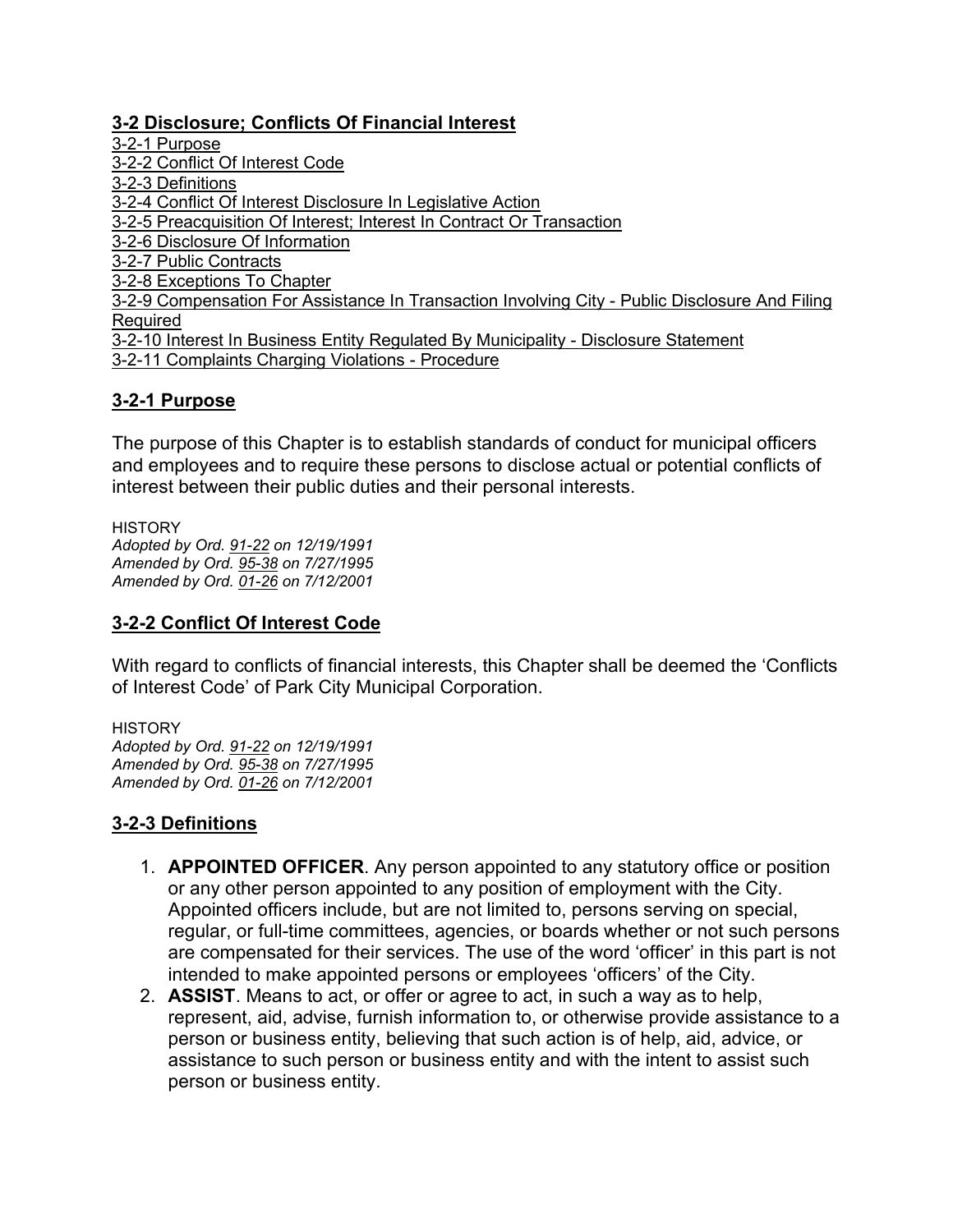- 3. **BUSINESS ENTITY**. A sole proprietorship, partnership, association, joint venture, corporation, firm, trust, foundation, or other organization or entity used in carrying on a business.
- 4. **CITY EMPLOYEE**. A person who is not an elected or appointed officer who is employed on a full or part-time basis by the City.
- 5. **CITY OFFICER**. Any appointed or elected officer. Shall include the Mayor, City Council, all Mayor-appointed City officials and the members of City agencies, boards, committees, and commissions.
- 6. **COMPENSATION**. Anything of economic value, however, designated, which is paid, loaned, granted, given, donated, or transferred to any person or business entity by anyone other than the governmental employer for or in consideration of personal services, materials, property or any other thing whatsoever.
- 7. **ELECTED OFFICER**. Any person elected or appointed to the office of Mayor or City Council.
- 8. **IMPROPER DISCLOSURE**. Disclosure of private, controlled, or protected information to any person who does not have both the right and the need to receive the information.
- 9. **INTEREST**. Direct or indirect pecuniary or material benefit accruing to a City officer or employee as a result of an official act or action by or with the City, except for such contracts or transactions which by their terms and by the substance of their provisions confer the opportunity and right to realize the accrual of similar benefits to all other persons and/or property similarly situated. For the purposes of this Chapter, an appointed or elected officer or City employee shall be deemed to have an interest in the affairs of:
	- 1. any person related to him by blood or marriage in a degree closer than the fourth degree of consanguinity or affinity, determined by the civil law method, and a divorce or separation between spouses shall not be deemed to terminate any such relationship;
	- 2. any person or business entity with whom a contractual relationship exists with the elected or appointed officer, or City employee;
	- 3. any business entity in which the appointed or elected officer or City employee is an officer, director, or member having a financial interest in, or employed by;
	- 4. any business entity in which the stock of, or legal or beneficial ownership of, in excess of five percent (5%) of the total stock or total legal and beneficial ownership, is controlled or owned directly or indirectly by the City officer or employee.
- 10.**MUNICIPAL BODY**. Any public board, commission, committee, or other public group organized to make public policy decisions or to advise persons who make public policy decisions.
- 11.**OFFICIAL ACT OR ACTION**. Any specific decision or action on a question, matter, cause, suit, proceeding or controversy, whether it be a legislative, administrative, appointive or discretionary act or decision that is pending or may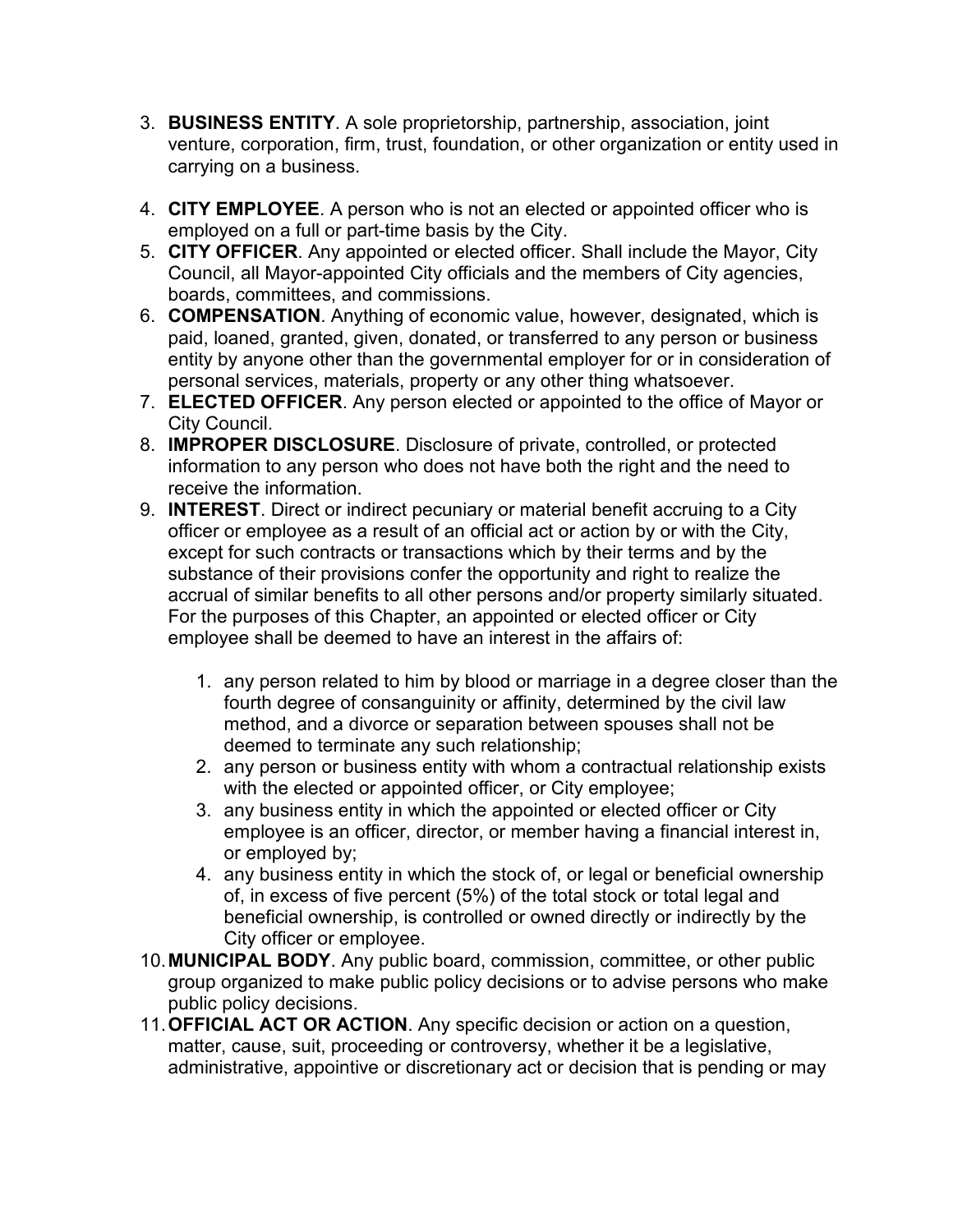by law be brought before any City officer or employee of the City or any agency, board, committee or commission thereof.

- 12.**POLITICAL PURPOSE**. An act done with intent or in such a way as to influence or tend to influence, directly or indirectly, the election of a candidate or the disposition of any issue on the ballot at a municipal election.
- 13.**PRIVATE, CONTROLLED, OR PROTECTED INFORMATION**. Information classified as private, controlled, or protected under Utah State Code Title 62G, Chapter 2, Government Records Access and Management Act, as amended, or other applicable provision of law.
- 14.**SUBSTANTIAL INTEREST**. Ownership, either legally or equitably, by an individual, his or her spouse, or his or her minor children, of at least ten percent (10%) of the outstanding shares of a corporation or ten percent (10%) interest in any other business entity.

**HISTORY** 

*Adopted by Ord. [91-22](https://s3-us-west-2.amazonaws.com/municipalcodeonline.com-new/parkcity/ordinances/documents/91-22.pdf) on 12/19/1991 Amended by Ord. [95-38](https://s3-us-west-2.amazonaws.com/municipalcodeonline.com-new/parkcity/ordinances/documents/95-38.pdf) on 7/27/1995 Amended by Ord. [01-26](https://s3-us-west-2.amazonaws.com/municipalcodeonline.com-new/parkcity/ordinances/documents/01-26.pdf) on 7/12/2001 Amended by Ord. [2018-28](https://s3-us-west-2.amazonaws.com/municipalcodeonline.com-new/parkcity/ordinances/documents/2018-28%20Code%20Amendments.pdf) on 6/26/2018*

#### **[3-2-4 Conflict Of Interest Disclosure In Legislative Action](https://parkcity.municipalcodeonline.com/book?type=ordinances#name=3-2-4_Conflict_Of_Interest_Disclosure_In_Legislative_Action)**

- 1. Every City officer who is an officer, director, agent, or employee or the owner of a substantial interest or has any personal interest or investment in any business entity which does or anticipates doing business with the City, shall publicly disclose to the members of the body in which he or she is a member or by which he or she is employed immediately prior to any proposed action or discussion by such body concerning matters relating to such business entity, the nature of his or her interest in that business entity.
- 2. Any personal interest or investment by a City officer or employee which creates a conflict between the employee's or official's personal interests and his public duties shall be disclosed in open meeting to the members of the municipal body.
- 3. The disclosure statement shall be entered in the minutes of the meeting.

**HISTORY** *Adopted by Ord. [91-22](https://s3-us-west-2.amazonaws.com/municipalcodeonline.com-new/parkcity/ordinances/documents/91-22.pdf) on 12/19/1991 Amended by Ord. [95-38](https://s3-us-west-2.amazonaws.com/municipalcodeonline.com-new/parkcity/ordinances/documents/95-38.pdf) on 7/27/1995 Amended by Ord. [01-26](https://s3-us-west-2.amazonaws.com/municipalcodeonline.com-new/parkcity/ordinances/documents/01-26.pdf) on 7/12/2001*

#### **[3-2-5 Preacquisition Of Interest; Interest In Contract Or Transaction](https://parkcity.municipalcodeonline.com/book?type=ordinances#name=3-2-5_Preacquisition_Of_Interest;_Interest_In_Contract_Or_Transaction)**

No City officer or employee with respect to any contract or transaction which is or may be subject to an official act or action of the City shall acquire an interest in such contract or transaction at a time when the City officer or employee believes or has reason to believe that it will directly or indirectly be affected by an official act of the City.

Regardless of whether he or she abstained from participating in the City decision to award or enter into a contract, no elected or appointed City officer, or employee having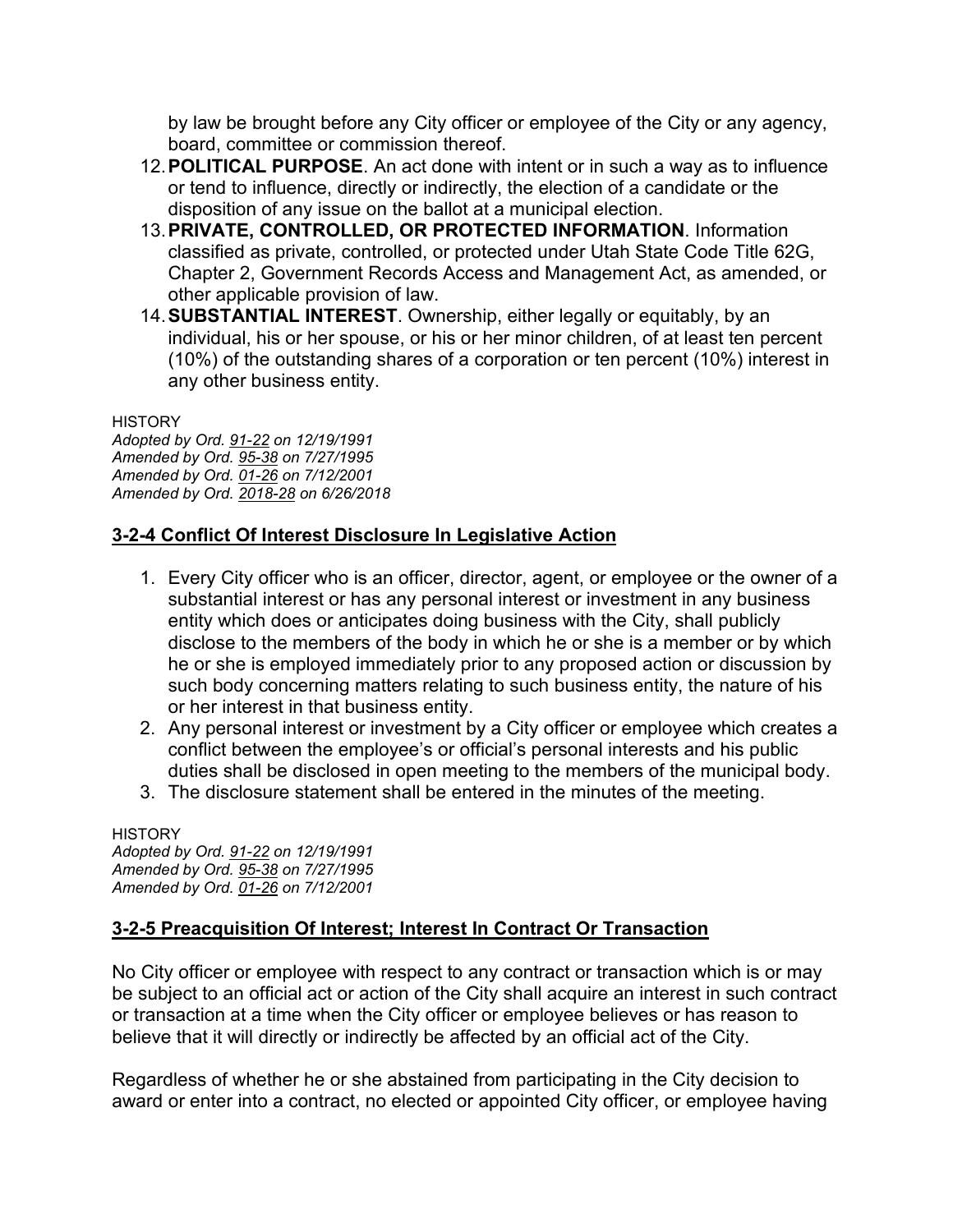the power or duty to perform an official act or action, related to a contract or transaction, shall:

- 1. have or thereafter acquire an interest in such contract or transaction; or
- 2. have an interest in any business entity representing advising or appearing on behalf of, whether paid or unpaid, any person involved in such contract or transaction; or
- 3. have solicited or accepted present or future employment with a person or business entity involved in such contract or transaction;
- 4. have solicited, accepted or granted a present or future gift, favor, service or thing of value from or to a person involved in such contract or transaction; or
- 5. have encouraged, made or accepted any ex parte or unilateral applications or communication where a determination is to be made after a public hearing and such public employee fails to make the contents of the communication a part of the record.

**HISTORY** *Adopted by Ord. [91-22](https://s3-us-west-2.amazonaws.com/municipalcodeonline.com-new/parkcity/ordinances/documents/91-22.pdf) on 12/19/1991 Amended by Ord. [95-38](https://s3-us-west-2.amazonaws.com/municipalcodeonline.com-new/parkcity/ordinances/documents/95-38.pdf) on 7/27/1995 Amended by Ord. [01-26](https://s3-us-west-2.amazonaws.com/municipalcodeonline.com-new/parkcity/ordinances/documents/01-26.pdf) on 7/12/2001*

#### **[3-2-6 Disclosure Of Information](https://parkcity.municipalcodeonline.com/book?type=ordinances#name=3-2-6_Disclosure_Of_Information)**

No City officer or employee with respect to any contract or transaction which is or may be the subject of an official act or action of the City shall, without proper legal authorization, disclose confidential information concerning the property, government or affairs of the City, or use such information to advance the financial or other interests of himself or others.

**HISTORY** *Adopted by Ord. [91-22](https://s3-us-west-2.amazonaws.com/municipalcodeonline.com-new/parkcity/ordinances/documents/91-22.pdf) on 12/19/1991 Amended by Ord. [95-38](https://s3-us-west-2.amazonaws.com/municipalcodeonline.com-new/parkcity/ordinances/documents/95-38.pdf) on 7/27/1995 Amended by Ord. [01-26](https://s3-us-west-2.amazonaws.com/municipalcodeonline.com-new/parkcity/ordinances/documents/01-26.pdf) on 7/12/2001*

#### **[3-2-7 Public Contracts](https://parkcity.municipalcodeonline.com/book?type=ordinances#name=3-2-7_Public_Contracts)**

No City officer or employee shall enter into any contract with the City or participate in the making of a contract in which he or she has a direct or indirect private pecuniary interest, if in his or her capacity as a City employee or officer:

- 1. he or she participated in the making of the contract; or
- 2. he or she performed in regard to that contract some function requiring the exercise of discretion on his or her part, unless:
	- 1. the contract is awarded through a process of public notice and competitive bidding; or
	- 2. the City Attorney determines that it is the best interest of the City to do so.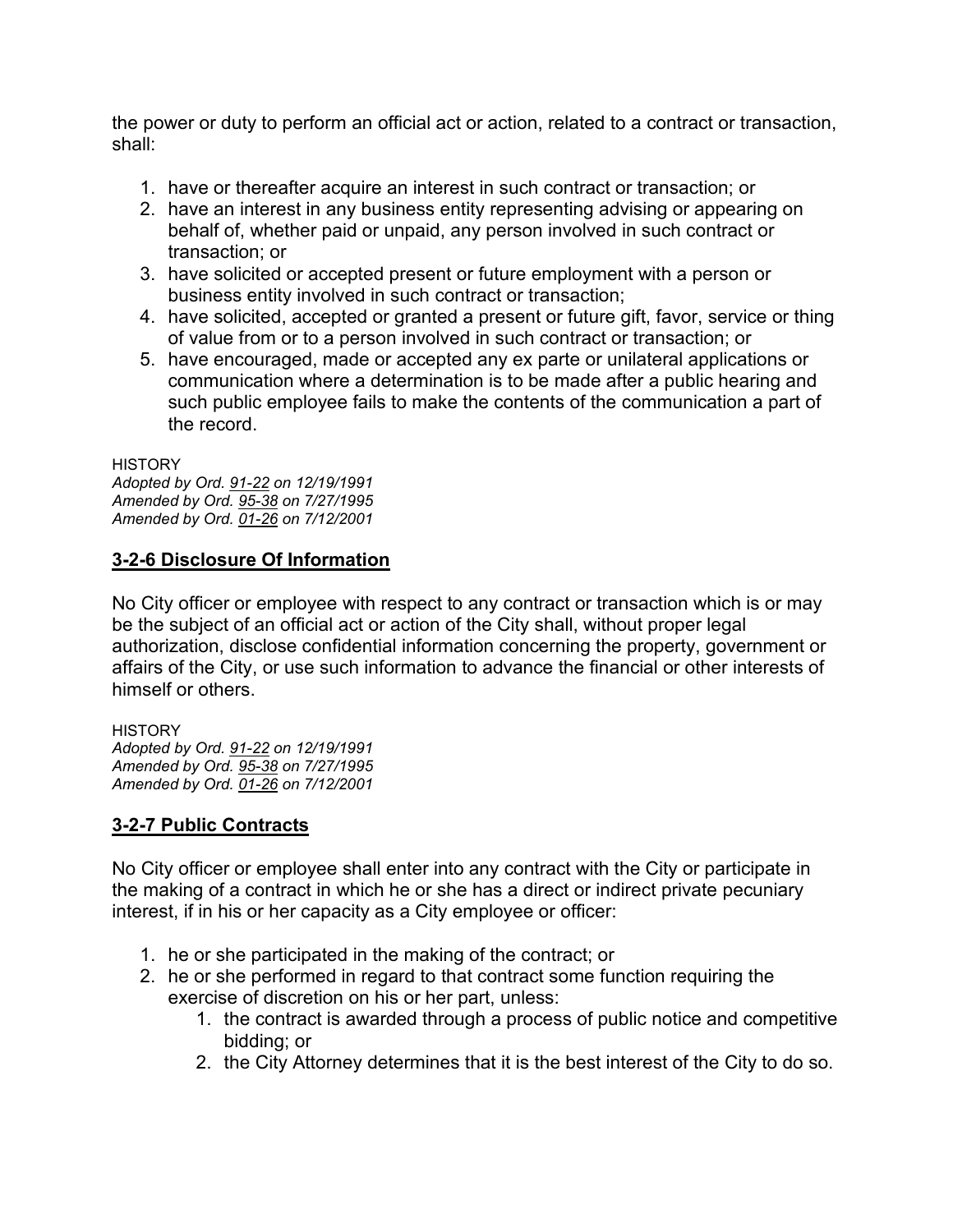**HISTORY** *Adopted by Ord. [91-22](https://s3-us-west-2.amazonaws.com/municipalcodeonline.com-new/parkcity/ordinances/documents/91-22.pdf) on 12/19/1991 Amended by Ord. [95-38](https://s3-us-west-2.amazonaws.com/municipalcodeonline.com-new/parkcity/ordinances/documents/95-38.pdf) on 7/27/1995 Amended by Ord. [01-26](https://s3-us-west-2.amazonaws.com/municipalcodeonline.com-new/parkcity/ordinances/documents/01-26.pdf) on 7/12/2001 Amended by Ord. [2018-28](https://s3-us-west-2.amazonaws.com/municipalcodeonline.com-new/parkcity/ordinances/documents/2018-28%20Code%20Amendments.pdf) on 6/26/2018*

#### **[3-2-8 Exceptions To Chapter](https://parkcity.municipalcodeonline.com/book?type=ordinances#name=3-2-8_Exceptions_To_Chapter)**

It shall not be deemed a violation of the standards of this Chapter if the interest of a City officer or employee, as a person or business entity, is:

- 1. a contractual obligation of less than five hundred dollars (\$500.00), which has not been preceded by any other obligation, discharged or existing, between the parties, and which is not the first in a series of two or more loans or debts which either of the parties is under the obligation to make or incur; or
- 2. a commercially reasonable loan made in the ordinary course of business by an institution authorized by the laws of this state to engage in the making of such loans ; or
- 3. a contract for a commercial retail sale, even though over the value of five hundred dollars (\$500.00).

#### **HISTORY**

*Adopted by Ord. [91-22](https://s3-us-west-2.amazonaws.com/municipalcodeonline.com-new/parkcity/ordinances/documents/91-22.pdf) on 12/19/1991 Amended by Ord. [95-38](https://s3-us-west-2.amazonaws.com/municipalcodeonline.com-new/parkcity/ordinances/documents/95-38.pdf) on 7/27/1995 Amended by Ord. [01-26](https://s3-us-west-2.amazonaws.com/municipalcodeonline.com-new/parkcity/ordinances/documents/01-26.pdf) on 7/12/2001 Amended by Ord. [2018-28](https://s3-us-west-2.amazonaws.com/municipalcodeonline.com-new/parkcity/ordinances/documents/2018-28%20Code%20Amendments.pdf) on 6/26/2018*

#### **[3-2-9 Compensation For Assistance In Transaction Involving City -](https://parkcity.municipalcodeonline.com/book?type=ordinances#name=3-2-9_Compensation_For_Assistance_In_Transaction_Involving_City_-_Public_Disclosure_And_Filing_Required) Public [Disclosure And Filing Required](https://parkcity.municipalcodeonline.com/book?type=ordinances#name=3-2-9_Compensation_For_Assistance_In_Transaction_Involving_City_-_Public_Disclosure_And_Filing_Required)**

Refer to Utah Code Section 10-3-1305, hereby incorporated.

**HISTORY** *Adopted by Ord. [91-22](https://s3-us-west-2.amazonaws.com/municipalcodeonline.com-new/parkcity/ordinances/documents/91-22.pdf) on 12/19/1991 Amended by Ord. [95-38](https://s3-us-west-2.amazonaws.com/municipalcodeonline.com-new/parkcity/ordinances/documents/95-38.pdf) on 7/27/1995 Amended by Ord. [01-26](https://s3-us-west-2.amazonaws.com/municipalcodeonline.com-new/parkcity/ordinances/documents/01-26.pdf) on 7/12/2001*

#### **[3-2-10 Interest In Business Entity Regulated By Municipality -](https://parkcity.municipalcodeonline.com/book?type=ordinances#name=3-2-10_Interest_In_Business_Entity_Regulated_By_Municipality_-_Disclosure_Statement) Disclosure [Statement](https://parkcity.municipalcodeonline.com/book?type=ordinances#name=3-2-10_Interest_In_Business_Entity_Regulated_By_Municipality_-_Disclosure_Statement)**

Refer to Utah Code Section 10-3-1306, hereby incorporated.

**HISTORY** *Adopted by Ord. [91-22](https://s3-us-west-2.amazonaws.com/municipalcodeonline.com-new/parkcity/ordinances/documents/91-22.pdf) on 12/19/1991 Amended by Ord. [95-38](https://s3-us-west-2.amazonaws.com/municipalcodeonline.com-new/parkcity/ordinances/documents/95-38.pdf) on 7/27/1995 Amended by Ord. [01-26](https://s3-us-west-2.amazonaws.com/municipalcodeonline.com-new/parkcity/ordinances/documents/01-26.pdf) on 7/12/2001*

#### **[3-2-11 Complaints Charging Violations -](https://parkcity.municipalcodeonline.com/book?type=ordinances#name=3-2-11_Complaints_Charging_Violations_-_Procedure) Procedure**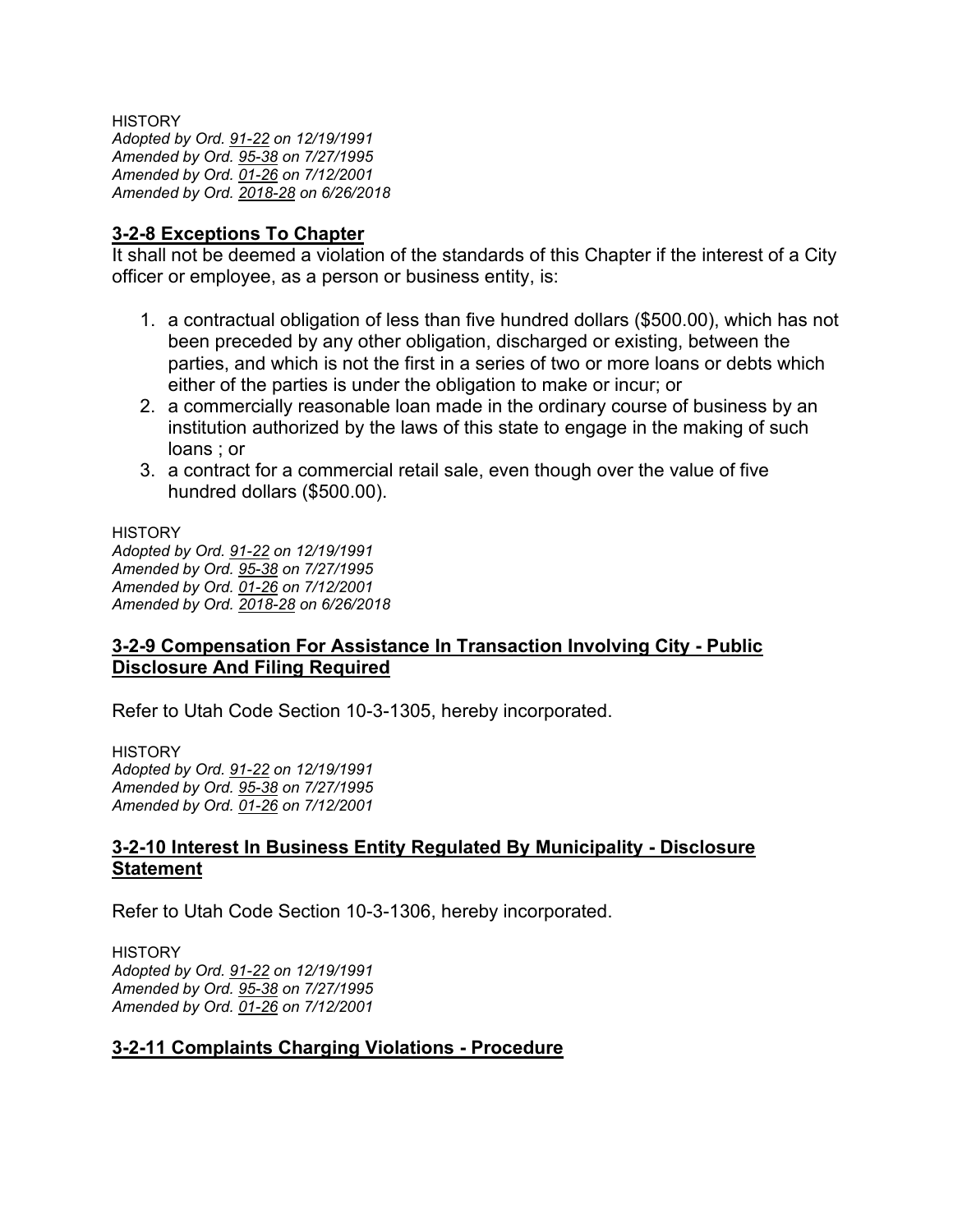- 1. Any complaint against a person who is under the merit system, charging that person with a violation of this Chapter, shall be filed and processed in accordance with the provisions of the merit system.
- 2. If the person charged with the violation is not under any merit system, then the complaint shall be filed with the Mayor or City Manager. The Mayor or City Manager shall investigate the complaint and shall give the person an opportunity to be heard. A written report of the findings and the recommendation of the Mayor or City Manager shall be filed with the governing body. If the governing body finds that the person has violated this part, it may dismiss, suspend, or take such other appropriate action with respect to the person.

**HISTORY** 

*Adopted by Ord. [91-22](https://s3-us-west-2.amazonaws.com/municipalcodeonline.com-new/parkcity/ordinances/documents/91-22.pdf) on 12/19/1991 Amended by Ord. [95-38](https://s3-us-west-2.amazonaws.com/municipalcodeonline.com-new/parkcity/ordinances/documents/95-38.pdf) on 7/27/1995 Amended by Ord. [01-26](https://s3-us-west-2.amazonaws.com/municipalcodeonline.com-new/parkcity/ordinances/documents/01-26.pdf) on 7/12/2001*

#### **[3-3 Campaign Disclosure](https://parkcity.municipalcodeonline.com/book?type=ordinances#name=3-3_Campaign_Disclosure)**

[3-3-1 Purpose](https://parkcity.municipalcodeonline.com/book?type=ordinances#name=3-3-1_Purpose) [3-3-2 Definitions](https://parkcity.municipalcodeonline.com/book?type=ordinances#name=3-3-2_Definitions) [3-3-3 Separate Bank Account Required](https://parkcity.municipalcodeonline.com/book?type=ordinances#name=3-3-3_Separate_Bank_Account_Required) [3-3-4 Contributions To Candidates -](https://parkcity.municipalcodeonline.com/book?type=ordinances#name=3-3-4_Contributions_To_Candidates_-_Limitations) Limitations [3-3-5 Campaign Contributions And Expenditures To Be Reported](https://parkcity.municipalcodeonline.com/book?type=ordinances#name=3-3-5_Campaign_Contributions_And_Expenditures_To_Be_Reported) [3-3-6 Disbursement Of Surplus Campaign Funds](https://parkcity.municipalcodeonline.com/book?type=ordinances#name=3-3-6_Disbursement_Of_Surplus_Campaign_Funds) [3-3-7 Failure To File Campaign Finance Statement](https://parkcity.municipalcodeonline.com/book?type=ordinances#name=3-3-7_Failure_To_File_Campaign_Finance_Statement) [3-3-8 Notification By Election Official](https://parkcity.municipalcodeonline.com/book?type=ordinances#name=3-3-8_Notification_By_Election_Official) [3-3-9 Public Inspection](https://parkcity.municipalcodeonline.com/book?type=ordinances#name=3-3-9_Public_Inspection) [3-3-10 Civil Action](https://parkcity.municipalcodeonline.com/book?type=ordinances#name=3-3-10_Civil_Action)

#### **[3-3-1 Purpose](https://parkcity.municipalcodeonline.com/book?type=ordinances#name=3-3-1_Purpose)**

It is the intent of this section to encourage candidates for the office of Mayor or Council member to follow the basic principles of decency, honesty, and fair play in order that there be fairly conducted campaigns and that the citizens of Park City may exercise their constitutional right to vote, free from dishonest and unethical practices.

Candidates are encouraged to conduct their campaigns openly and publicly, discussing the issues as they see them, presenting their record and policies with sincerity and frankness, and criticizing without fear or disfavor the record and policies of their opponents or political parties which merit such criticism.

**HISTORY** *Adopted by Ord. [91-22](https://s3-us-west-2.amazonaws.com/municipalcodeonline.com-new/parkcity/ordinances/documents/91-22.pdf) on 12/19/1991 Amended by Ord. [95-38](https://s3-us-west-2.amazonaws.com/municipalcodeonline.com-new/parkcity/ordinances/documents/95-38.pdf) on 7/27/1995 Amended by Ord. [01-26](https://s3-us-west-2.amazonaws.com/municipalcodeonline.com-new/parkcity/ordinances/documents/01-26.pdf) on 7/12/2001*

#### **[3-3-2 Definitions](https://parkcity.municipalcodeonline.com/book?type=ordinances#name=3-3-2_Definitions)**

1. **CAMPAIGN STATEMENT**. Sworn election campaign contribution and expenditure statement prepared and executed by a candidate.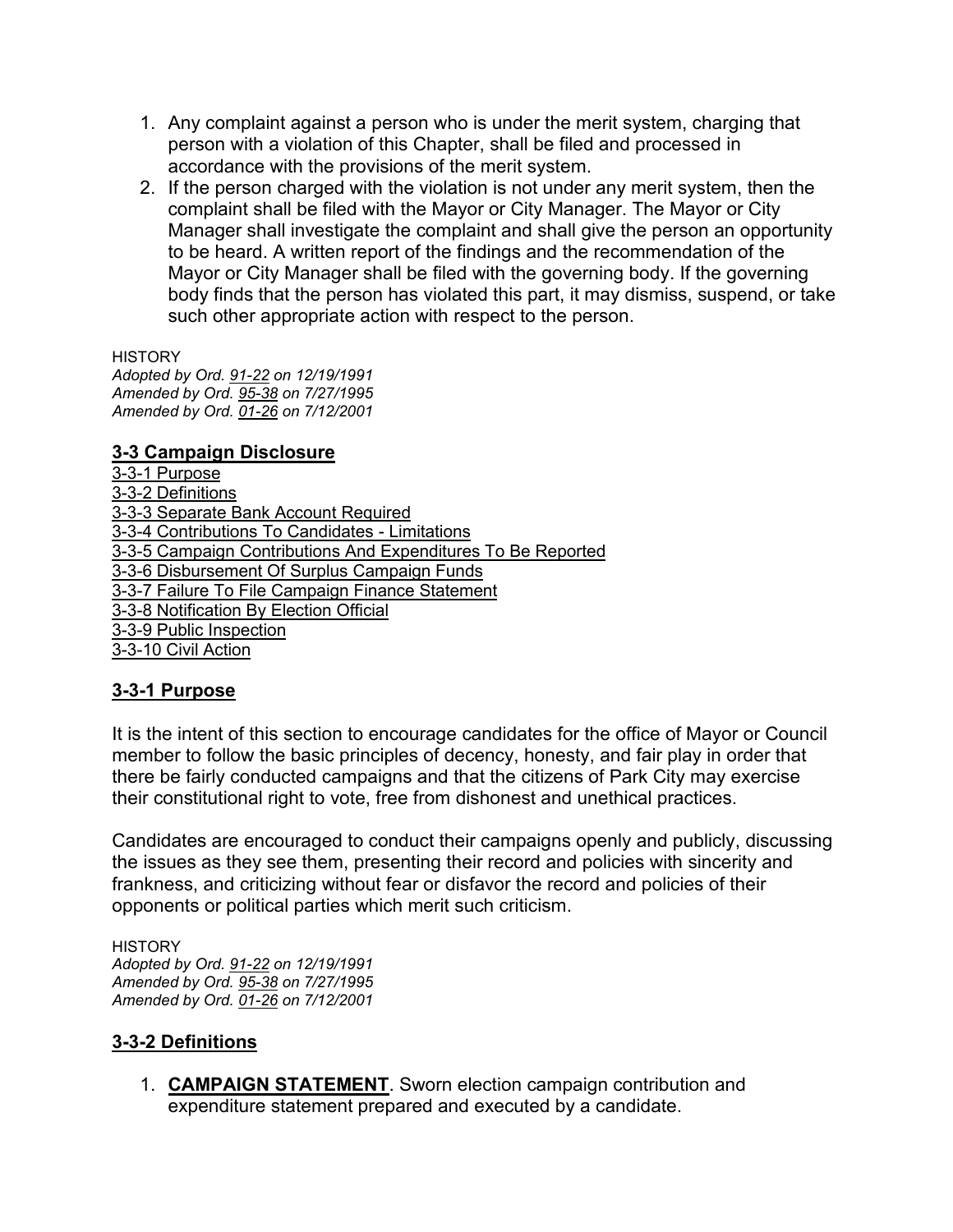- 2. **CAMPAIGN COMMITTEE**. A committee of citizens formed to campaign for a specific candidate.
- 3. **CANDIDATE**. Any person who:
	- 1. files a declaration of candidacy for an elected office of the City; or
	- 2. received contributions or made expenditures or consents to another person receiving contributions or making expenditures with a view to bringing about such person's nomination or election to such office; or
	- 3. causes on his or her behalf, any written material or advertisement to be printed, published, broadcast, distributed or disseminated which indicates an intention to seek such office.

#### 4. **CONTRIBUTION**.

- 1. Any of the following when done for political purposes:
	- 1. A gift, subscription, donation, unpaid or partially unpaid loan, advance, or deposit of money or anything of value, or on behalf of a candidate, or a candidate's election committee.
	- 2. An express, legally-enforceable contract, promise, or agreement to make a gift, subscription, donation, loan, advance, or deposit of money or anything of value to or on behalf of a candidate, or a candidate's election committee.
	- 3. Any transfer of funds from a political committee, a party committee, another candidate, an officeholder, or a campaign committee to a candidate, or a candidate's election committee.
	- 4. Compensation paid by any person or committee, other than the candidate, or the candidate's election committee, for personal services rendered for, but without charge to, the candidate or the candidate's election committee;
	- 5. Goods or services provided at less than fair market value to, or for the benefit of a candidate, or a candidate's election committee.
- 2. For the purposes of this Chapter, contributions other than money or its equivalent shall be deemed to have a value equivalent to the fair market value of the contribution.
- 3. 'Contribution' does not include:
	- 1. services provided without compensation by an individual or individuals volunteering their time on behalf of a candidate, or a candidate's election committee;
	- 2. money lent to a candidate or a candidate's election committee, at market rate, in the ordinary course of business.
- 5. **DISBURSEMENT**. Monies, transfers, or other withdrawals from a fund for any purpose.
- 6. **EXPENDITURE**.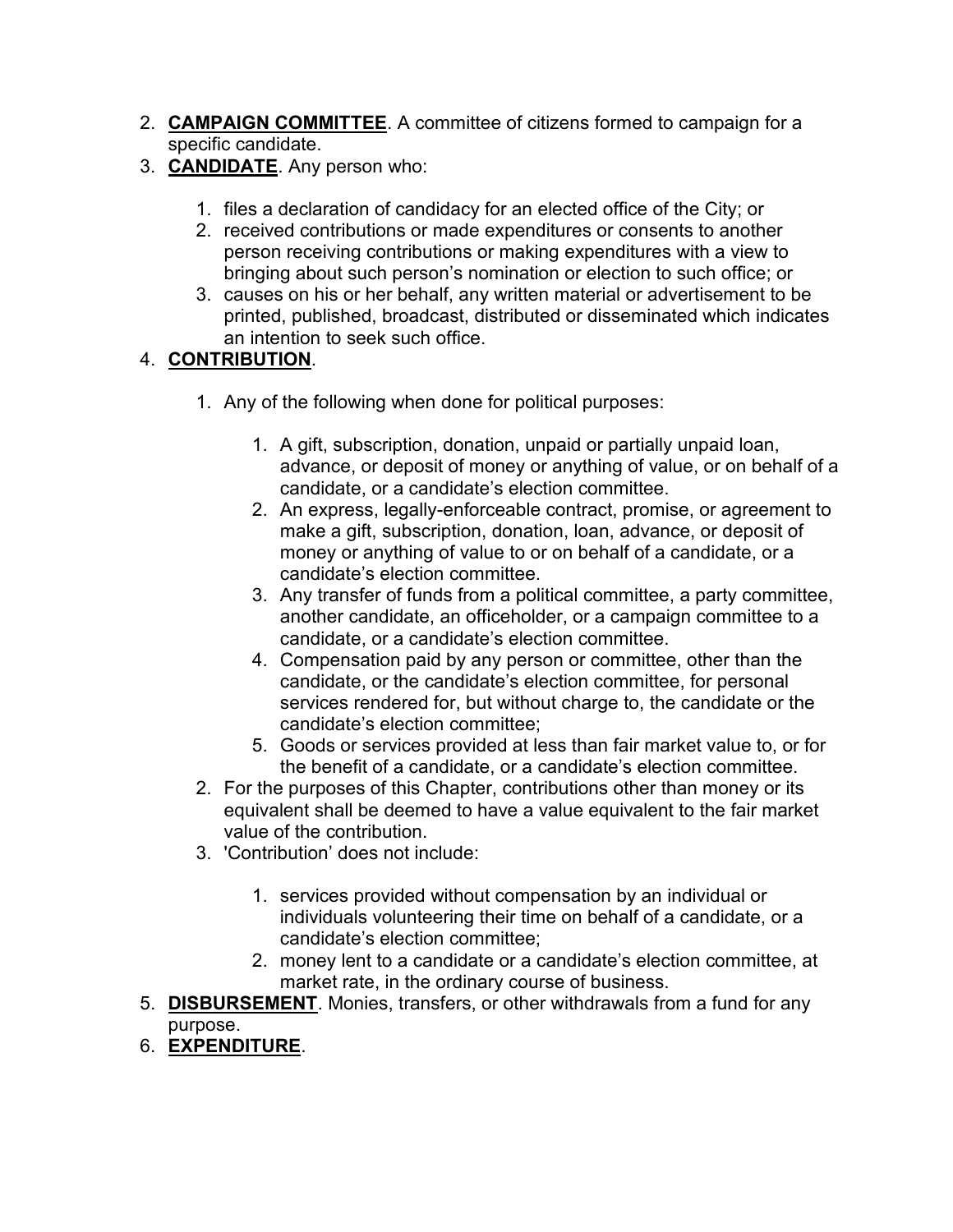- 1. Any disbursement from contributions, receipts or from the separate bank account required by this Chapter;
- 2. A purchase, payment, donation, distribution, loan, advance, deposit, gift of money or anything of value, made by or on behalf of a candidate or a candidate's election committee for political purposes;
- 3. An express, legally-enforceable contract, promise, or agreement to make any purchase, payment, donation, distribution, loan, advance, deposit, gift of money or anything of value, by or on behalf of a candidate or the candidate's election committee for political purposes;
- 4. A transfer of funds between political or party committees and a candidate's election committee; or
- 5. Goods or services provided to or for the benefit of another candidate or another candidate's election committee for political purposes at less than fair market value.
- 6. Expenditure does not mean services provided without compensation by individuals volunteering a portion or all of their time on behalf of a candidate.
- 7. **ELECTION OFFICIAL**. The City Recorder or designee.
- 8. **FINANCIAL STATEMENT**. A statement disclosing contributions, expenditures, receipts, donations, or disbursements that is required by this Chapter.
- 9. **POLITICAL PURPOSE**. An act done with the intent or in a way to influence or tend to influence, directly or indirectly, any person to refrain from voting or to vote for or against any candidate for public office at any primary or general election.

#### 10.**REPORTING DATE**.

- 1. Ten (10) days before primary or municipal general election for a campaign finance statement to be filed no later than seven (7) days before a municipal primary or general election; and
- 2. the day of filing, for a campaign finance statement required to be filed no later than thirty (30) days after a municipal primary or general election.

#### 11.**REPORTING LIMIT**. \$50.

12.**SUROGATE**. Any committee, party, organization, or other person or group who holds or maintains a fund for the benefit of an elected official.

#### **HISTORY**

*Adopted by Ord. [91-22](https://s3-us-west-2.amazonaws.com/municipalcodeonline.com-new/parkcity/ordinances/documents/91-22.pdf) on 12/19/1991 Amended by Ord. [95-38](https://s3-us-west-2.amazonaws.com/municipalcodeonline.com-new/parkcity/ordinances/documents/95-38.pdf) on 7/27/1995 Amended by Ord. [01-26](https://s3-us-west-2.amazonaws.com/municipalcodeonline.com-new/parkcity/ordinances/documents/01-26.pdf) on 7/12/2001 Amended by Ord. [07-31](https://s3-us-west-2.amazonaws.com/municipalcodeonline.com-new/parkcity/ordinances/documents/07-31.pdf) on 5/31/2007 Amended by Ord. [09-12](https://s3-us-west-2.amazonaws.com/municipalcodeonline.com-new/parkcity/ordinances/documents/09-12.pdf) on 3/12/2009*

#### **[3-3-3 Separate Bank Account Required](https://parkcity.municipalcodeonline.com/book?type=ordinances#name=3-3-3_Separate_Bank_Account_Required)**

1. Each candidate or candidate's personal election committee shall deposit each contribution received in one or more separate campaign accounts in a financial institution.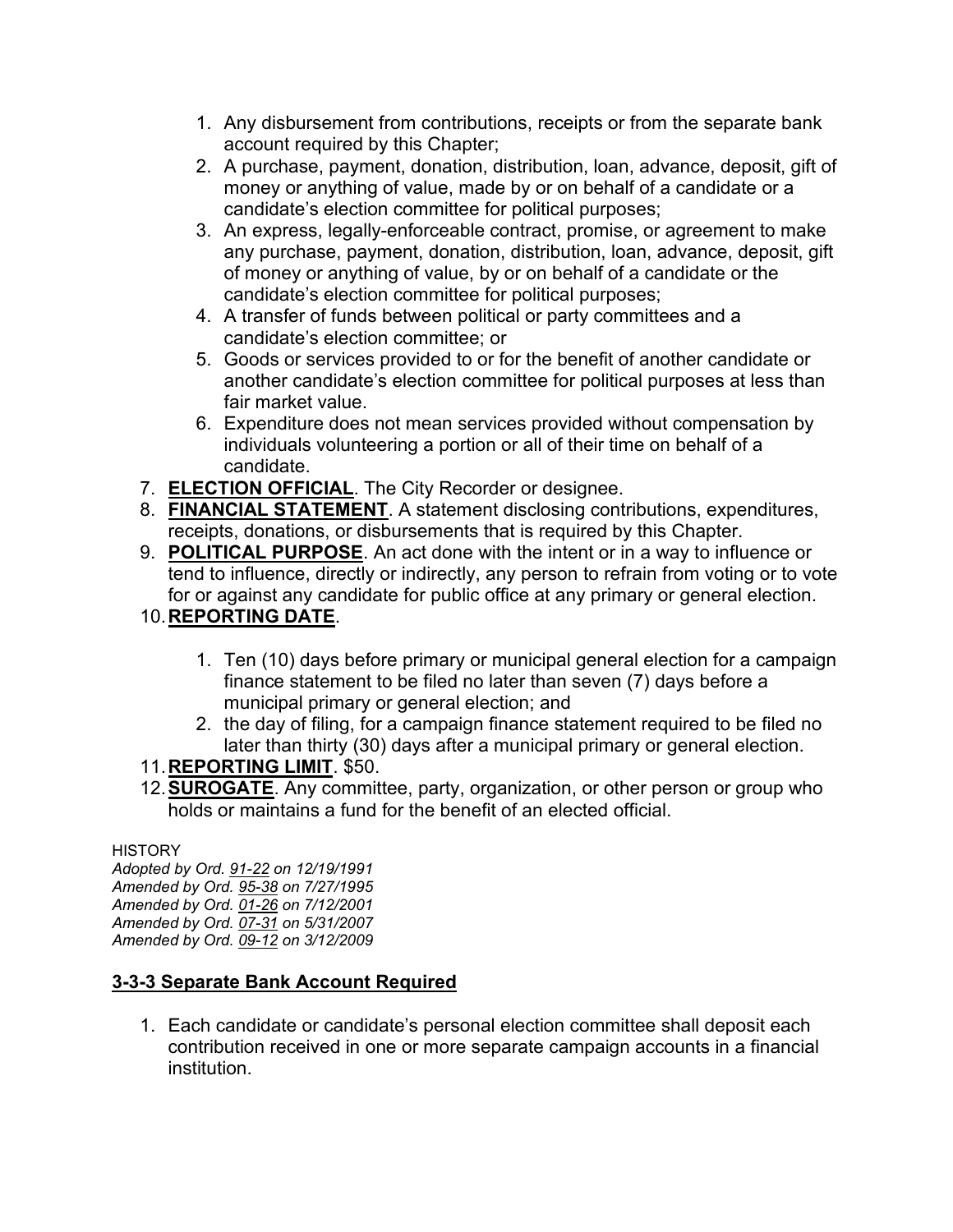- 2. The candidate or candidate's personal campaign committee may use the monies in those accounts for political purposes only.
- 3. A candidate or a candidate's personal campaign committee may not deposit or mingle any contributions received in a personal or business account.
- 4. If a person is no longer a candidate, surplus campaign funds must be dispersed pursuant to criteria in Section 3-3-6 below and reported in the candidate's final campaign statement.

**HISTORY** 

*Adopted by Ord. [91-22](https://s3-us-west-2.amazonaws.com/municipalcodeonline.com-new/parkcity/ordinances/documents/91-22.pdf) on 12/19/1991 Amended by Ord. [95-38](https://s3-us-west-2.amazonaws.com/municipalcodeonline.com-new/parkcity/ordinances/documents/95-38.pdf) on 7/27/1995 Amended by Ord. [01-26](https://s3-us-west-2.amazonaws.com/municipalcodeonline.com-new/parkcity/ordinances/documents/01-26.pdf) on 7/12/2001*

#### **[3-3-4 Contributions To Candidates -](https://parkcity.municipalcodeonline.com/book?type=ordinances#name=3-3-4_Contributions_To_Candidates_-_Limitations) Limitations**

- 1. No person shall make cash contributions, the total of which exceeds fifty dollars (\$50.00), during any one campaign, to any candidate or his or her authorized election campaign committee, with respect to any election for City office; however, there shall be no limit as to the amount contributed by a person or entity to an election committee or candidate if that contribution is made in the form of a personal or certified check or bank draft.
- 2. The acceptance of anonymous contributions is prohibited. Any anonymous contribution received by a candidate or election committee shall be transmitted to the City Treasurer for deposit in the general fund.

**HISTORY** *Adopted by Ord. [91-22](https://s3-us-west-2.amazonaws.com/municipalcodeonline.com-new/parkcity/ordinances/documents/91-22.pdf) on 12/19/1991 Amended by Ord. [95-38](https://s3-us-west-2.amazonaws.com/municipalcodeonline.com-new/parkcity/ordinances/documents/95-38.pdf) on 7/27/1995 Amended by Ord. [01-26](https://s3-us-west-2.amazonaws.com/municipalcodeonline.com-new/parkcity/ordinances/documents/01-26.pdf) on 7/12/2001*

#### **[3-3-5 Campaign Contributions And Expenditures To Be Reported](https://parkcity.municipalcodeonline.com/book?type=ordinances#name=3-3-5_Campaign_Contributions_And_Expenditures_To_Be_Reported)**

Each candidate or election campaign committee must file a sworn campaign contribution and expenditure finance statement, that reports all of the candidate's itemized and total campaign contributions, including in-kind and other non-monetary contributions, and campaign expenditures, as of the reporting date, as follows:

- 1. **SWORN ELECTION CAMPAIGN CONTRIBUTION AND EXPENDITURE FINANCE STATEMENT - CONTENT**. The campaign finance statements shall include a detailed listing of each monetary and service contribution received and expenditure made, as follows:
	- 1. **Contributions**. A list of campaign contributions more than fifty dollars (\$50.00) received by, or on behalf of, the candidate or his/her election committee, including:
		- 1. the name and address of the contributor;
		- 2. the date contribution was received;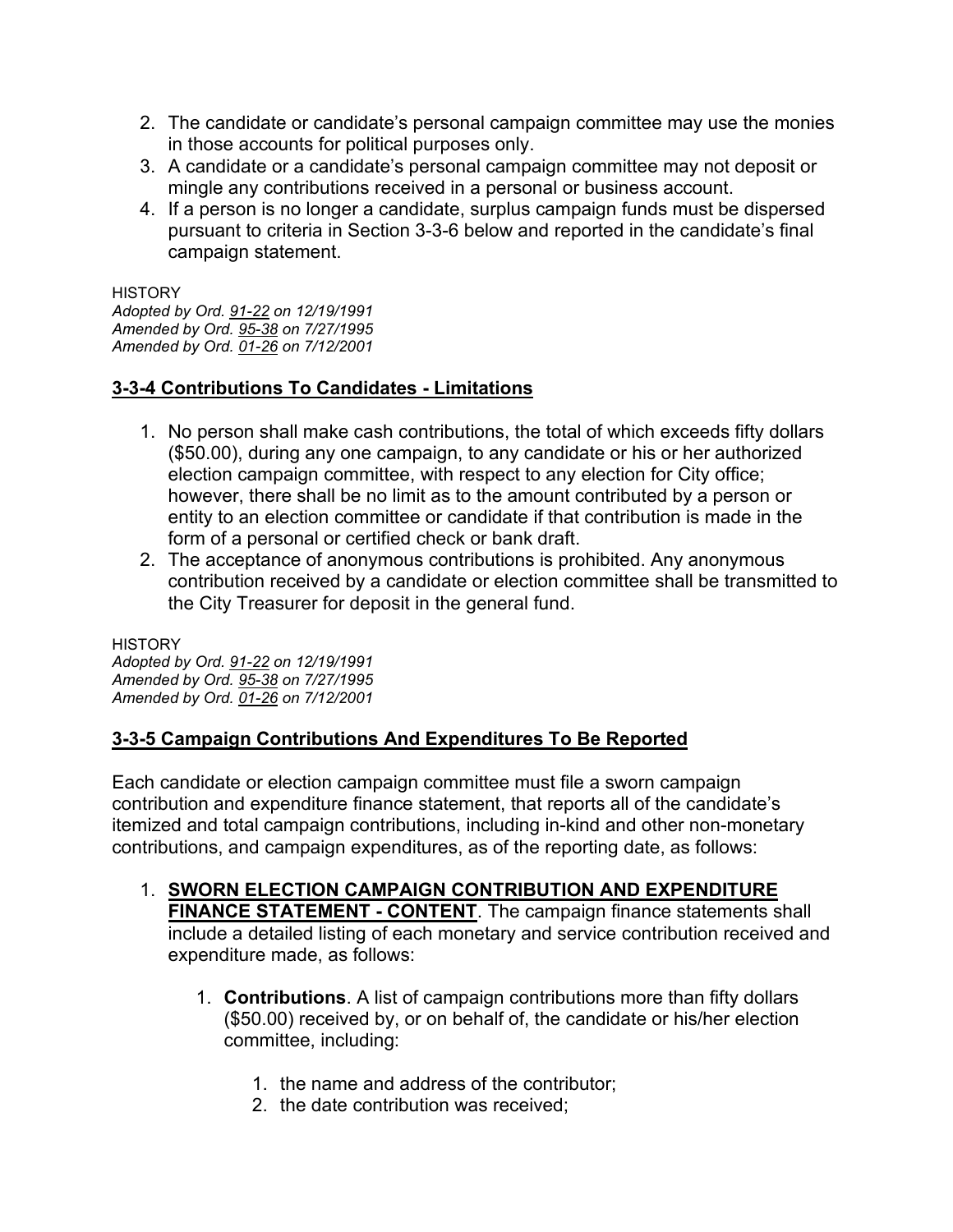- 3. dollar amount contributed or fair market value of service contributed; and
- 4. a net balance of contributions for the period.
- 2. **Contributions Fifty Dollars (\$50.00) or Less**.
	- 1. For all individual contributions or public service assistance \$50 or less, a single aggregate figure may be reported without separate detailed listings.
	- 2. Two (2) or more contributions from the same source that have an aggregate total more than \$50 may not be reported in the aggregate, but shall be reported separately per section (1) above.
- 3. **Expenditures**. A list of expenditures made and obligations incurred as a part of the campaign effort shall include:
	- 1. the name and address of every recipient to whom disbursement was made;
	- 2. the amount expended or for each non-monetary expenditure, the fair market value of the expenditure;
	- 3. the date of payment; and
	- 4. a net balance of expenditures for the period.
- 4. **Statements Balances**. Each campaign statement shall include the net balance from the previous statement, if any, and show a net balance from the last statement plus all receipts minus all expenditures.
- 2. **REPORTING SWORN ELECTION CAMPAIN CONTRIBUTION AND EXPENDITURE FINANCE STATEMENT IN THE EVENT OF A PRIMARY ELECTION – DEADLINE**. In the event a Primary Election is required, every candidate running for the office of Mayor or City Council shall file an initial campaign statement with the Election Official at least seven (7) calendar days preceding the date of the primary election. See criteria outlined in Section (A).
- 3. **REPORTING FINAL SWORN ELECTION CAMPAIGN CONTRIBUTION AND EXPENDITURE FINANCE STATEMENT BY CANDIDATE(S) ELIMINATED IN PRIMARY - DEADLINE**. Those candidates eliminated in the primary election must file a final campaign finance statement with the Election Official within thirty (30) calendar days after the primary election reporting campaign contributions, including in-kind and other non-monetary contributions received before the close of the reporting date, and campaign expenditures made through the close of the reporting date, pursuant to criteria outlined in Section (A) above. The final campaign finance statement shall contain a paragraph signed by the candidate certifying that, to the best of the candidate's knowledge, all receipts and all expenditures have been reported as of the date the statement is executed, and that there are no bills or obligations outstanding and unpaid except as set forth in that report.Refer to Section 3-3-6 below concerning disposition of surplus campaign funds.
- 4. **REPORTING SWORN ELECTION CAMPAIGN CONTRIBUTION AND EXPENDITURE FINANCE STATEMENT PRECEDING MUNICIPAL GENERAL ELECTION - DEADLINE**. Following the primary election, every candidate still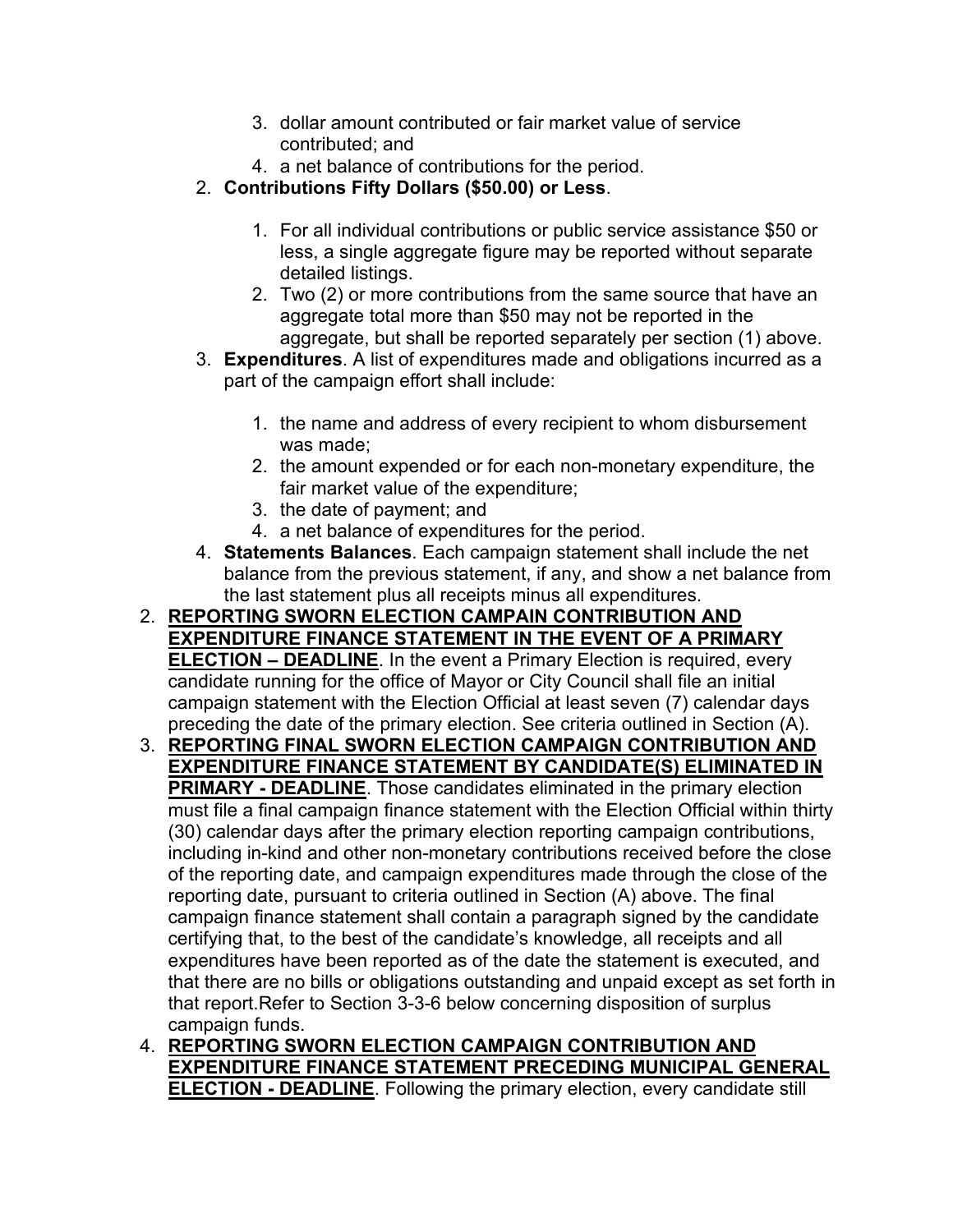eligible for the office of Mayor or City Council in the general election shall file a campaign finance statement with the Election Official at least seven (7) calendar days preceding the date of the general municipal election reporting campaign contributions, including in-kind and other non-monetary contributions received before the close of the reporting date, and campaign expenditures made through the close of the reporting date, pursuant to criteria outlined in Section (A).

- 5. **REPORTING FINAL SWORN ELECTION CAMPAIGN CONTRIBUTION AND EXPENDITURE FINANCE STATEMENT**. All candidates in the general election must file a final campaign finance statement with the Election Official within thirty (30) days after the general election reporting campaign contributions, including in-kind and other non-monetary contributions received before the close of the reporting date, and campaign expenditures made through the close of the reporting date, pursuant to criteria outlined in Section (A) above.The final campaign finance statement shall contain a paragraph signed by the candidate certifying that, to the best of the candidate's knowledge, all receipts and all expenditures have been reported as of the date the statement is executed, and that there are no bills or obligations outstanding and unpaid except as set forth in that report.Refer to Section 3-3-6 below concerning disposition of surplus campaign funds.
- 6. **AMENDED FINAL SWORN ELECTION CAMPAIGN CONTRIBUTION AND EXPENDITURE FINANCE STATEMENT**. In the event a candidate or candidate's campaign committee receives a contribution or makes an expenditure after the candidate's final campaign finance statement has been submitted to the Election Official, an amended final sworn campaign finance statement must be filed with the Election Official within five (5) days of receipt of the contribution or expenditure.A campaign finance statement required under this section is considered filed if it is received in the City Recorder's office by 5 p.m. on the date that it is due.

#### **HISTORY**

*Adopted by Ord. [91-22](https://s3-us-west-2.amazonaws.com/municipalcodeonline.com-new/parkcity/ordinances/documents/91-22.pdf) on 12/19/1991 Amended by Ord. [95-38](https://s3-us-west-2.amazonaws.com/municipalcodeonline.com-new/parkcity/ordinances/documents/95-38.pdf) on 7/27/1995 Amended by Ord. [01-26](https://s3-us-west-2.amazonaws.com/municipalcodeonline.com-new/parkcity/ordinances/documents/01-26.pdf) on 7/12/2001 Amended by Ord. [02-05](https://s3-us-west-2.amazonaws.com/municipalcodeonline.com-new/parkcity/ordinances/documents/02-05.pdf) on 5/9/2002 Amended by Ord. [07-31](https://s3-us-west-2.amazonaws.com/municipalcodeonline.com-new/parkcity/ordinances/documents/07-31.pdf) on 5/31/2007 Amended by Ord. [09-12](https://s3-us-west-2.amazonaws.com/municipalcodeonline.com-new/parkcity/ordinances/documents/09-12.pdf) on 3/12/2009*

#### **[3-3-6 Disbursement Of Surplus Campaign Funds](https://parkcity.municipalcodeonline.com/book?type=ordinances#name=3-3-6_Disbursement_Of_Surplus_Campaign_Funds)**

Surplus campaign funds held by the candidate or the candidate's committee must be disbursed at the end of the campaign. Disbursement is normally accomplished by returning contributed monies or other tangible contributions to the contributor, or donating the contributions to a non-profit organization.

The disbursement of any surplus campaign funds must be reported in the final campaign finance statement.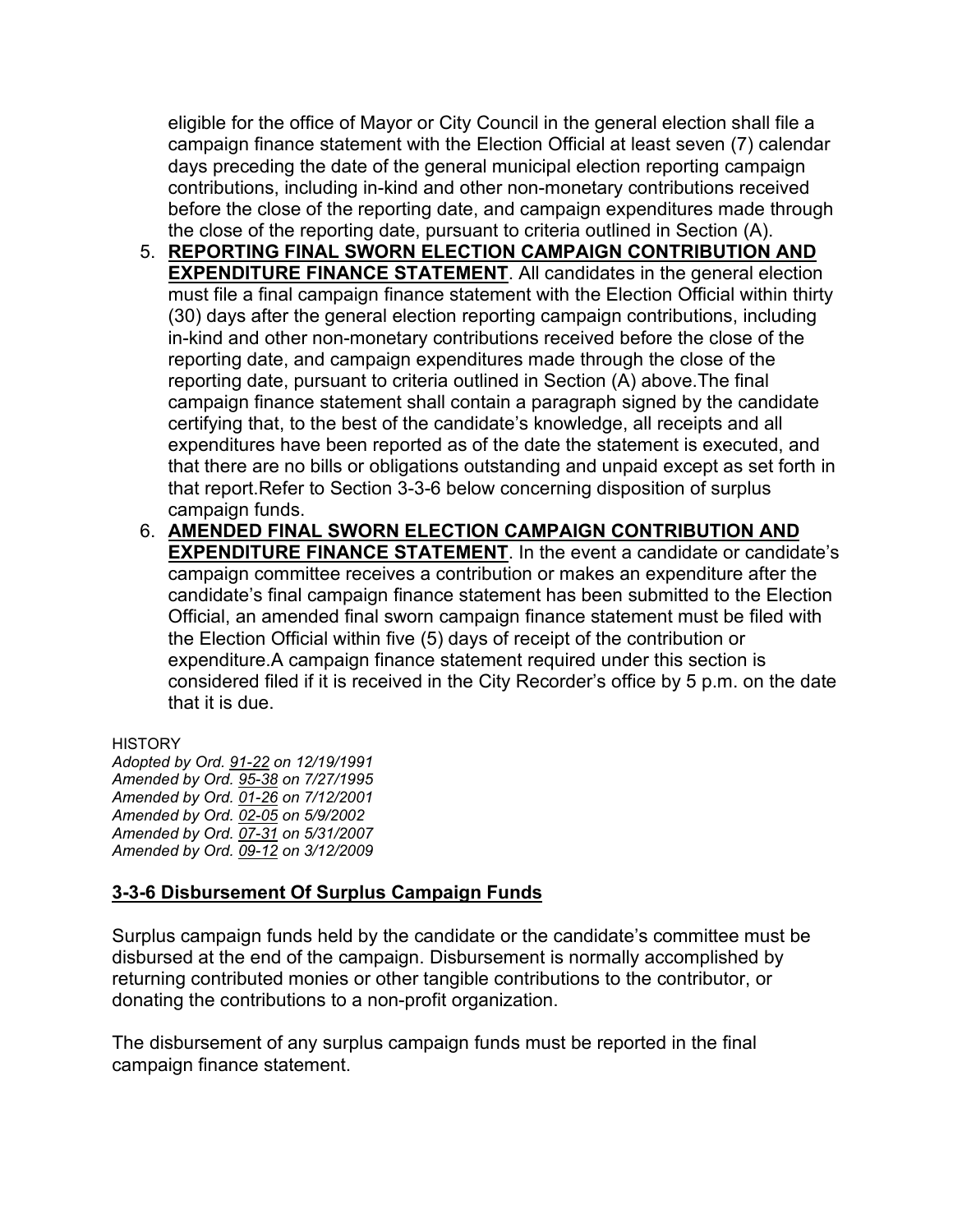**HISTORY** *Adopted by Ord. [91-22](https://s3-us-west-2.amazonaws.com/municipalcodeonline.com-new/parkcity/ordinances/documents/91-22.pdf) on 12/19/1991 Amended by Ord. [95-38](https://s3-us-west-2.amazonaws.com/municipalcodeonline.com-new/parkcity/ordinances/documents/95-38.pdf) on 7/27/1995 Amended by Ord. [01-26](https://s3-us-west-2.amazonaws.com/municipalcodeonline.com-new/parkcity/ordinances/documents/01-26.pdf) on 7/12/2001 Amended by Ord. [07-31](https://s3-us-west-2.amazonaws.com/municipalcodeonline.com-new/parkcity/ordinances/documents/07-31.pdf) on 5/31/2007*

#### **[3-3-7 Failure To File Campaign Finance Statement](https://parkcity.municipalcodeonline.com/book?type=ordinances#name=3-3-7_Failure_To_File_Campaign_Finance_Statement)**

- 1. If a candidate fails to file a campaign finance statement before the municipal election by the deadline specified in Municipal Code Section 3-3-5(C):
	- 1. The Election Official shall, if practicable, remove the candidate's name from the ballot by blacking out the candidates name before the ballots are delivered to the voters; or
	- 2. If removing the candidate's name from the ballot is not practicable, inform the voters by any practicable method that the candidate has been disqualified and that votes cast for the candidate will not be counted; and
	- 3. The Election Official may not count any votes for that candidate.
- 2. Notwithstanding Section (A) above, a candidate who files a campaign finance statement seven (7) days before a municipal general election is not disqualified if the statement details accurately and completely the information required under Section 3-3-5(A), except for inadvertent omissions or insignificant errors or inaccuracies; and the omissions, errors, or inaccuracies are corrected in an amended report or in the next scheduled report.

**HISTORY** 

*Adopted by Ord. [91-22](https://s3-us-west-2.amazonaws.com/municipalcodeonline.com-new/parkcity/ordinances/documents/91-22.pdf) on 12/19/1991 Amended by Ord. [95-38](https://s3-us-west-2.amazonaws.com/municipalcodeonline.com-new/parkcity/ordinances/documents/95-38.pdf) on 7/27/1995 Amended by Ord. [01-26](https://s3-us-west-2.amazonaws.com/municipalcodeonline.com-new/parkcity/ordinances/documents/01-26.pdf) on 7/12/2001 Amended by Ord. [07-31](https://s3-us-west-2.amazonaws.com/municipalcodeonline.com-new/parkcity/ordinances/documents/07-31.pdf) on 5/31/2007*

#### **[3-3-8 Notification By Election Official](https://parkcity.municipalcodeonline.com/book?type=ordinances#name=3-3-8_Notification_By_Election_Official)**

The municipal clerk, recorder or Election Official shall, at the time the candidate for municipal office files a declaration of candidacy and again fourteen (14) days before each municipal general election, notify the candidate in writing of:

- 1. The provisions of this Chapter and U.C.A. Section 10-3-208(4) governing the disclosure of campaign contributions and expenditures;
- 2. The dates when the candidate's campaign finance statement is required to be filed; and
- 3. The penalties that apply for failure to file a timely campaign finance statement, including the statutory provision that requires removal of the candidate's name from the ballot for failure to file the required campaign finance statement when required.

**HISTORY** *Adopted by Ord. [07-31](https://s3-us-west-2.amazonaws.com/municipalcodeonline.com-new/parkcity/ordinances/documents/07-31.pdf) on 5/31/2007*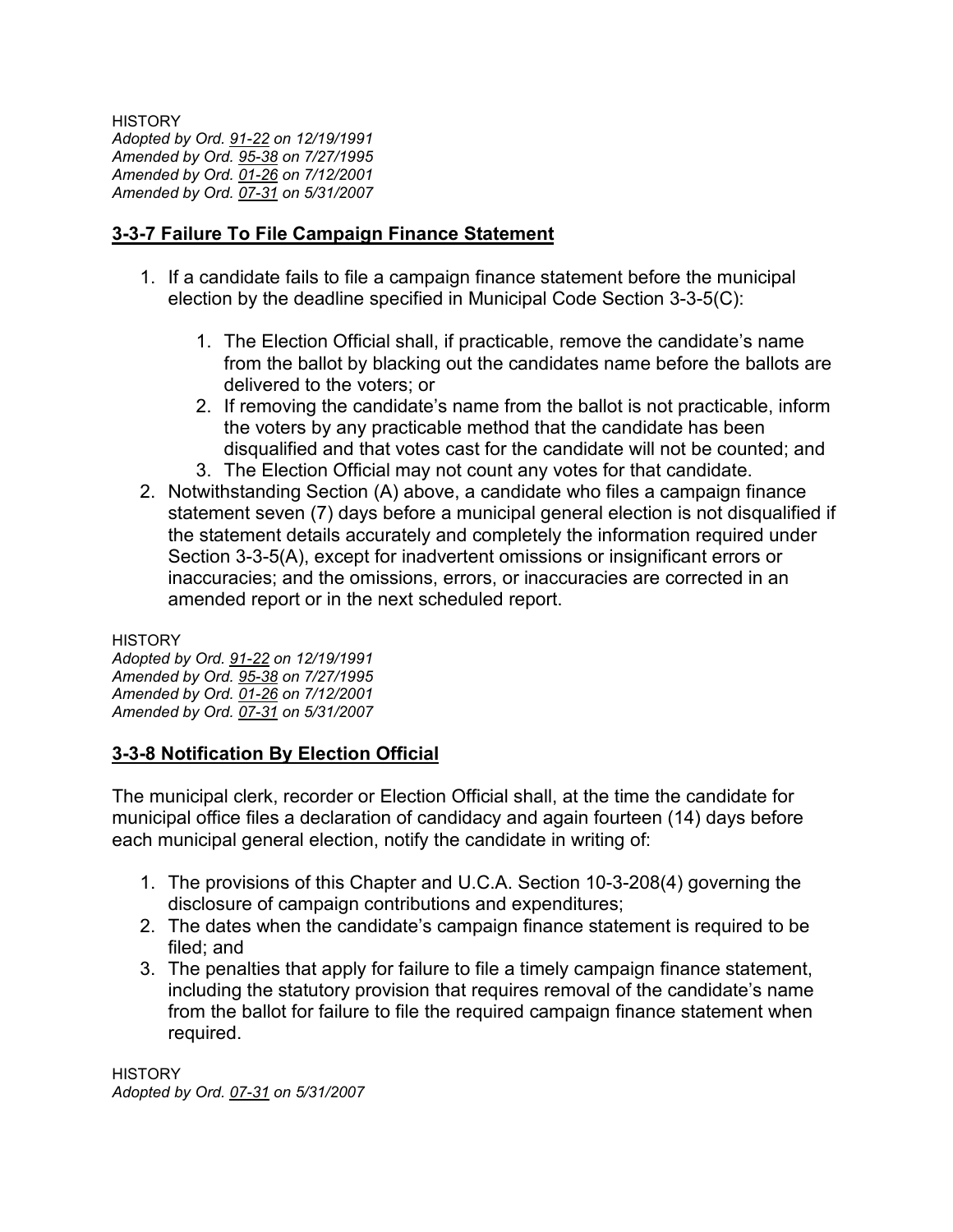#### **[3-3-9 Public Inspection](https://parkcity.municipalcodeonline.com/book?type=ordinances#name=3-3-9_Public_Inspection)**

- 1. The Election Official shall make each campaign finance statement filed by a candidate available for public inspection and copying no later than one (1) business day after the statement is filed, and
- 2. The Election Official shall make the campaign finance statement filed by a candidate available for public inspection by:
	- 1. posting an electronic copy of the contents of the statement on the City's website no later than seven (7) business days after the statement is filed; and verifying that the address of the City's website is provided to the Utah Lieutenant Governor pursuant to the requirements of U.C.A. Section 20A-11-103(5), as amended; or
	- 2. submitting a copy of the statement to the Lieutenant Governor under U.C.A. Section 20A-11-103, as amended, no later than two (2) business days after the statement is filed.

The Election Official shall accept, at all times prior to the election, all completed forms that are properly subscribed to by a candidate for public office and shall make them available as a public record open for public inspection.

**HISTORY** *Adopted by Ord. [91-22](https://s3-us-west-2.amazonaws.com/municipalcodeonline.com-new/parkcity/ordinances/documents/91-22.pdf) on 12/19/1991 Amended by Ord. [95-38](https://s3-us-west-2.amazonaws.com/municipalcodeonline.com-new/parkcity/ordinances/documents/95-38.pdf) on 7/27/1995 Amended by Ord. [01-26](https://s3-us-west-2.amazonaws.com/municipalcodeonline.com-new/parkcity/ordinances/documents/01-26.pdf) on 7/12/2001 Amended by Ord. [09-12](https://s3-us-west-2.amazonaws.com/municipalcodeonline.com-new/parkcity/ordinances/documents/09-12.pdf) on 3/12/2009*

#### **[3-3-10 Civil Action](https://parkcity.municipalcodeonline.com/book?type=ordinances#name=3-3-10_Civil_Action)**

- 1. Any private party in interest may bring a civil action in district court to enforce the provisions of this Section or any ordinance adopted under this Section.
- 2. In a civil action filed under Subsection (A), the court may aware costs and attorney's fees to the prevailing party.

**HISTORY** 

*Adopted by Ord. [91-22](https://s3-us-west-2.amazonaws.com/municipalcodeonline.com-new/parkcity/ordinances/documents/91-22.pdf) on 12/19/1991 Amended by Ord. [95-38](https://s3-us-west-2.amazonaws.com/municipalcodeonline.com-new/parkcity/ordinances/documents/95-38.pdf) on 7/27/1995 Amended by Ord. [01-26](https://s3-us-west-2.amazonaws.com/municipalcodeonline.com-new/parkcity/ordinances/documents/01-26.pdf) on 7/12/2001 Amended by Ord. [07-31](https://s3-us-west-2.amazonaws.com/municipalcodeonline.com-new/parkcity/ordinances/documents/07-31.pdf) on 5/31/2007*

#### **[3-4 Written Advisory Opinions](https://parkcity.municipalcodeonline.com/book?type=ordinances#name=3-4_Written_Advisory_Opinions)**

Where any Council member, official, or employee has a doubt as to the applicability of any provision of this Title to a particular situation, or as to the definition of terms used herein, he or she may apply to the City Attorney for a written advisory opinion. The officer or employee shall have the opportunity to present his or her interpretation of the facts at issue and of the applicability of provisions of the title before such advisory opinion is made. Such opinion, until amended or revoked, shall be binding on the City,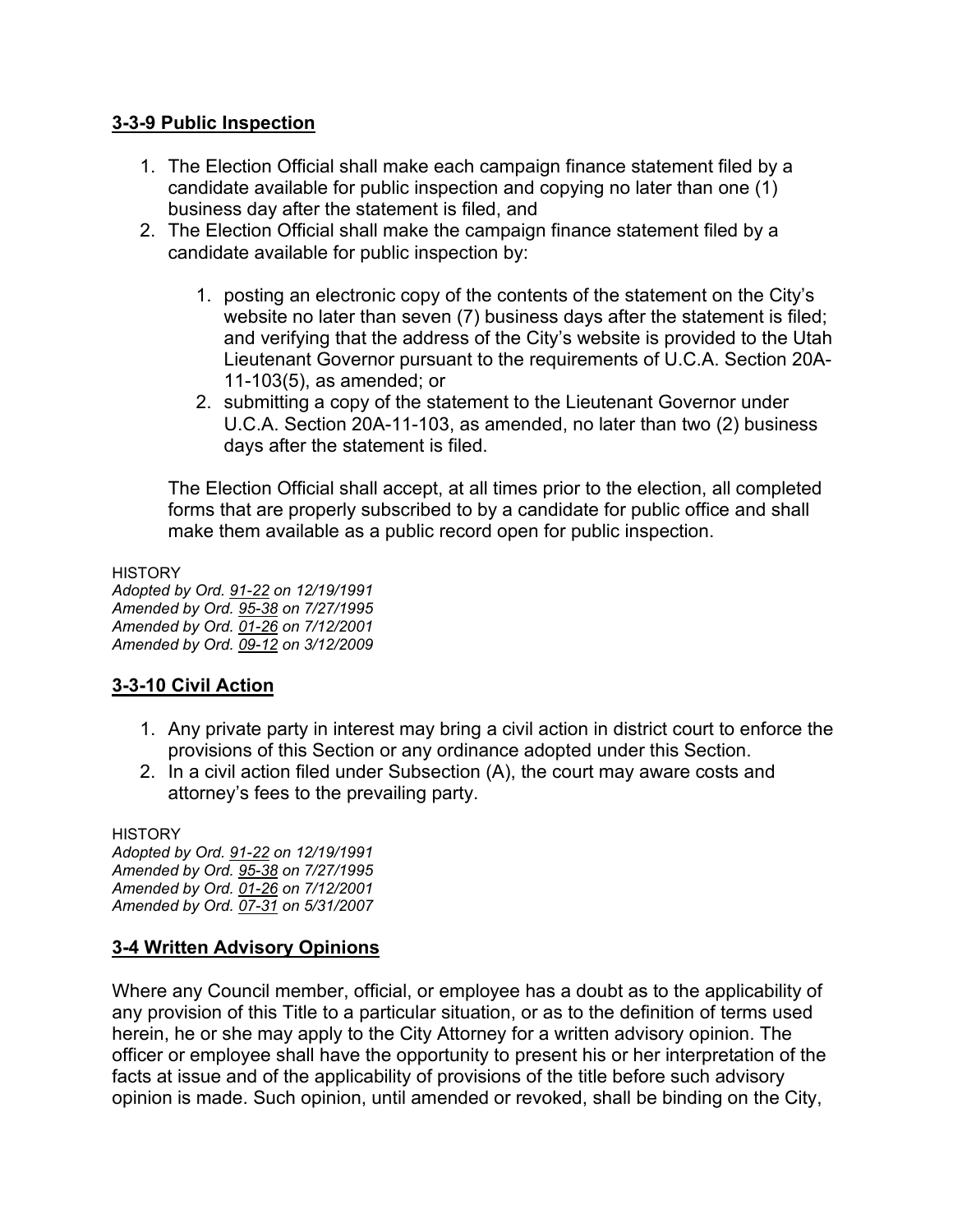the City Council, and the City Attorney in any subsequent actions concerning the Council member, official, or employee who sought the opinion and acted on it in good faith, unless material facts were omitted or misstated in the request for the advisory opinion.

Any written advisory opinion prepared by the City Attorney shall be made public. However, the name of the person requesting the opinion and the names of all persons or business entities mentioned in the opinion shall be deemed confidential information and shall not be disclosed by the City Attorney unless the City officer or employee waives such confidentiality or where the City Attorney deems the public official to have failed to act in good faith in requesting the opinion or in conforming with the opinion or to have failed to act in conformance with the opinion.

**HISTORY** *Adopted by Ord. [91-22](https://s3-us-west-2.amazonaws.com/municipalcodeonline.com-new/parkcity/ordinances/documents/91-22.pdf) on 12/19/1991 Amended by Ord. [95-38](https://s3-us-west-2.amazonaws.com/municipalcodeonline.com-new/parkcity/ordinances/documents/95-38.pdf) on 7/27/1995 Amended by Ord. [01-26](https://s3-us-west-2.amazonaws.com/municipalcodeonline.com-new/parkcity/ordinances/documents/01-26.pdf) on 7/12/2001*

#### **[3-5 Enforcement; Penalties](https://parkcity.municipalcodeonline.com/book?type=ordinances#name=3-5_Enforcement;_Penalties)**

[3-5-1 Enforcement](https://parkcity.municipalcodeonline.com/book?type=ordinances#name=3-5-1_Enforcement) [3-5-2 Penalties](https://parkcity.municipalcodeonline.com/book?type=ordinances#name=3-5-2_Penalties)

#### **[3-5-1 Enforcement](https://parkcity.municipalcodeonline.com/book?type=ordinances#name=3-5-1_Enforcement)**

The City Attorney shall have the primary responsibility for the enforcement of this Title. He shall have the power to investigate any complaint, to initiate any suit, and to prosecute any criminal or civil action on behalf of the City where such action is appropriate. The City Council may direct the City Attorney to investigate or prosecute any apparent violation of the Title or it may employ or appoint any qualified attorney to investigate or prosecute any violation or series of violations by one or more persons of this Title. Any person who believes that a violation of any portion of Title 3 has occurred may file a complaint with the City Attorney.

The City Attorney shall have the power, where a violation of the provisions of this Title is threatened or has occurred, to bring an action or proceeding at law or in equity for a judgment enjoining a violation of the provisions of this Title or requiring a relinquishment of any prohibited interest or the voiding of any contract or transaction, taking into account the interests of the attorney and any third persons who may be injured thereby.

**HISTORY** *Adopted by Ord. [91-22](https://s3-us-west-2.amazonaws.com/municipalcodeonline.com-new/parkcity/ordinances/documents/91-22.pdf) on 12/19/1991 Amended by Ord. [95-38](https://s3-us-west-2.amazonaws.com/municipalcodeonline.com-new/parkcity/ordinances/documents/95-38.pdf) on 7/27/1995 Amended by Ord. [01-26](https://s3-us-west-2.amazonaws.com/municipalcodeonline.com-new/parkcity/ordinances/documents/01-26.pdf) on 7/12/2001*

#### **[3-5-2 Penalties](https://parkcity.municipalcodeonline.com/book?type=ordinances#name=3-5-2_Penalties)**

In addition to any other penalties or remedies provided by law, any violation of the provisions of this Title shall result in the following: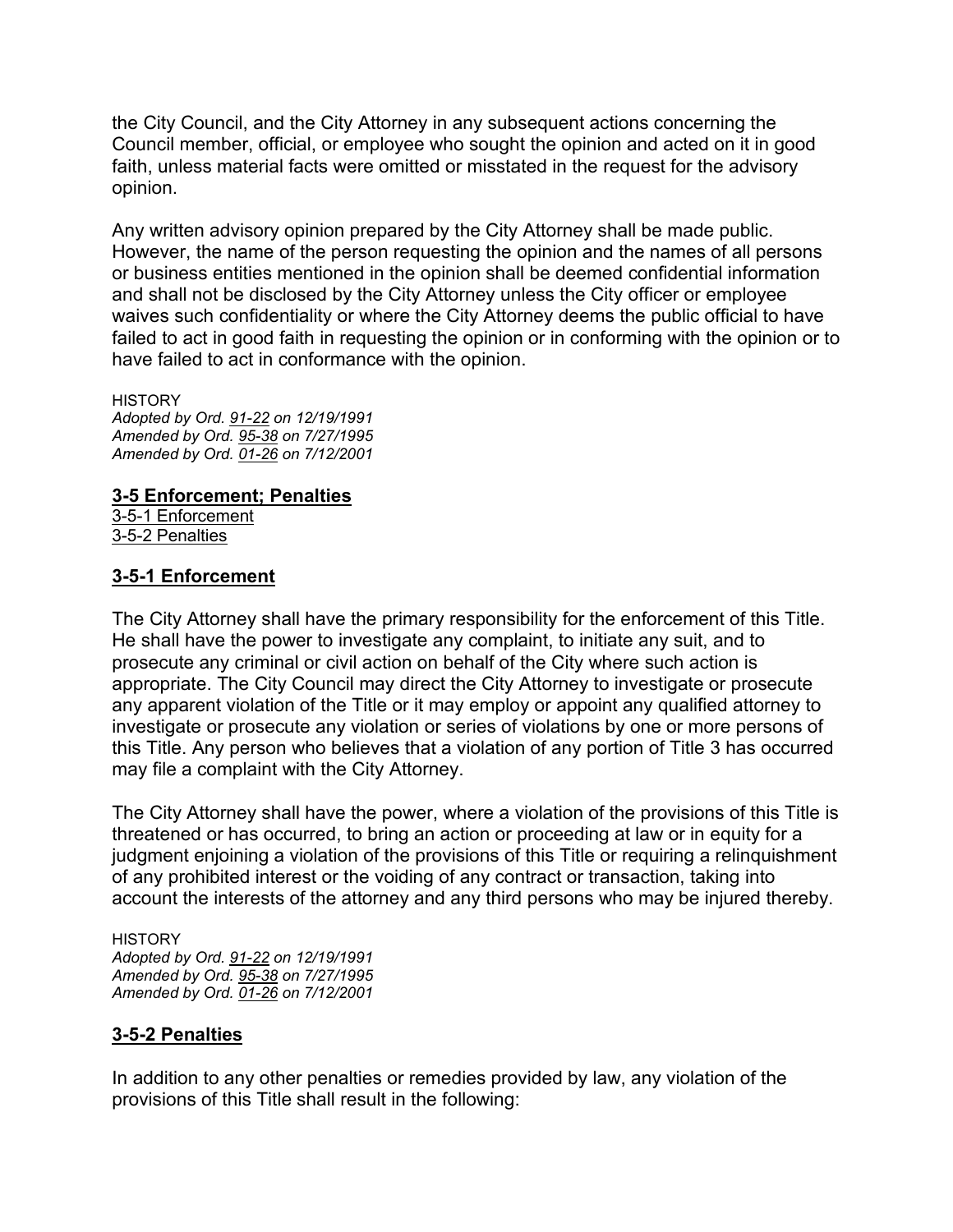- 1. A cause for suspension, removal from office or dismissal from employment, or other disciplinary action after notice and hearing conducted by the appropriate appointed authority, or in the case of the Council, a majority of the City Council;
- 2. Any contract or subcontract entered into pursuant to that transaction without returning any part of the consideration received by the City may be rescinded or void.

**HISTORY** 

*Adopted by Ord. [91-22](https://s3-us-west-2.amazonaws.com/municipalcodeonline.com-new/parkcity/ordinances/documents/91-22.pdf) on 12/19/1991 Amended by Ord. [95-38](https://s3-us-west-2.amazonaws.com/municipalcodeonline.com-new/parkcity/ordinances/documents/95-38.pdf) on 7/27/1995 Amended by Ord. [01-26](https://s3-us-west-2.amazonaws.com/municipalcodeonline.com-new/parkcity/ordinances/documents/01-26.pdf) on 7/12/2001 Amended by Ord. [2018-28](https://s3-us-west-2.amazonaws.com/municipalcodeonline.com-new/parkcity/ordinances/documents/2018-28%20Code%20Amendments.pdf) on 6/26/2018*